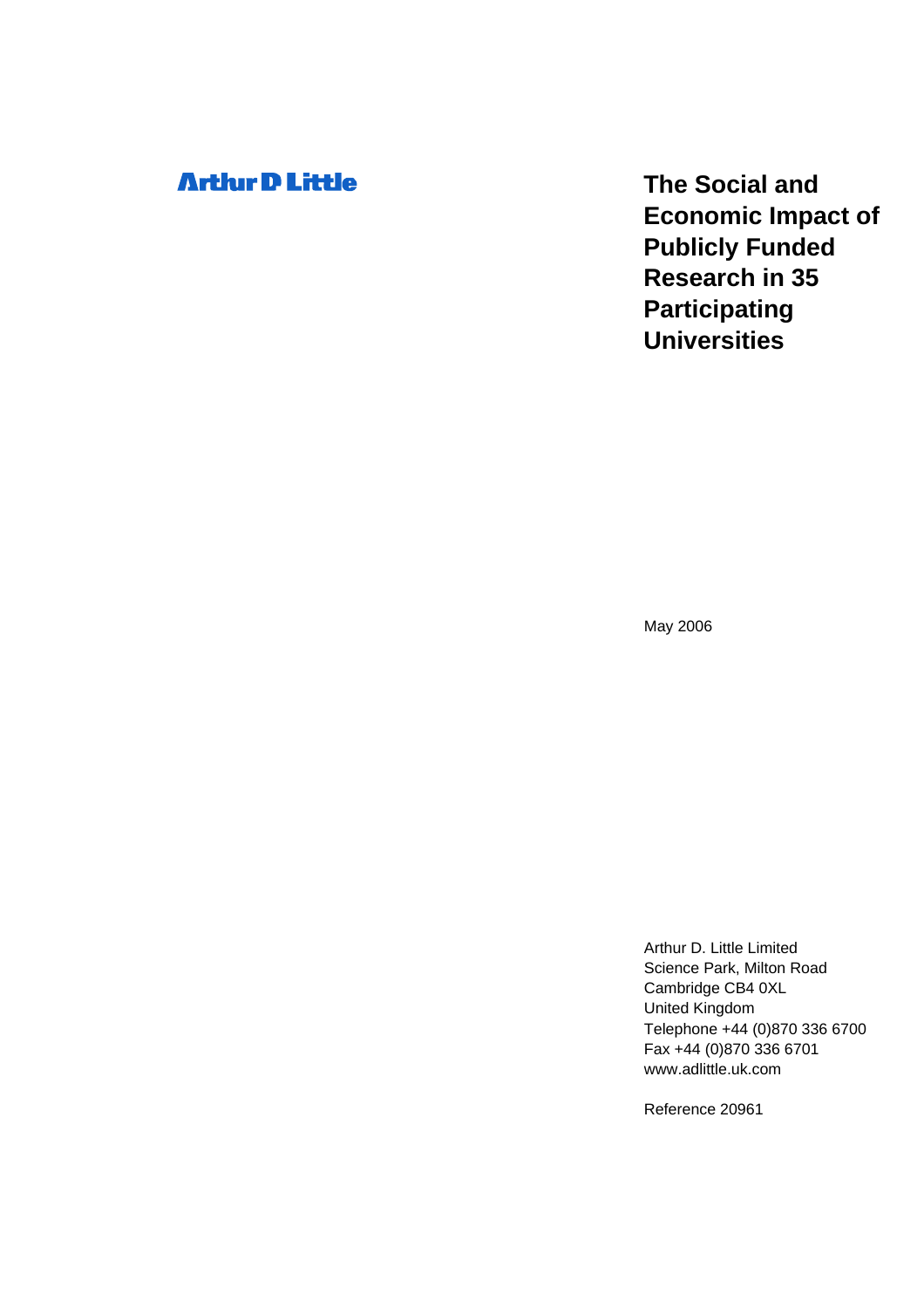### **Arthur D Little**

#### **Notice**

This report was commissioned by the CMU Universities group on behalf of the participating universities on terms specifically limiting the liability of Arthur D. Little Limited. Our conclusions are the results of the exercise of our best professional judgement, based in part upon materials and information provided to us by the participating universities and others. Use of this report by any third party for whatever purpose should not, and does not, absolve such third party from using due diligence in verifying the report's contents.

Any use which a third party makes of this document, or any reliance on it, or decisions to be made based on it, are the responsibility of such third party. Arthur D. Little Limited accepts no duty of care or liability of any kind whatsoever to any such third party, and no responsibility for damages, if any, suffered by any third party as a result of decisions made, or not made, or actions taken, or not taken, based on this document.

Project Manager: ........................................... Date: ...................

Project Director: ............................................. Date: ...................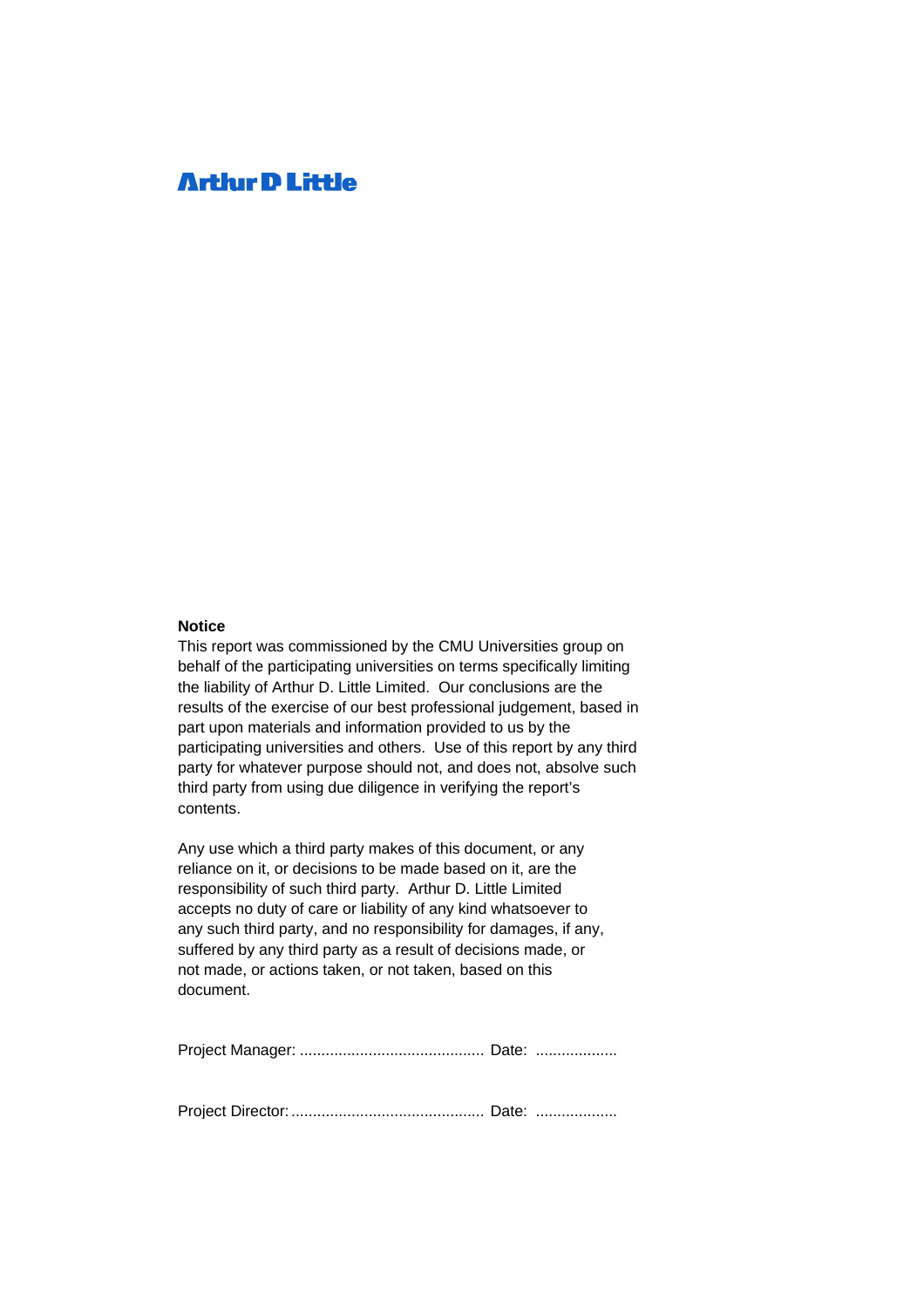## **Table of Contents**

| 1. |                    |                                                                                 |  |
|----|--------------------|---------------------------------------------------------------------------------|--|
|    |                    |                                                                                 |  |
| 2. |                    |                                                                                 |  |
|    |                    | 2.1 Higher education funding agencies and the Office of Science and Innovation9 |  |
|    |                    | 2.2 Central Government, other Government Departments and public agencies 10     |  |
|    |                    |                                                                                 |  |
| 3. |                    | Characteristics of the research portfolio of Research Partner Universities20    |  |
|    |                    |                                                                                 |  |
| 4. |                    |                                                                                 |  |
|    |                    |                                                                                 |  |
|    |                    |                                                                                 |  |
|    |                    |                                                                                 |  |
|    |                    |                                                                                 |  |
|    |                    |                                                                                 |  |
|    |                    |                                                                                 |  |
|    |                    |                                                                                 |  |
|    |                    |                                                                                 |  |
| 5. |                    |                                                                                 |  |
|    | <b>Appendix 1:</b> | Summary of responses to the questionnaire53                                     |  |
|    | <b>Appendix 2:</b> | Summary of Knowledge Transfer Partnerships 57                                   |  |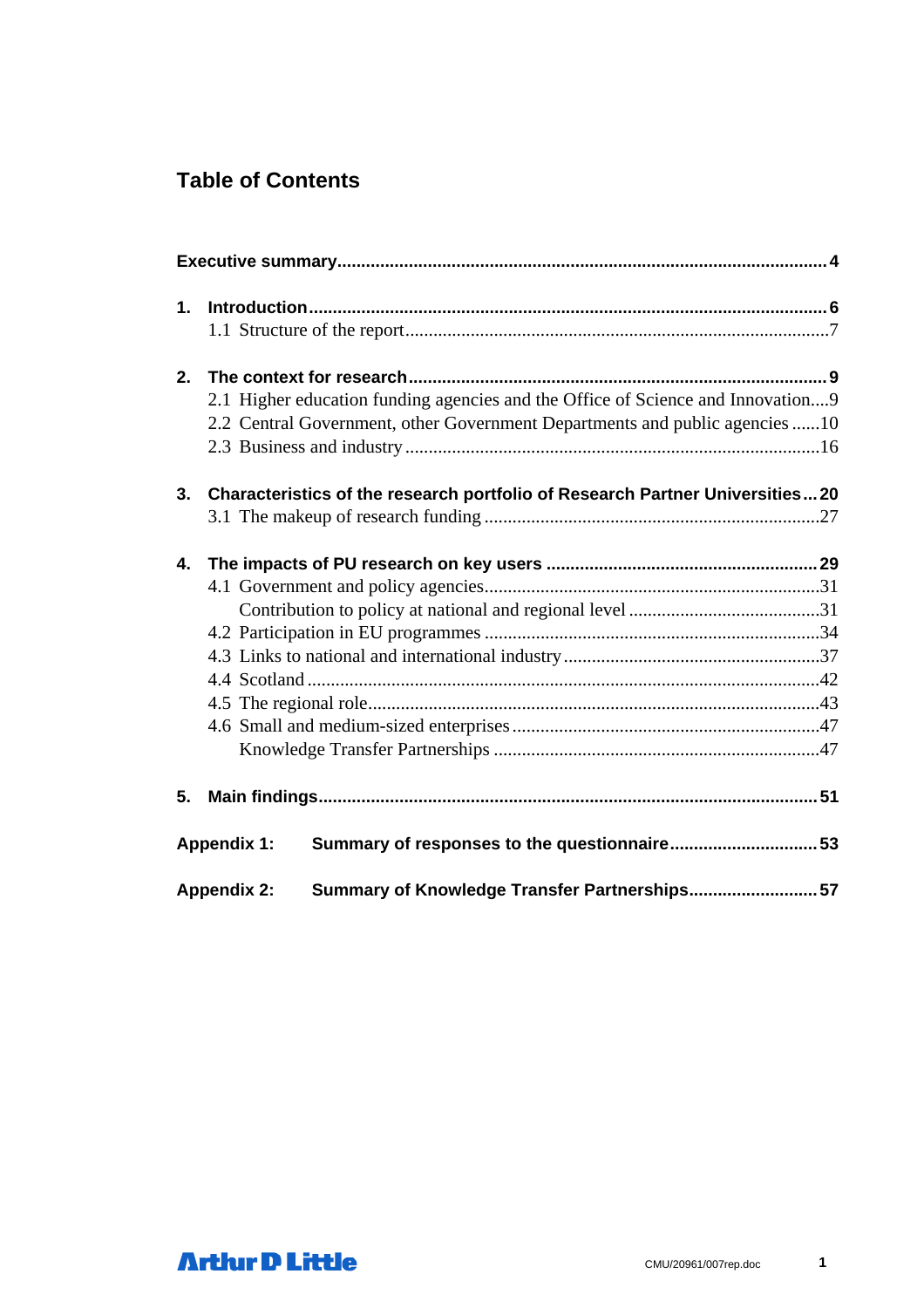## **List of Tables**

| Table 1: | Policy agendas of Government Departments and selected public agencies . 13 |
|----------|----------------------------------------------------------------------------|
| Table 2: | UK business-university collaborations split by market size of company and  |
|          |                                                                            |
| Table 3: | Research areas in which HEIs made submissions in the 2001 RAE  21          |
| Table 4: |                                                                            |
| Table 5: | Examples of research areas which have demonstrated improved performance    |
|          |                                                                            |
| Table 6: | Funding council investment to PUs, Russell Group and 1994 Group HEIs. 27   |
| Table 7: | Examples of expertise at PUs which support national policy formulation and |
|          |                                                                            |
| Table 8: | Examples of national and international companies with which PUs have       |
|          |                                                                            |
| Table 9: | Average numbers of KTP projects for Russell Group, 1994 and PUs 47         |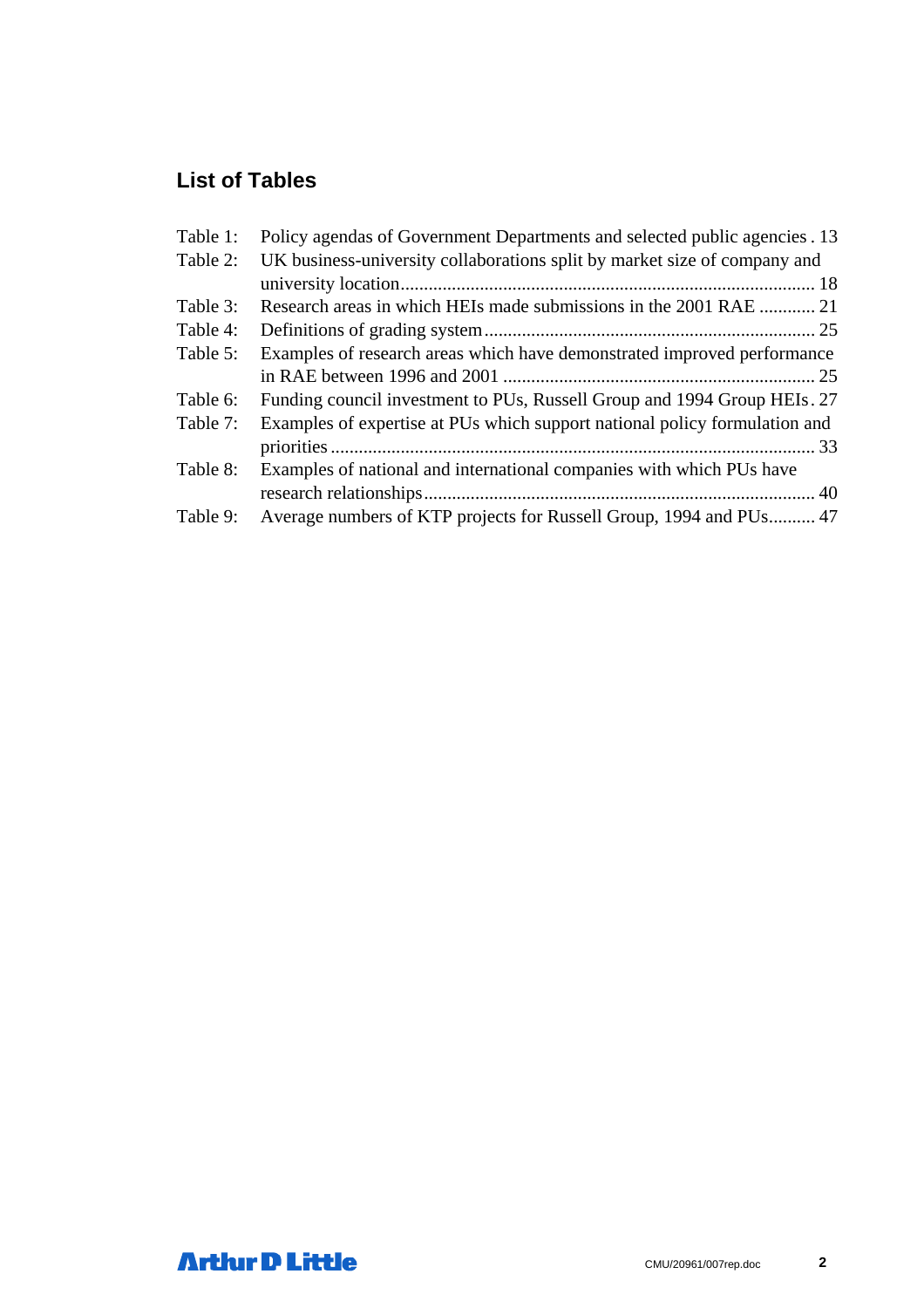# **List of Figures**

| Figure 2: Proportion of research grant and contract income in PU and other HEIs 28 |  |
|------------------------------------------------------------------------------------|--|
| Figure 3: Ratio of RG&C income to funding council investment (QR, PhD allocation,  |  |
|                                                                                    |  |
| Figure 4: Ratio of RG&C income to public investment in research base (QR, PhD)     |  |
|                                                                                    |  |
| Figure 5: Average value and average number of research contracts at PUs  37        |  |
| Figure 6: Main industrial sectors with which PUs have research relationships 38    |  |
| Figure 7: Contribution of PUs in relation to regional development 44               |  |
|                                                                                    |  |
|                                                                                    |  |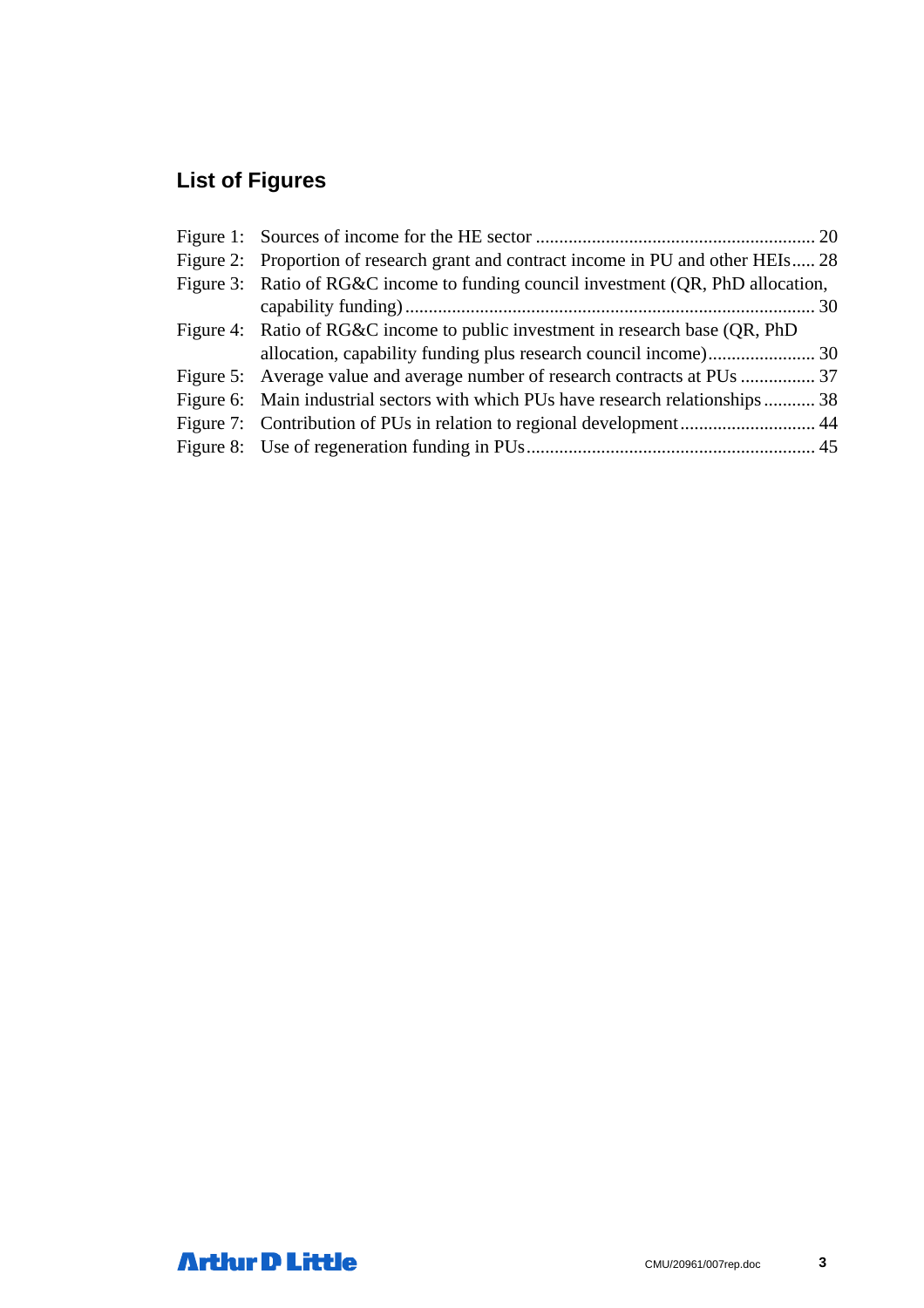### **Executive summary**

This report focuses on the social and economic impact of research in universities other than the major research intensive institutions. Using information gathered from a group of 35 such universities, the study examines the nature of their research portfolio and its significance in relation to the concerns and needs of key stakeholders.

Our overall conclusion is that **the research base of institutions of the type broadly represented by the participating universities represents an important, distinct and valuable component of the wider UK research base**. It is a component which, while smaller than that of the research intensives, adds to the diversity, accessibility and knowledge transfer capability of UK higher education. It is in many respects complementary, not merely additional, to the work of the research intensive universities. The social, economic, scientific and technological research base of the participating universities is supportive of many important areas of industry, commerce, public services and public policy.

Building on a modest investment in research from the funding councils and the research councils, the participating universities (PUs) attract very substantial additional contract research from a diverse range of customers. **The scale of this leverage effect, compared to that at other universities, is striking**. It is over two and half times as great as for other HEIs with respect to contract research from UK public bodies; over twice as great with respect to UK industry; and four times as great with respect to EU funding.

PUs tend to work in research areas of economic, cultural and social relevance that have relatively small infrastructure costs, with less emphasis on "big science" than the research intensives, and with strong applied, practice based and policy research. A variety of PUs have been able to achieve steady enhancement in research excellence through focus and investment, helping to sustain the diversity and vibrancy of UK academic research, and providing environments conducive to multidisciplinary research.

The Government's Science and Innovation Investment Framework "Next steps" document stresses the importance of maximising the effectiveness and economic impact of investment in the research base. To that end, it places priority on a science and innovation system that is responsive to public policy priorities, encourages greater interaction between industry and the research base in a variety of ways, and ensures that science, technology, engineering and mathematics (STEM) subjects are attractive to students. **Research in the PUs addresses all these facets of the 'Next steps' agenda**.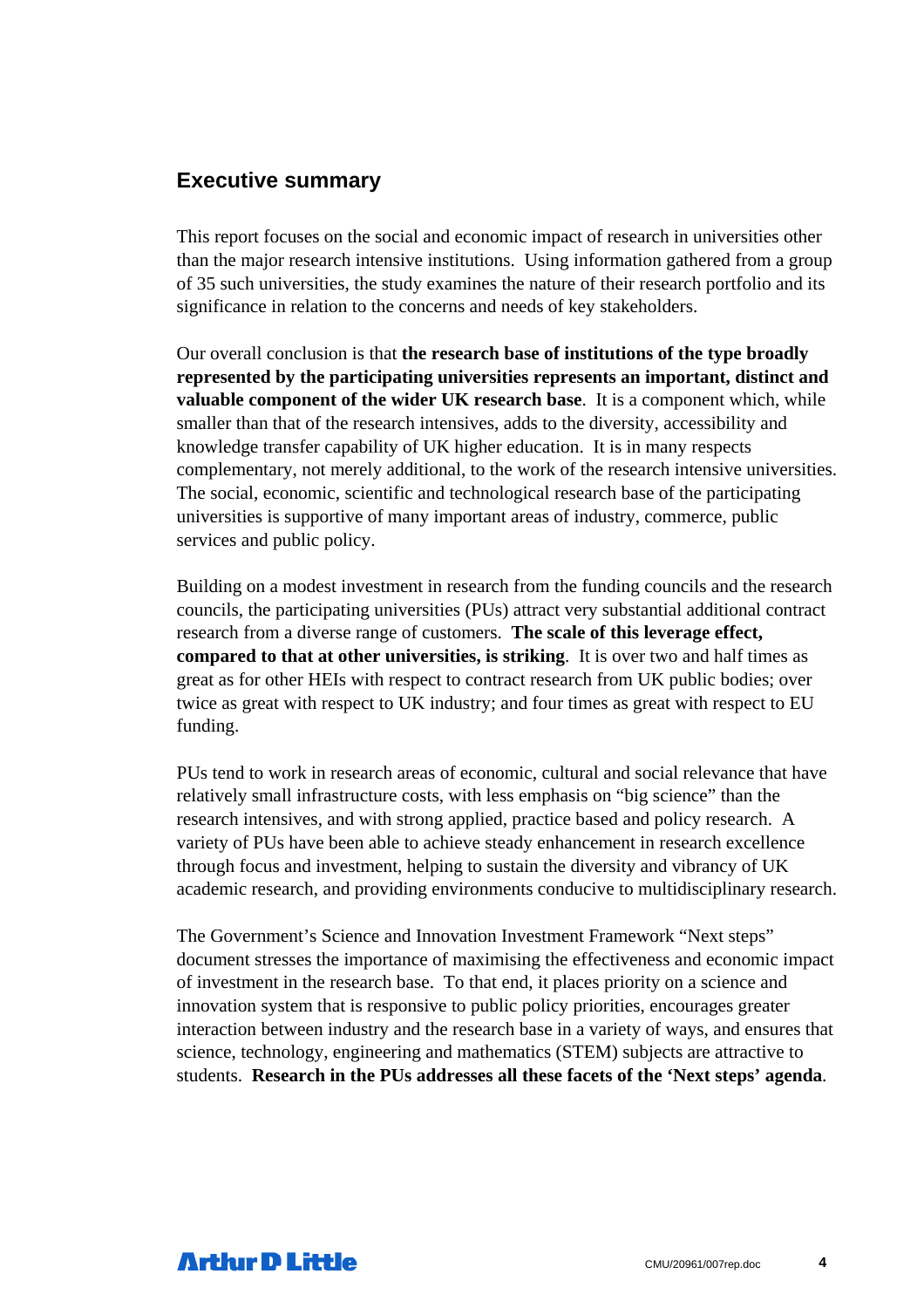PU research is highly relevant to the **policy agendas of a wide range of government departments and other public agencies**, both national and regional. PUs serve these customers effectively, a fact reflected in the level of contract research secured from government and public bodies. In addition to securing very considerably more contract research in proportion to underpinning public (funding council and research council) investment in the research base than other universities, they help to inform policy across numerous areas of public importance.

PU participation in **European research programmes** is high, compared to the public research base investment, and they are highly effective in attracting EU funds to the UK

Both quantitative and qualitative evidence highlight the strong role played by PUs in supporting the **regional regeneration and economic development** agendas

PUs have research relationships with **multinational and national industries**. Their success in securing research contracts from many of the leading UK and international private sector R&D investors demonstrates confidence in important areas of PU research capability. For example, PUs cited links with all the top 10 R&D investors in the 2005 DTI R&D Scoreboard.

At the other end of the company size scale, PUs have extensive research-based links to **SMEs**, reflected in high levels of participation in knowledge transfer partnerships. In addition, they are particularly well placed to provide the necessary research base for emerging industries. PUs participate strongly in Knowledge Transfer Partnerships, many of which benefit considerably from the underpinning research base. In addition, they are particularly well placed to provide the necessary research base for emerging industries.

The value of the **physical proximity** of universities with high quality research capability is highlighted by the **Lambert review** of business-university collaboration and is stressed by large as well as small firms. The location of many of the PUs in urban areas without a more research-intensive HEI enables them to play a role within a local and regional context which cannot be provided by research intensive universities, and which would be severely compromised by excessive research concentration.

Businesses look to universities for **people** even more than for research outputs. Ability to attract and retain the necessary skills is key to the UK's ability to secure internationally mobile R&D investment – a national priority. PUs play an important role in helping to ensure the necessary skills supply, both of graduates trained through specific research experience and of those whose undergraduate teaching has benefited from being undertaken in an institution with a vibrant research community.

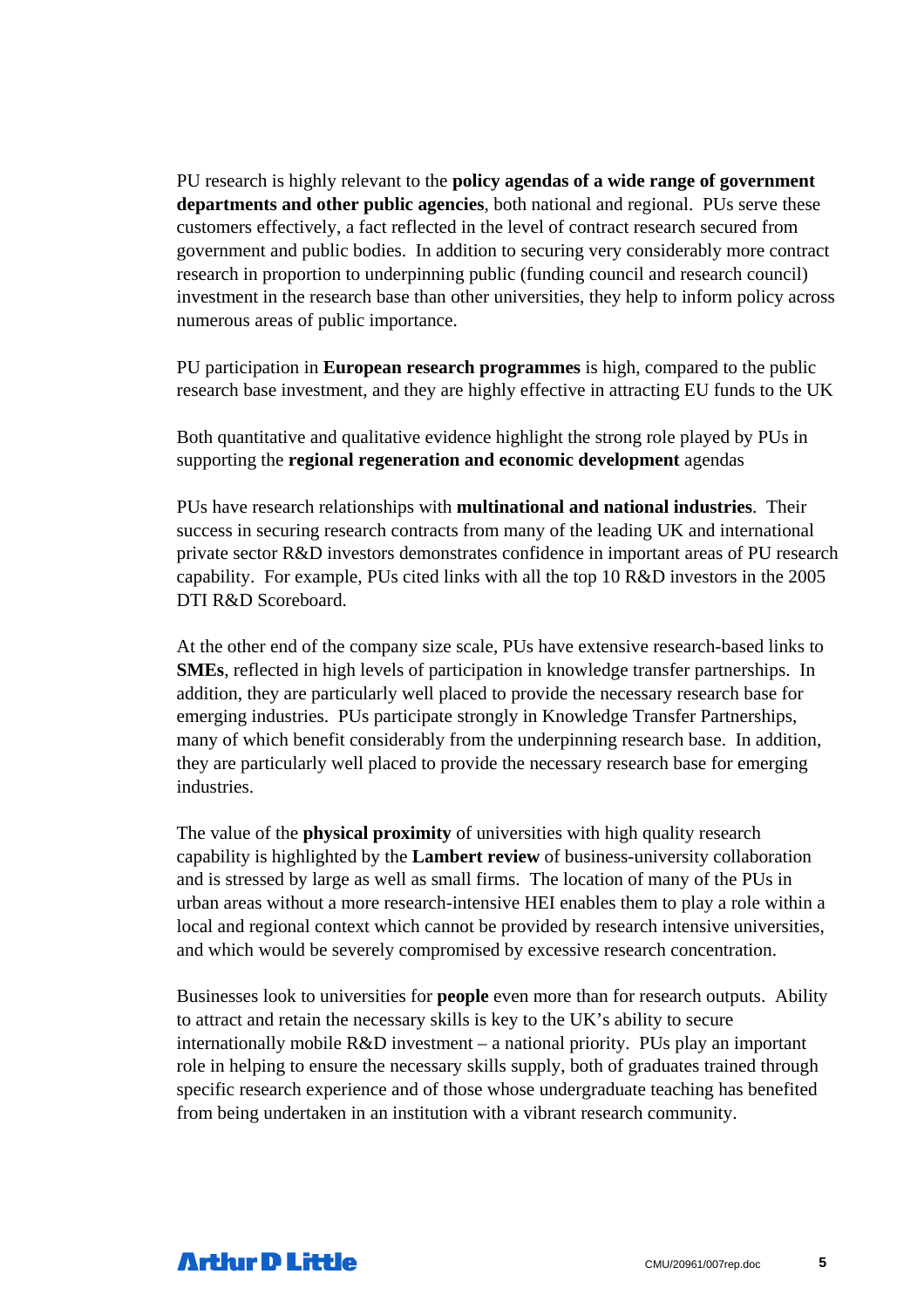### **1. Introduction**

This report presents the findings of a study commissioned by 35 participating universities (PUs). These universities are for the most part, but not exclusively, from the post-1992 generation, in contrast to the research-intensive institutions that account for the majority of research funding.

The PUs include the following:

- Abertay
- Anglia Ruskin
- Bath Spa University (awarded University status in March 2005)
- Bolton
- Bradford
- **Coventry**
- De Montfort
- Derby
- Glasgow Caledonian
- **Gloucestershire**
- **Greenwich**
- Hull
- Kingston
- Leeds Metropolitan
- Liverpool John Moores
- London Metropolitan
- London South Bank
- Luton
- Manchester Metropolitan
- Middlesex
- Northumbria
- Paisley
- Plymouth
- Roehampton
- Salford
- Southampton Solent (awarded University status in July 2005)
- Staffordshire
- Sunderland
- Teesside
- Thames Valley
- University of Central England at Birmingham
- Central Lancashire
- East London
- Westminster
- Wolverhampton

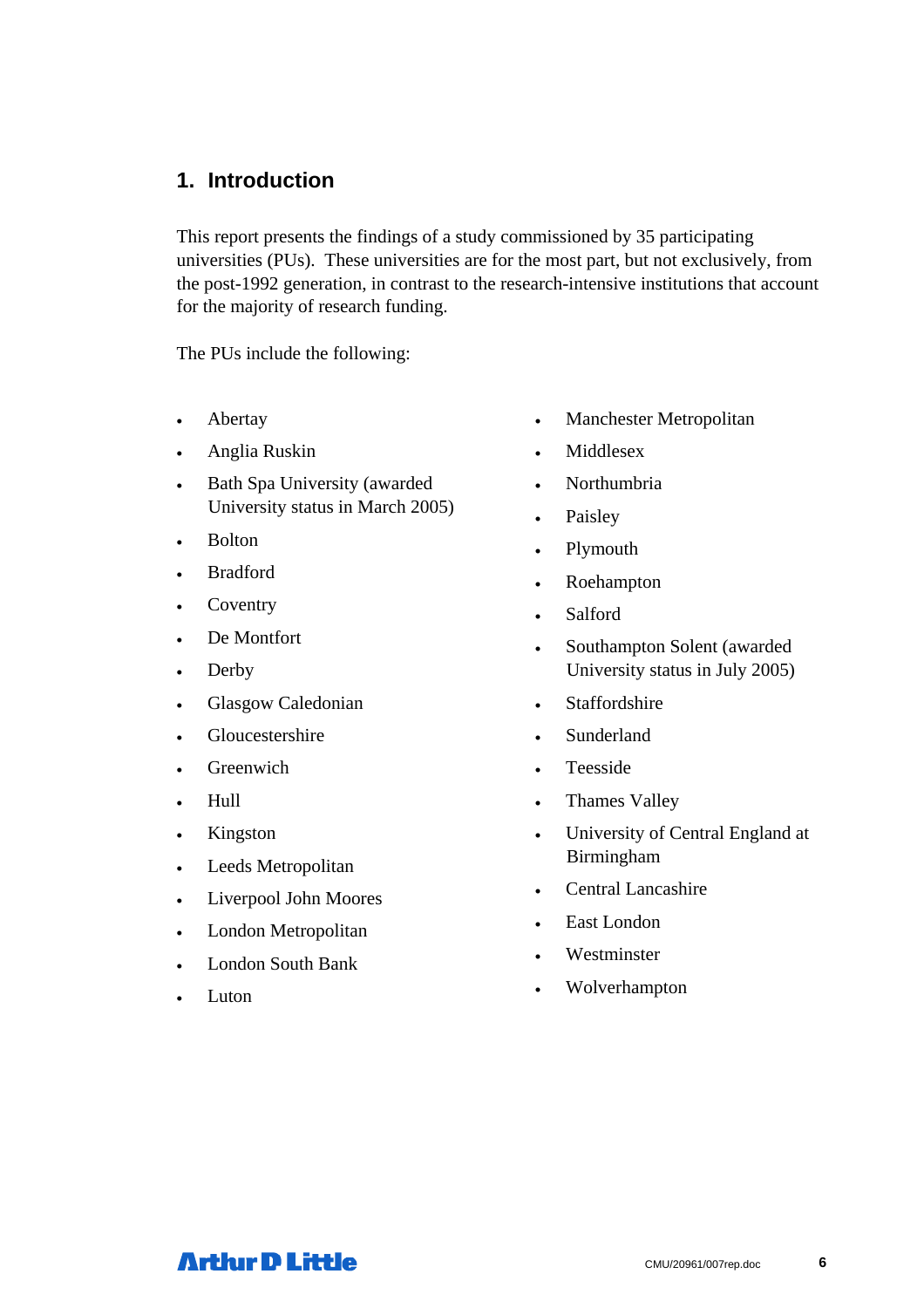These institutions have viewed with concern some of the implications of Government policy in relation to research at PU Higher Education Institutions (HEIs), and have commissioned this study to contribute to the evidence base necessary for those implications to be more fully assessed. Specifically, they asked the study team to examine the types of impact that research in the participating universities (PUs) may have, either directly or indirectly. The study draws upon publicly available information held by the Higher Education Statistics Agency (HESA), Higher Education Funding Council for England (HEFCE), Scottish Funding Council (SFC), and results of the 2001 Research Assessment Exercise (RAE) as well as information provided by the PUs. The outputs of the study are designed to support and inform a programme of engagement with appropriate bodies at national and regional level.

This report concerns only those impacts of the PUs that depend in a material way on the existence of a *research* base, which is funded in part by the public sector. Clearly, the PUs have a broad range of impacts on their host communities and wider society through a diverse set of activities. Whilst the research base is vital to the majority of these activities, some activities are not dependent on the research base. These, and the impacts that result, are outside the scope of this study, however the study team recognize their significance.

#### **1.1 Structure of the report**

This report has been structured to address the issues of primary importance to the main stakeholders and users of PU research, including:

- Higher education funding councils and the Office of Science and Innovation
- Policy makers in central and regional government
- Business and industry

Chapter 2 looks at the context for research in relation to the needs of these stakeholder groups, taking account of major policy priorities documented by a number of Government departments including points made in the Government's recent document "Science and innovation investment framework 2004-2014: next steps", issued in conjunction with the 2006 Budget. Although this document was published while the present study was under way, it brings together issues of importance to HM Treasury and the three other sponsoring Departments: Trade and Industry; Health; Education and Skills. Chapter 3 summarizes the main characteristics of the PUs' research portfolios, and asks what is distinctive about these research portfolios (noting that PUs are themselves diverse in their research emphasis, as in other aspects of their work). Chapter 4 then examines the impacts and significance of PU research on key users, and considers the significance of PU research at national, regional and sub-regional level.

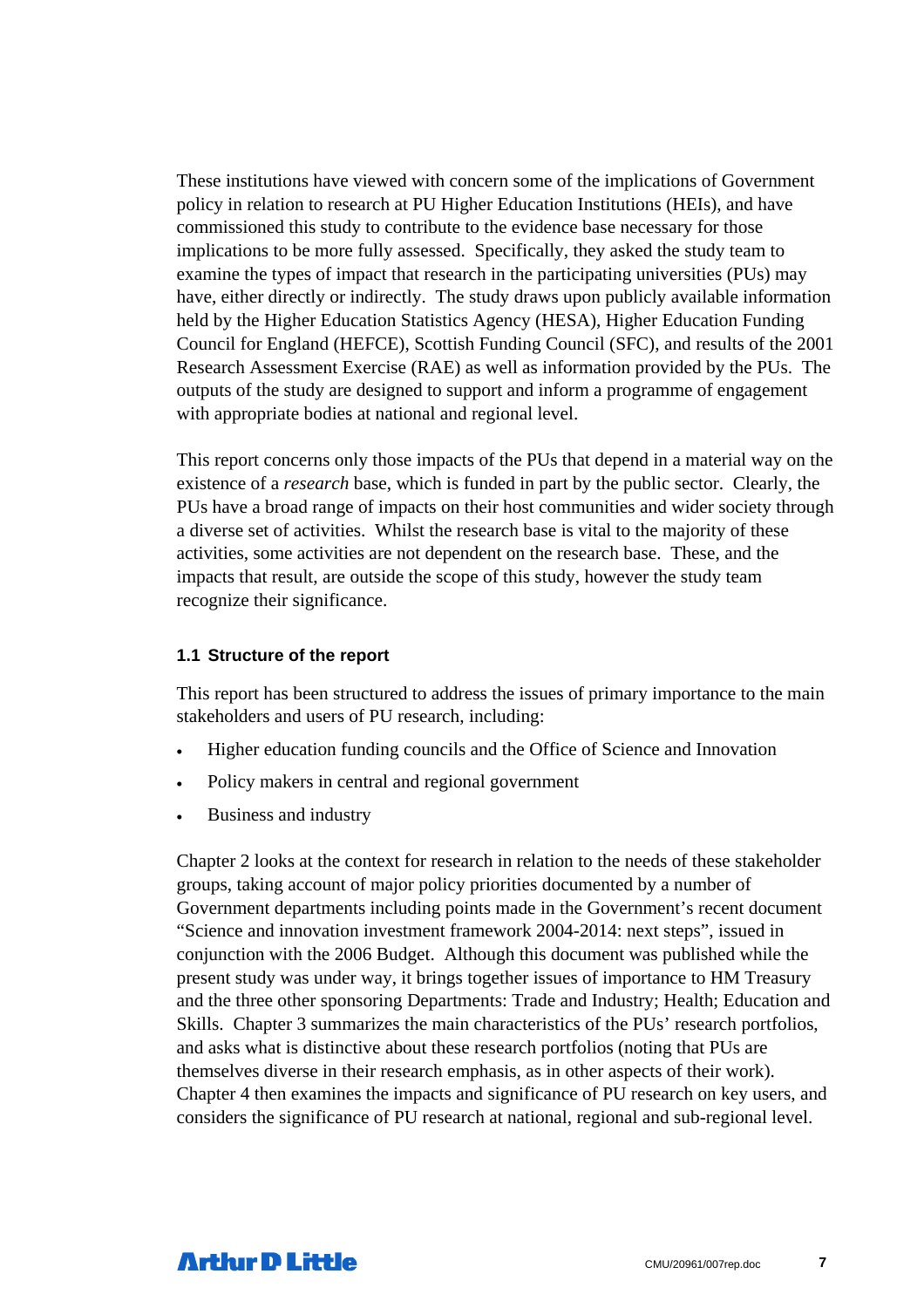Chapter 5 draws out some important conclusions and issues for further consideration by the PUs themselves and by policy makers and funding agencies. Finally, appendices provide further detail drawn from survey responses and supporting information.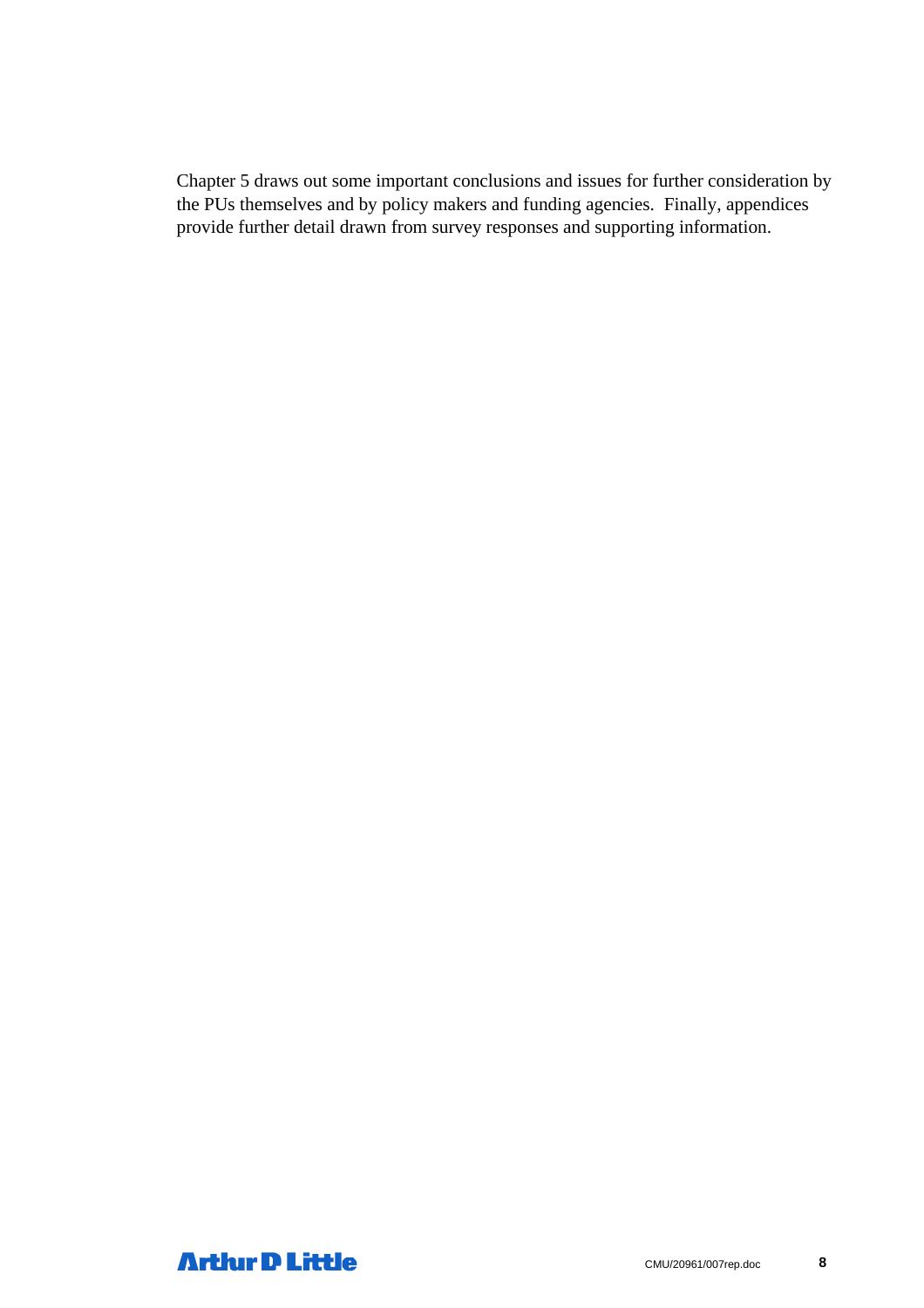### **2. The context for research**

Recent trends in funding of universities suggest that governmental policy on support for research is moving towards the concentration of research activity in a decreasing number of "research-intensive" institutions. Such a move is supported by some institutions but in general there is real concern about the impacts such a policy would have on the quality and diversity of the Higher Education (HE) sector and the supply of appropriately qualified individuals to support a knowledge-based economy for the UK.

Any examination of these issues in more detail must take account of the differing interests and concerns of the main stakeholder or user groups, and so we consider these briefly below.

#### **2.1 Higher education funding agencies and the Office of Science and Innovation**

The purpose of the HE funding agencies, such as the Higher Education Funding Council for England (HEFCE) and the Scottish Funding Council (SFC), is to "promote high quality education and research, within a financially healthy sector" by providing public funding for both teaching and research to universities and other higher education institutions. They do not, in general, attempt to prescribe how individual institutions should discharge their responsibilities, though they do promote good practice and consider intervention where necessary in relation to subjects that are both strategically important and vulnerable – the latter as reflected either by an imbalance between supply and demand, or by a concentration of the subject in institutions which may be particularly vulnerable to change.

In relation to research, the Funding Councils' objective is expressed by  $H E F C E<sup>1</sup>$  in terms that merit quotation in full:

*"Our strategic aim is to develop and sustain a dynamic and internationally competitive research sector that makes a major contribution to economic prosperity, national wellbeing and the expansion and dissemination of knowledge.* 

*To sustain our research base against global competition we must recognise and support excellent research financially, and foster effective collaboration.* 

1 See www.hefce.ac.uk

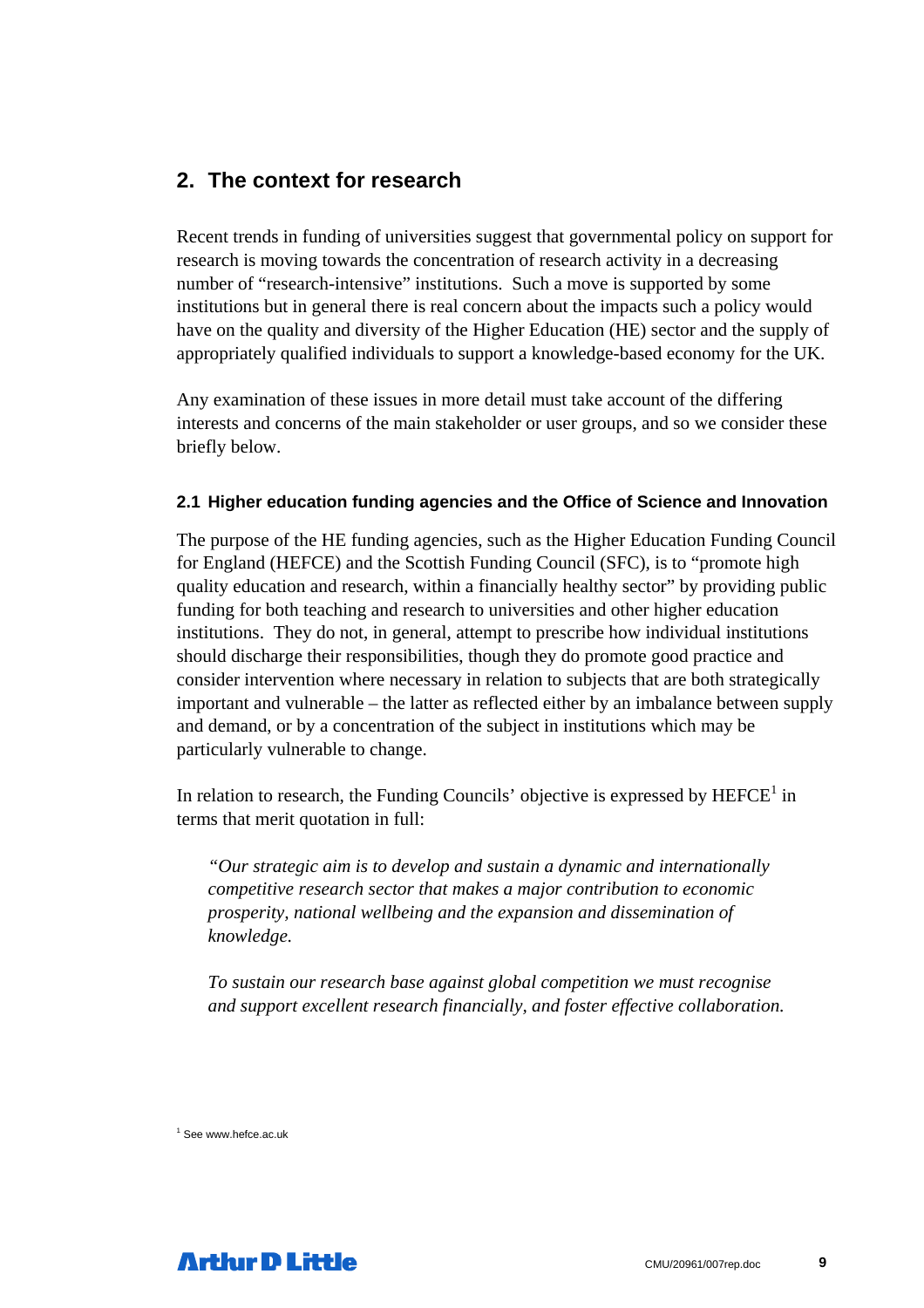*HEFCE continues to develop a selective funding system that allocates our grant primarily by reference to robust assessments of research excellence and also works to maintain and develop the research infrastructure. A key feature of a world-class research system is its openness and ability to change. We wish to enable researchers to respond to new trends and developments in their disciplines and in the research environment, and to pursue new fields of enquiry. Our funding arrangements nurture and respond to these as well as recognising established excellence."* 

Under the dual support system, the role of the Research Councils, funded by the Office of Science and Innovation (formerly Office of Science and Technology) is complementary to that of the Funding Councils. The Research Councils provide funding for university research, whether through specific programmes or in responsive mode, on the basis of the excellence of the research proposed and in line with priorities set out in their own Corporate Plans.

For the purposes of this report, we draw a distinction between on the one hand, the roles of the Funding Councils and OSI through the Research Councils; and on the other, the roles of other Government departments and public agencies. We consider the former as concerned to support and sustain an excellent research base for the UK academic sector as a whole; and the latter as *users* of, i.e. customers for, that research base and the institutions that house it.

#### **2.2 Central Government, other Government Departments and public agencies**

The Government's recently released Science and Innovation Investment Framework "Next steps" document<sup>2</sup> outlines the UK's vision for the support of university research and the way in which this support should be implemented. A key consideration of the document is the way in which the "effectiveness and economic impact" of investment in the research base can be maximised. To this end, the document sets out three priority mechanisms which are designed to re-align the UK research base with the needs of the economy. These mechanisms include:

• Improving the strategic management of investment in science and innovation, to ensure that the UK's science and innovation system is more responsive to public policy priorities, and that different funding mechanisms are coordinated more effectively to deliver the objectives set out in the Science and Innovation Investment Framework 2004-2014. This will enhance business confidence in the value of engaging with UK science



 $2$  Science and innovation investment framework 2004-2014: next steps, March 2006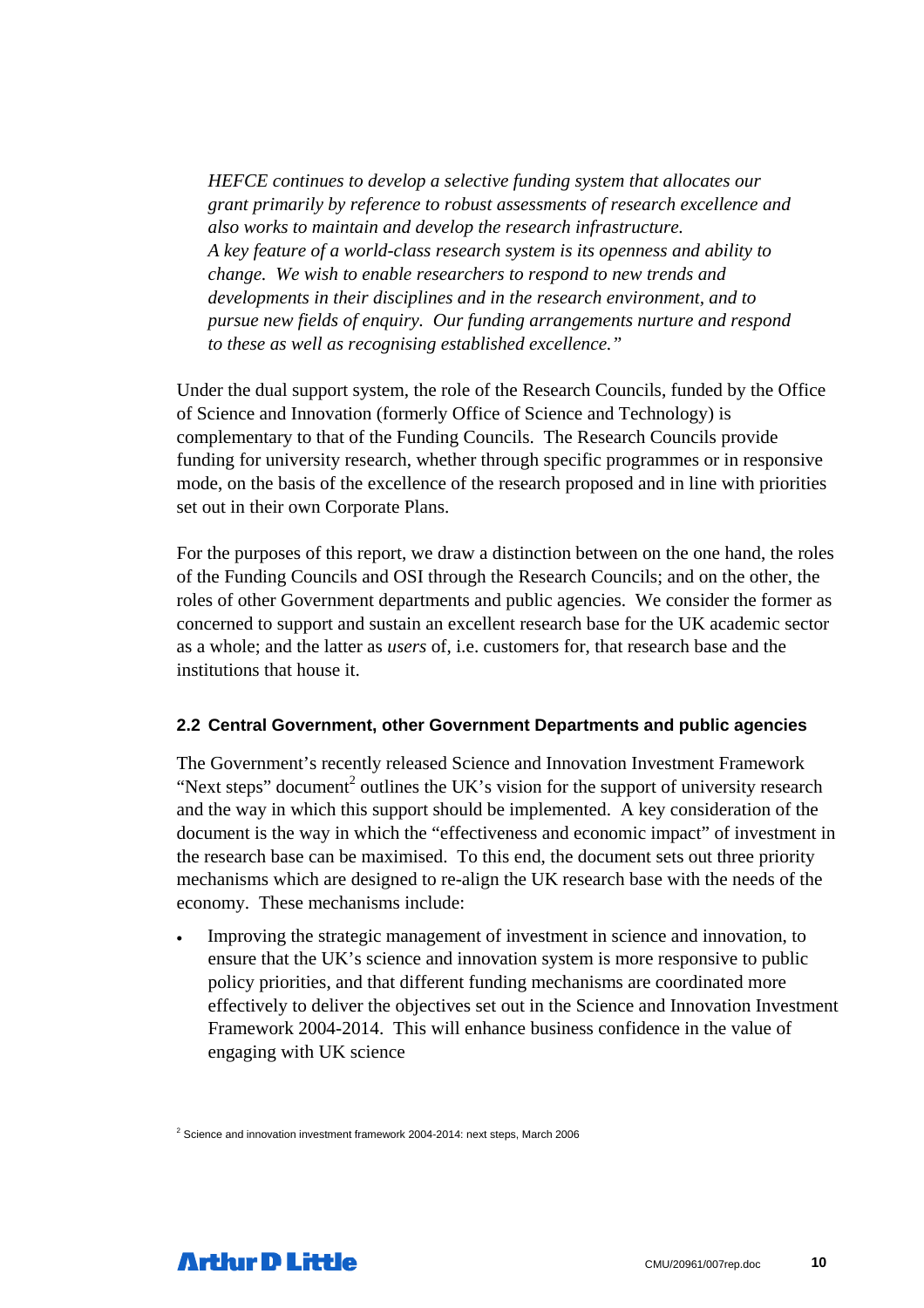- Ensuring that the right skills and brokering mechanisms are in place to encourage greater collaboration between industry and the research base, and enable businesses and the science base to interact in a range of ways to suit their needs
- Making STEM subjects more attractive to students, to ensure a highly skilled and diverse workforce to drive future innovation and growth

The document notes that "user-focused and interdisciplinary" research, to which the PUs tend to align themselves to a substantial degree, will be rewarded. Moreover, health research (an area in which the UK has traditionally been strong) is identified as a key lever for the retention of business investment in R&D, as evidenced by the ringfencing of the DoH R&D budget and the formation of a new health research fund of at least £1 billion per annum (jointly held by the Secretaries of State for Health and Trade and Industry). The participating universities have notable strengths in health R&D and are therefore likely to offer much to the delivery of the "next steps" document in this regard.

The document reaffirms the Government's commitment to the underpinning dual support system, which encourages universities to undertake strategic responsibility for their research portfolios, thereby allowing for blue-skies research and generating the flexibility required to swiftly respond to market conditions. More straightforward and metric-based RAE and QR funding systems are to be implemented, which will seek to encourage all types of research, from "curiosity driven" to "user-focused". This will facilitate the development of a well-networked knowledge-based economy, in which applied and practice based research, in which the PUs have considerable capability and strength, remains an important function rather than a lower-value "add-on" to the big science undertaken mainly by the more research-intensive universities.

In order to encourage the transfer of knowledge from the research base, the Government is supporting three key initiatives. These include the Higher Education Innovation Fund (HEIF), Knowledge Transfer Partnerships (KTPs) and Knowledge Transfer Networks (KTNs). The role of HEIF is to apply a formula-based funding system in order to financially support a "wider range" of institutions. KTPs provide funding for researchers to undertake strategically important projects for a company and KTNs, which form part of the Technology Strategy, act to assemble stakeholder networks in order to support the sharing of information and knowledge transfer in the relevant technology areas. The PUs can add significant value in this respect, since their working practices can be more consistent with such initiatives than those of the researchintensive universities.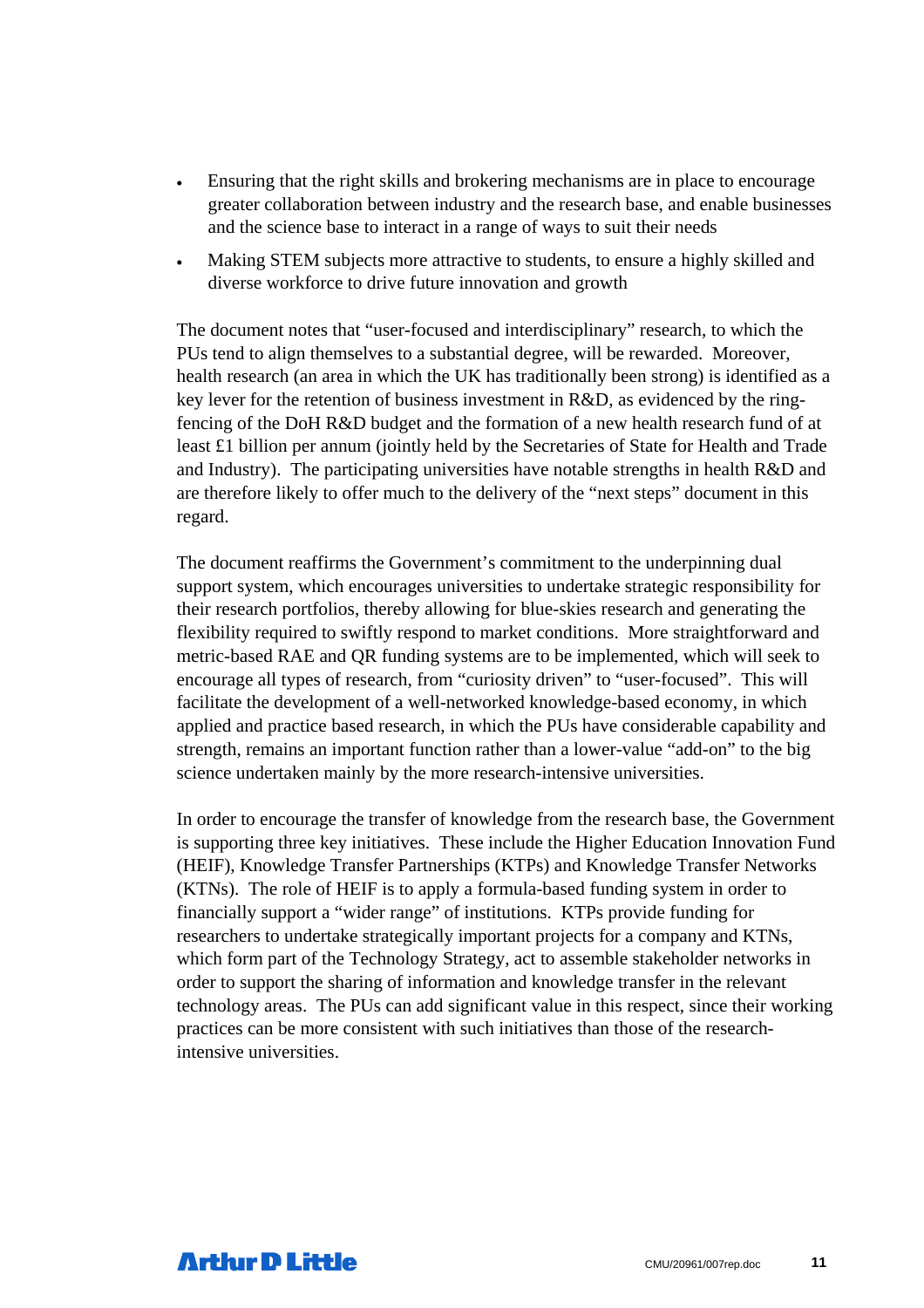The importance of Science, Technology, Engineering and Mathematics (STEM) skills is also noted throughout the "next steps" document. Mechanisms such as the Continuing Professional Development (CPD) of science teachers and initiatives to increase interest in STEM subjects are supported by the presence of local HEIs, and PUs represent a valuable part of the regional community in this regard.

Whilst the Government's "next steps" document<sup>2</sup> outlines the UK's fundamental science and innovation objectives and the steps required to achieve these, Government departments also have their own policy agendas. Table 1 summarises these policy agendas.

Considerable policy responsibilities have been assigned to the devolved administrations in Scotland, Wales and Northern Ireland and, particularly since 1997, to the nine English regions. Each of the latter has its own Regional Economic Strategy, and the Regional Development Agencies (RDAs), created in 1999 (later in London) are responsible for the periodic revision of these strategies and for leading their delivery. In doing so, they are themselves important customers for research, for example in order to generate the evidence base for regional strategy formulation and to underpin policy at the regional level. Moreover, all of the RDAs recognise the importance of their regional research base in supporting and enhancing a knowledge-led economy. They have sought both to enhance selected aspects of research capability in universities and elsewhere, and to foster improved knowledge transfer and industry linkage under the leadership of regional Science and Industry Councils.

In the devolved administrations and most especially in Scotland, powers and responsibilities are more extensive. One reflection of this is budget – the Scottish Executive will manage a budget of over £30 billion in 2007-08, as compared to several hundred £m for a typical RDA - though the RDAs exert direct or indirect influence over considerably greater sums. Matters devolved to Scotland include health, education and training, local government, social work, housing, planning, tourism, economic development and financial assistance to industry, aspects of transport, law and home affairs, the environment, natural and built heritage, agriculture, forestry and fishing, sport and the arts. The Scottish Executive therefore assumes policy responsibilities mirroring most of the Whitehall departments in table 1. Its departments are significant research customers; it funds research in universities and elsewhere; and it attaches considerable importance to the maintenance of a strong Scottish research capability (see for example the Scottish Executive's February 2006 progress report on "A Science Strategy for Scotland 2001" for a recent update).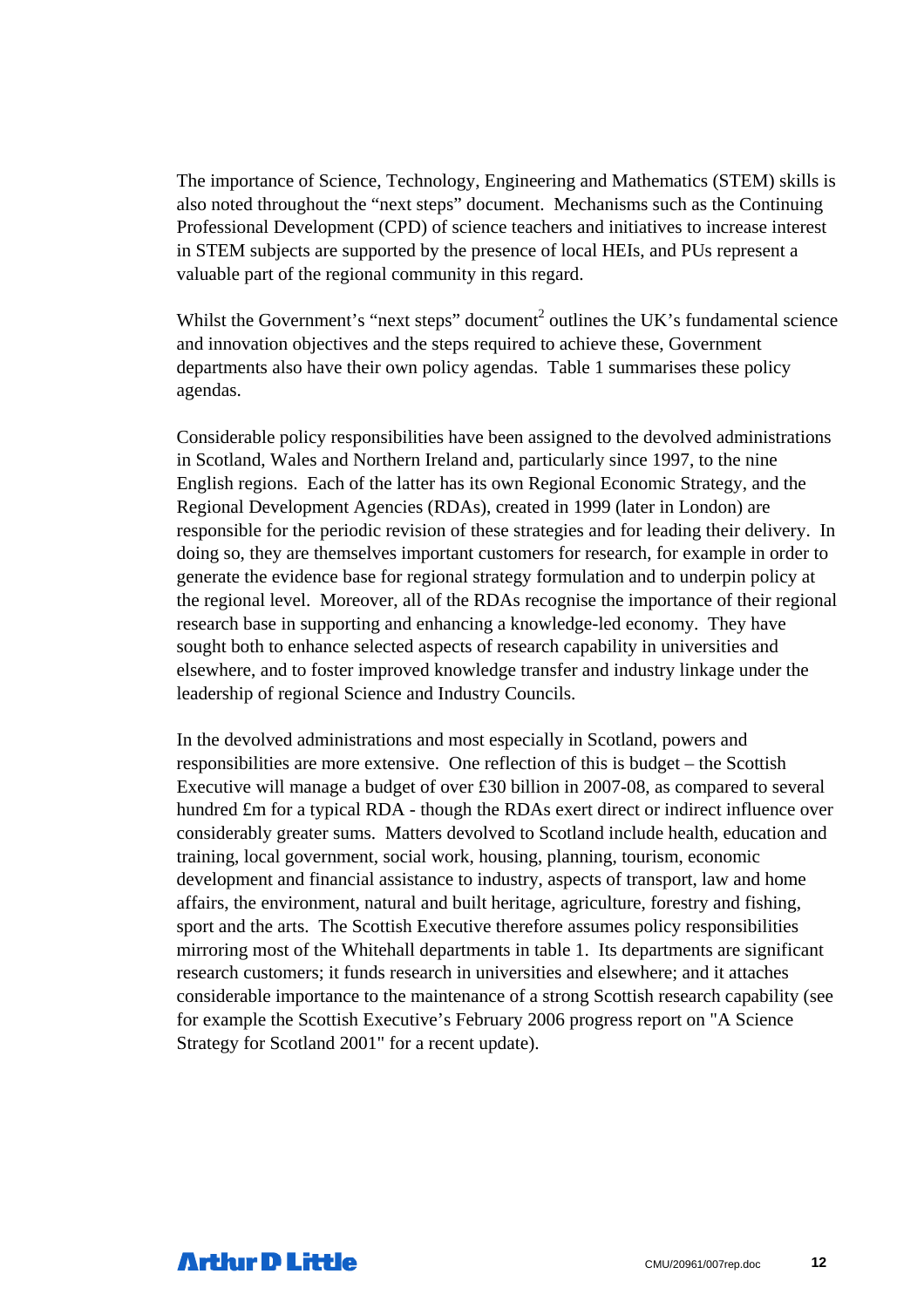| <b>Department</b>                                                                                           | <b>Policy Areas</b>                                                                                                    | <b>Description</b>                                                                                                                                                                                                                                                                                                                                                                                                                                                                                                                                                                                                                                               |  |
|-------------------------------------------------------------------------------------------------------------|------------------------------------------------------------------------------------------------------------------------|------------------------------------------------------------------------------------------------------------------------------------------------------------------------------------------------------------------------------------------------------------------------------------------------------------------------------------------------------------------------------------------------------------------------------------------------------------------------------------------------------------------------------------------------------------------------------------------------------------------------------------------------------------------|--|
| DCLG / former<br>ODPM)                                                                                      | <b>Building Regulations, Civil</b><br>Resilience, Fire and Rescue,<br>Homelessness, Housing, Local                     | Ensuring health and safety of people in buildings; ensuring UK resilience to major incidents (e.g. terrorist strike);<br>reducing fire-related deaths and homelessness; bringing national policy to local government; improving quality of life<br>in impoverished areas; efficient town planning; creating thriving and sustainable communities                                                                                                                                                                                                                                                                                                                 |  |
|                                                                                                             | Government, Neighbourhood<br>Renewal, Planning, Regions,<br>Social Exclusion, Sustainable<br>Communities, Urban Policy | The Department needs to draw on an unusually wide range of research, from civil engineering, construction and<br>safety technology to economic and social sciences. As with Defra, sustainability is a key theme across many fields<br>of the Department's work                                                                                                                                                                                                                                                                                                                                                                                                  |  |
| <b>HM Treasury</b>                                                                                          | Enterprise & productivity,<br>Financial management, Financial<br>services, International issues,                       | Maintaining macroeconomic stability; making microeconomic reforms; management of financial resources; ensuring<br>innovative, fair and competitive financial services market; encouraging international financial stability; Private<br>Finance Initiatives (PFIs); investment in public services; improving tax and benefit system                                                                                                                                                                                                                                                                                                                              |  |
|                                                                                                             | Public private partnerships, Public<br>spending & services, Tax work &<br>welfare, UK economy                          | The Treasury draws upon financial, economic and modelling research. In recent years it has also taken an<br>increasingly 'supervisory' role covering many aspects of science and innovation, and so an understanding of the<br>broad sweep of R&D relevant to the formulation and delivery of public policy and to innovation, productivity and<br>competitiveness in UK industry, is also of great relevance                                                                                                                                                                                                                                                    |  |
| <b>DTI</b><br>Supporting successful business,<br>Promoting science and innovation,<br>Ensuring fair markets |                                                                                                                        | Implementing support initiatives for successful business (e.g. Manufacturing Advisory Service); investment in<br>research and knowledge transfer; implementing initiatives to encourage dynamic markets to increase productivity<br>and innovation                                                                                                                                                                                                                                                                                                                                                                                                               |  |
|                                                                                                             |                                                                                                                        | DTI require an understanding of the relevance of scientific and other research to the many industry sectors for which<br>the Department has responsibility. Within the Department, the Office of Science and Innovation combines the task<br>of funding the Research Councils with broader responsibilities for promoting the effective use of science by<br>Government, sustaining an innovation-friendly environment within the UK, facilitating the development and<br>implementation of a UK-wide technology strategy (through the business-led Technology Strategy Board), and<br>promoting the UK's participation and reputation in international research |  |

#### **Table 1: Policy agendas of Government Departments and selected public agencies**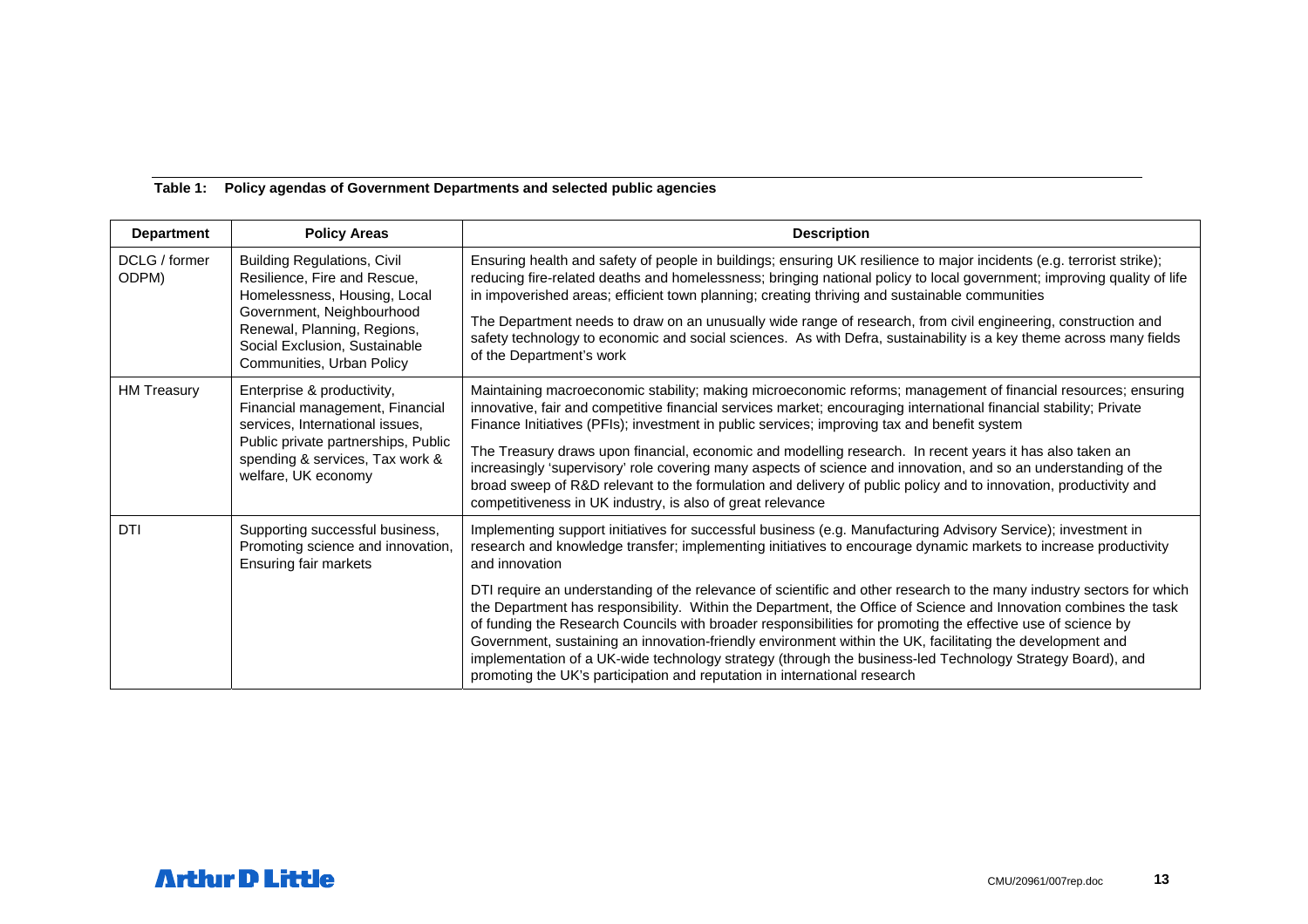| <b>Department</b>       | <b>Policy Areas</b>                                                                                                                                                        | <b>Description</b>                                                                                                                                                                                                                                                                                                                                                                                                                                                                                                                                                                                            |
|-------------------------|----------------------------------------------------------------------------------------------------------------------------------------------------------------------------|---------------------------------------------------------------------------------------------------------------------------------------------------------------------------------------------------------------------------------------------------------------------------------------------------------------------------------------------------------------------------------------------------------------------------------------------------------------------------------------------------------------------------------------------------------------------------------------------------------------|
| Defra                   | Sustainable Food and Farming,<br>Animal Health and Welfare,                                                                                                                | Developing strategy for farming industry; managing health and welfare of animals; protecting the environment;<br>improving productivity of weak rural areas                                                                                                                                                                                                                                                                                                                                                                                                                                                   |
|                         | Environment, Natural Resources<br>and Rural Affairs                                                                                                                        | Defra's policy responsibilities make extensive demands on research, primarily but not solely in support of policy.<br>Examples include flood modelling and flood protection engineering; food and veterinary science; radioactive and<br>non-radioactive waste management; and sustainable development. A clear shift towards a greater emphasis on<br>environment and climate change has been signalled by the Department's Evidence and Innovation Strategy. As in<br>other Government departments, research that can reduce costs (e.g. through less expensive surveillance methods)<br>is highly relevant |
| Department of<br>Health | Health and Social Care,<br>Organisation, Human Resources<br>and Training, Patient Choice,                                                                                  | Polices on health and social issues; improving organisation of NHS; increasing patient choice; formulating NHS<br>contingency plans; managing health R&D managing pharmaceutical relationships; ensuring equality of access to<br>healthcare                                                                                                                                                                                                                                                                                                                                                                  |
|                         | Emergency Planning, Medicines,<br>Pharmacy and Industry, R&D,<br>Equality and human rights                                                                                 | Health research is obviously key to the Department, and includes work on primary healthcare and practical service<br>delivery as well as more 'upstream' aspects. Social and economic research is vital alongside the natural sciences                                                                                                                                                                                                                                                                                                                                                                        |
| <b>DfES</b>             | Children, Young People and<br>Families, Early Years and<br>Childcare, Primary schools,                                                                                     | Strategies for child welfare, childcare, primary schools, independent specialist schools and secondary schools;<br>curriculum reform for 14-19 year olds; devising initiatives to support adult skills agenda; implementation of Higher<br>Education Act 2004; ensuring suitably trained and competent staff                                                                                                                                                                                                                                                                                                  |
|                         | Independent specialist schools,<br>Personalisation and choice in the<br>secondary years, Education and<br>skills, Adult skills, Higher<br>education, The People to Deliver | Research on education itself and allied aspects of the social sciences is a foundation for evidence-based<br>policymaking in this area                                                                                                                                                                                                                                                                                                                                                                                                                                                                        |
| Mayor of<br>London      | Air Quality, Biodiversity, Culture,<br>Economic Development, Noise,<br>Spatial Development, Transport,                                                                     | For London: Improving air quality; maintaining biodiversity; ensuring quality and diversity of culture; investment to<br>promote economic development; reducing noise levels; managing growth; managing transport issues (e.g.<br>congestion); managing waste                                                                                                                                                                                                                                                                                                                                                 |
|                         | Waste, Other                                                                                                                                                               | Research relevant to transport, culture, sustainability and the build environment are of obvious importance.<br>London's interests are reflected in many respects in those of other regions and large city authorities. Frequently,<br>major local authorities work together to commission and learn from research conducted by academics and others                                                                                                                                                                                                                                                          |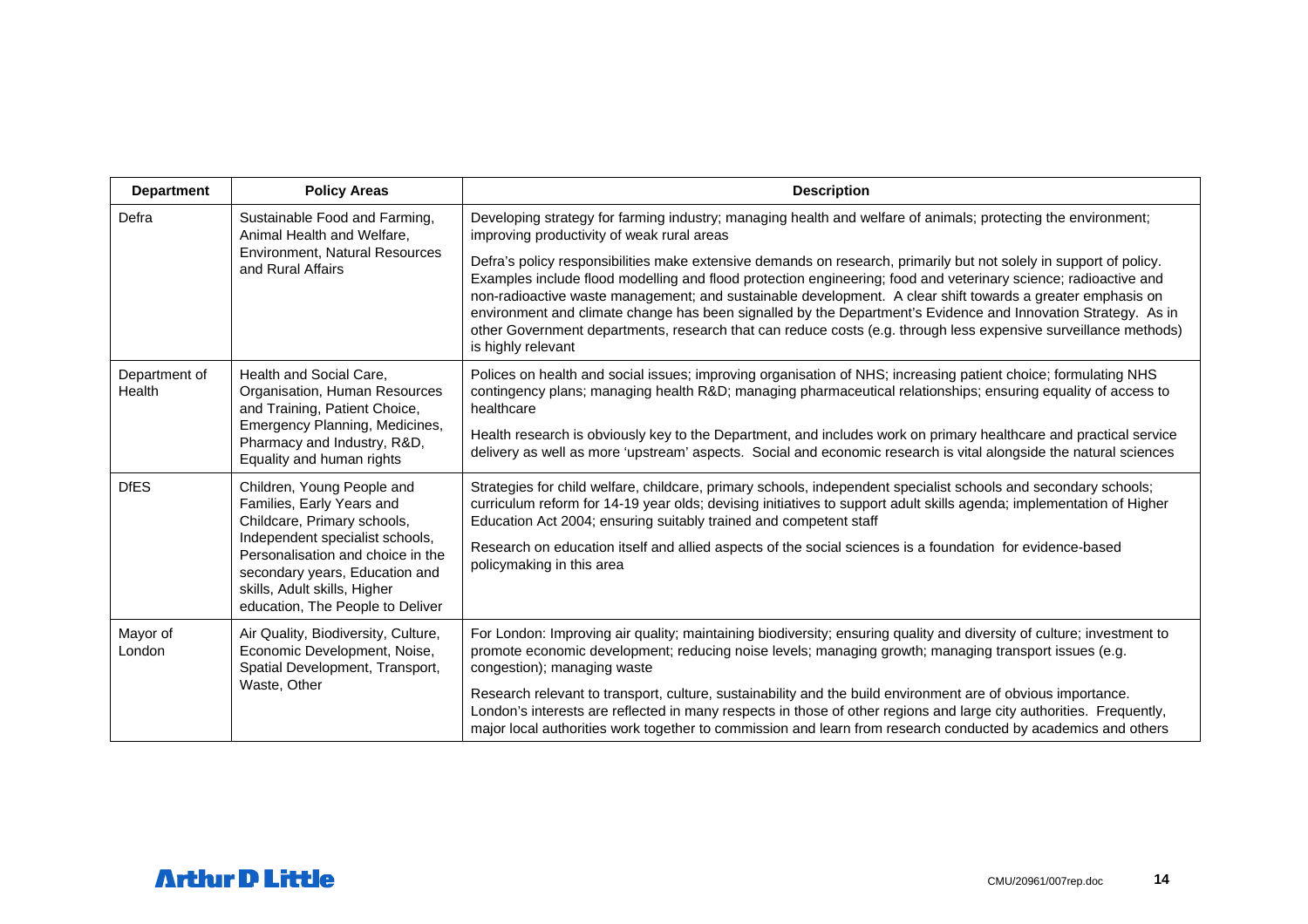| <b>Department</b>                                     | <b>Policy Areas</b>                                                               | <b>Description</b>                                                                                                                                                                                                                                                                                                                                                                                                                                                                                                                                                                                                                                                                                   |
|-------------------------------------------------------|-----------------------------------------------------------------------------------|------------------------------------------------------------------------------------------------------------------------------------------------------------------------------------------------------------------------------------------------------------------------------------------------------------------------------------------------------------------------------------------------------------------------------------------------------------------------------------------------------------------------------------------------------------------------------------------------------------------------------------------------------------------------------------------------------|
| Regional<br>Development                               | Economic development &<br>regeneration, Business efficiency,                      | Regional priorities include regenerating run-down sites; improving productivity; encouraging investment; creating<br>employment; improving skills; encouraging sustainable development                                                                                                                                                                                                                                                                                                                                                                                                                                                                                                               |
| Agencies<br>(RDAs) and<br>devolved<br>administrations | investment and competitiveness,<br>Employment, Skills, Sustainable<br>development | While regional strategies differ, a central trend since the creation of the RDAs in 1999 has been the devolution of<br>responsibility from national Government to regional development agencies. This has included responsibility for<br>many aspects of the innovation and enterprise agenda, in which all RDAs and the devolved administrations are<br>extremely active. They have drawn upon research relevant to sustainable regional economic development, and they<br>have become increasingly important stakeholders in R&D within their regions (for instance, by funding or co-funding<br>the creation of centres of R&D excellence in order to promote innovation and cluster development) |
|                                                       |                                                                                   | All the RDAs have faced a challenge in developing the skills and understanding to take on these R&D-related<br>responsibilities, but they have worked closely with universities and others to support and make the most of research<br>excellence in their respective regions. RDA Boards typically include current or former university Vice Chancellors,<br>while engagement with major private sector R&D performers is achieved through regional Science and Industry<br>Councils or equivalent, now established in all nine English regions.                                                                                                                                                    |
|                                                       |                                                                                   | Devolved administrations, particularly in Scotland, have very much wider devolved powers mirroring those of most<br>Government departments listed above.                                                                                                                                                                                                                                                                                                                                                                                                                                                                                                                                             |

Sources: http://www.odpm.gov.uk/, http://www.hm-treasury.gov.uk/, nttp://dtiinfo1.dti.gov.uk/, http://www.defra.gov.uk/, http://www.dn.gov.uk/Home/fs/en, nttp://www.dies.gov.uk/, http://www.dies.gov.uk/, http://www.london. http://www.englandsrdas.com/home.aspx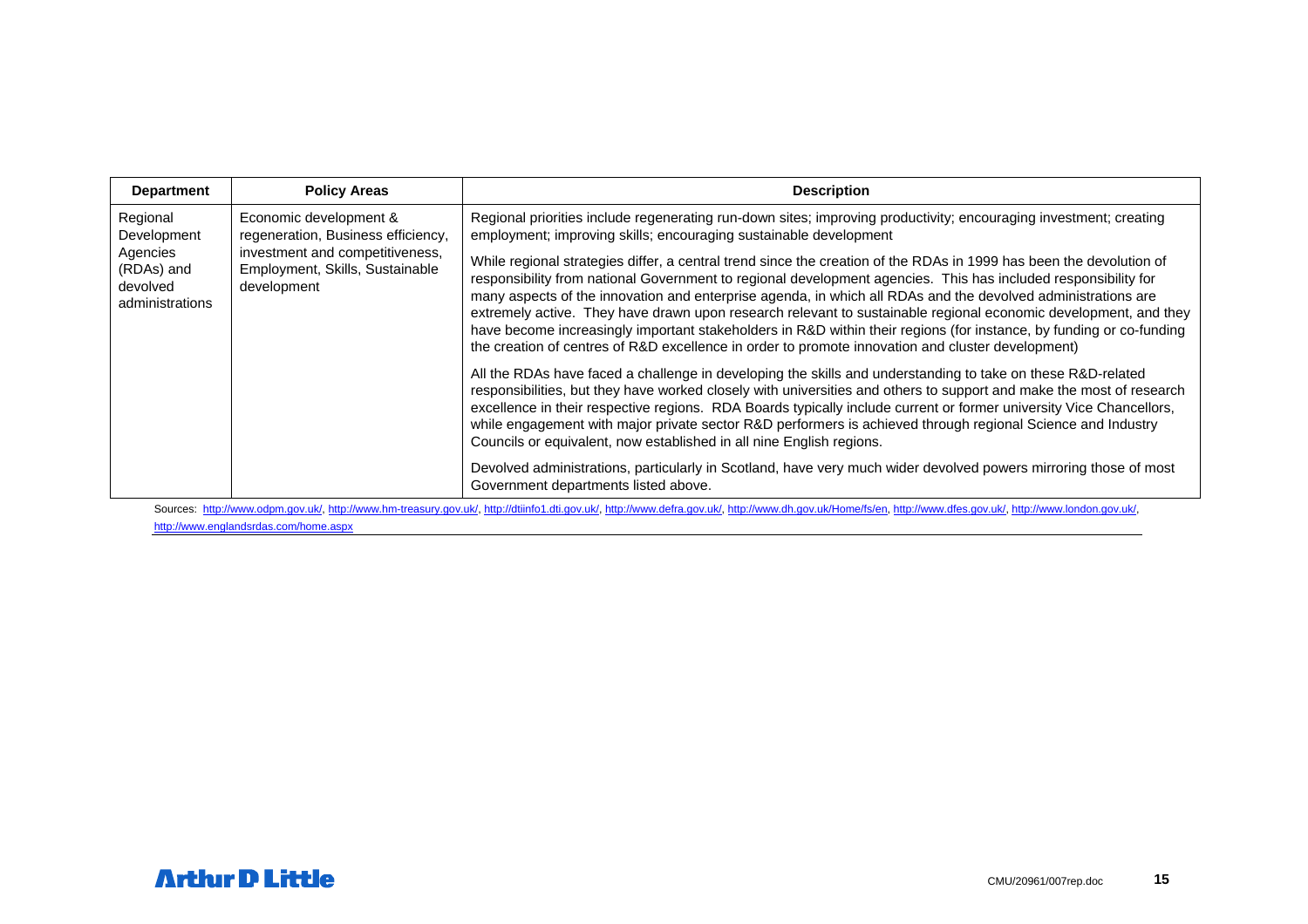#### **2.3 Business and industry**

Business and industry constitute increasingly important customers of, and partners with, the publicly-supported research base. Internationally, there are well established trends towards greater outsourcing of research and technology and towards R&D through alliances and collaborations embracing other firms, academic institutions and/or other research providers, as distinct from R&D conducted within large in-house corporate laboratories. This trend to 'open innovation' represents a massive opportunity for the broad research community in academia and elsewhere, particularly in a country such as the UK which has a demonstrably excellent record both for the excellence of its research and for its cost-effectiveness.

Academic institutions already collaborate extensively with companies and over the sector as a whole, around a tenth of competitively-won research grant and contract income is obtained from UK industry, commerce and public corporations (those which act like companies even though they are publicly owned). The motivations for companies to work with universities, and for choosing which particular universities to work with, typically involve pre-eminently the excellence and relevance of the science or technology concerned but also the attitudes, responsiveness and flexibility of the institutions and their staff – both the researchers themselves and the administrative and managerial colleagues with whom they have to deal. Additionally, intellectual property arrangements are among the key factors considered – with the template 'Lambert' agreements an asset in speeding up collaborations. Companies experienced in R&D cooperation frequently work with a wide variety of academics in both research-intensive and other institutions.

Two further factors are important in the context of this report.

First, *proximity* is a significant factor, especially when teams working on a project need to come together – increasingly the case as company personnel look to work with colleagues in universities, rather than just fund them and let them get on with it. The significance of proximity is readily understood in relation to smaller and medium size enterprises (SMEs). As the Lambert review commented:

 *"…proximity matters when it comes to business collaboration, especially for small and medium-sized enterprises (SMEs). Informal networks cannot easily be sustained over long distances, and even large companies may find it more efficient to work with research departments in their own locality. So it is very important that research departments with distinctive areas of expertise should continue to flourish right across the country." (p.13)* 

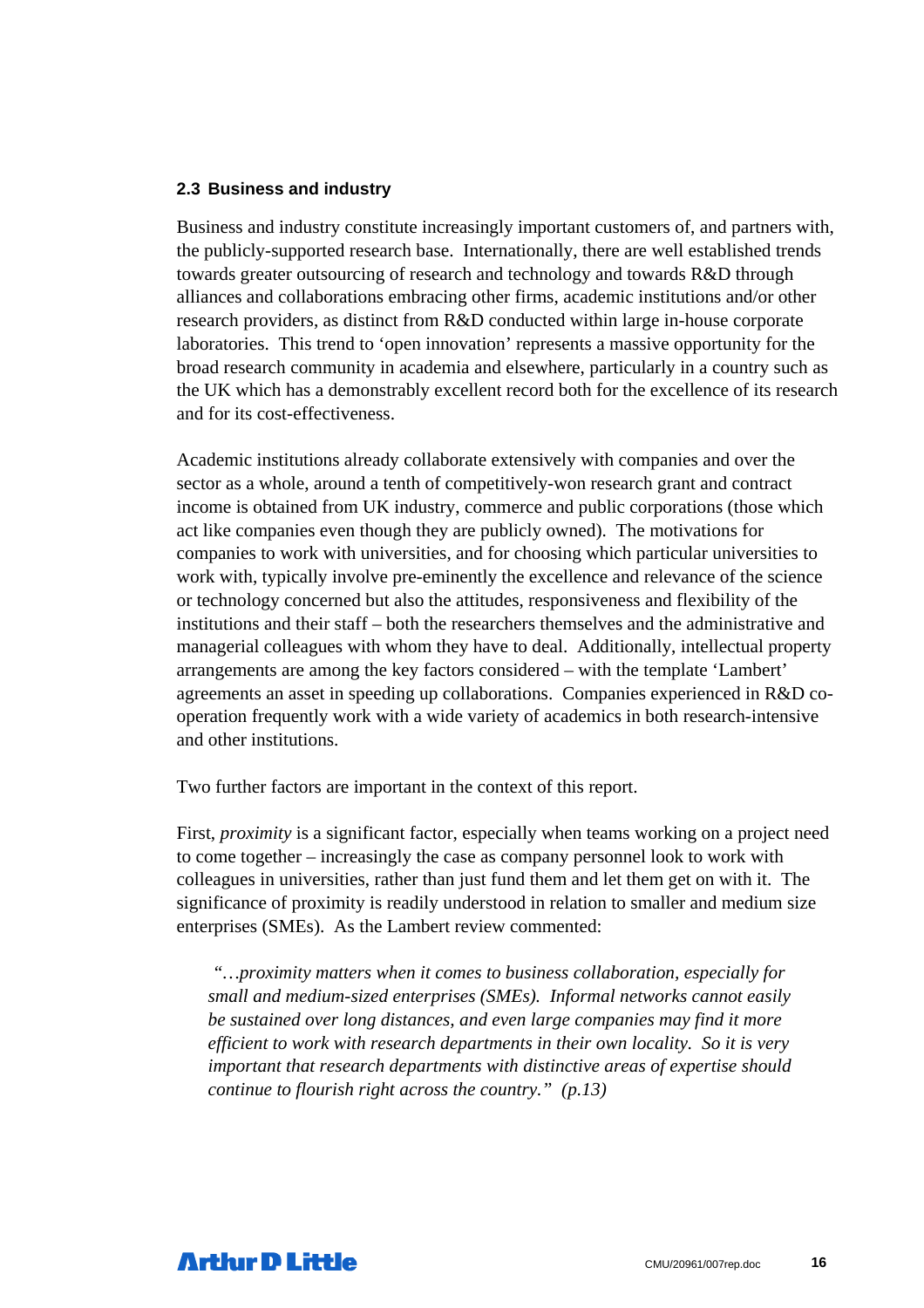*"…Proximity is especially important for SMEs, which do not have the time or knowledge to identify relevant expertise a long way from home. So it is important that SMEs around the country should continue to have close access to research departments which are generating valuable ideas for the regional economy. Some high-technology SMEs look to world-class university departments for their collaborations, but even these will choose universities in their region wherever possible." (p71)* 

Interestingly, the value of proximity is stressed by very large multinationals as well as smaller firms. For the former, a partner must be world-class: but if it is, the fact that it is an hour's drive away rather than a day's flight makes a vital difference. The Lambert review drew upon work by Arthur D. Little in this connection:

*"Businesses are clear that proximity does matter. Personal contact is the best form of communication, and distance affects the capacity of firms to collaborate with universities. This applies to large firms in strategic university relationships as well as to SMEs with a more regional outlook. Research by Arthur D. Little on behalf of the RDAs confirms this point: 'Physical proximity is important in scientific collaboration. The era of the Internet does not remove the need to build relationships by personal contact, even if they can then be sustained through electronic means. Indeed … the importance of proximity is growing, because of an increasing need for companies to look outside for technology, ideas and co-operation.'" (p.70)* 

The review went on to quote evidence from the Community Innovation Survey (CIS) to shows that "proximity matters to firms of all sizes". The Table below, taken from the Lambert report, sets out the results of an analysis of the CIS data on UK-based firms that collaborate with universities and shows that *"firms with local markets chose to work with a local university in almost 90 per cent of their collaborations. Firms with regional or national markets chose to collaborate with their local universities between a third and a half of the time. Even companies with international markets work with their local universities in a quarter of their collaborations."*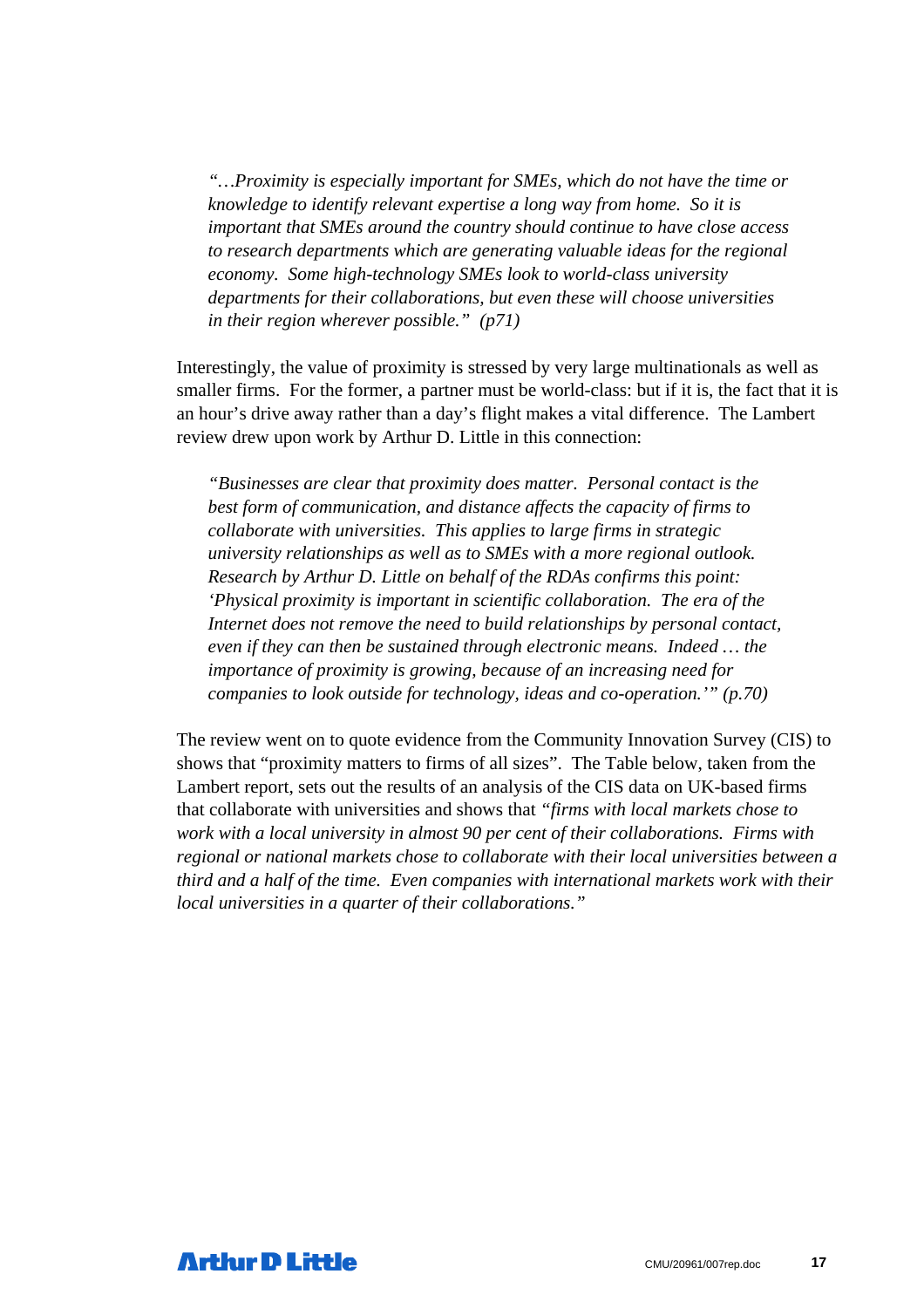|                               | Type of firm's largest market |                 |                 |  |  |
|-------------------------------|-------------------------------|-----------------|-----------------|--|--|
| <b>Location of university</b> | Local                         | <b>National</b> | <b>Overseas</b> |  |  |
| Local                         | 88%                           | 12%             | 0%              |  |  |
| Regional                      | 47%                           | 53%             | 0%              |  |  |
| National                      | 37%                           | 47%             | 16%             |  |  |
| International                 | 26%                           | 48%             | 26%             |  |  |
| All                           | 36%                           | 46%             | 18%             |  |  |

#### **Table 2: UK business-university collaborations split by market size of company and university location**

Source: Community Innovation Survey, (UK), DTI/ONS, 2001

In relation to research concentration, Lambert concluded:

*"For business-university collaboration, proximity matters. Businessuniversity collaboration would not be well served by a university research funding system that increasingly concentrated more resources on fewer universities. If more small and medium-sized companies are to work with universities on research and innovation then a broader distribution of resources is desirable." (p. 89)* 

Secondly, firms often look to universities less for research outputs in the form of technology, intellectual property and new knowledge, than for *people –* individuals trained in research and with the rigour, skills and intellectual grounding that companies need in their staff if they are to maintain competitiveness, as well as specific technological knowledge in some instances.

This issue of trained people is of varying concern depending on several factors:

- Geographic region  $-$  it can be harder to attract and retain staff in some localities than others. The presence of a university affects this in at least three ways. First, it helps to enhance the pool of bright, able people available in the locality, and to retain talent locally – for instance, it can be easier to attract able young people as students to a location and then retain them after graduation than to attract them as graduates from another region. Second, it provides capacity and infrastructure for further training, skills support and professional development. Third, it generally adds to the cultural, sporting and entertainment amenities of a town or city
- Sector companies in some sectors, such as major pharmaceutical firms, are able to make a more attractive proposition in financial and career development terms than their counterparts in other sectors

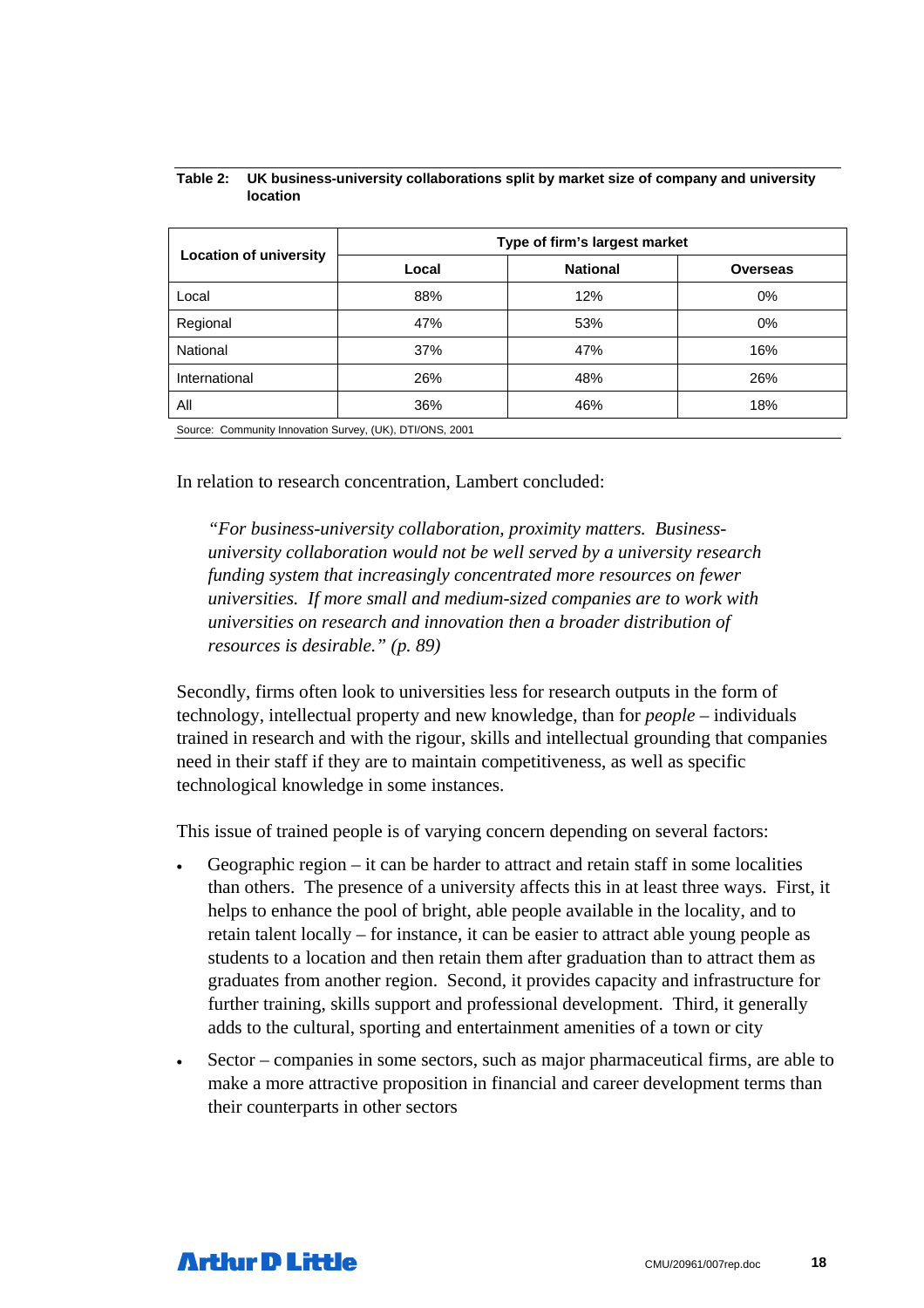• Discipline – the supply of able graduates in science, technology, engineering and mathematical (STEM) disciplines is of major concern with some disciplines, such as chemistry, potentially critical. The ability to recruit good chemists, for example, could be a real factor in shifting R&D in key industries overseas. Some of the required graduates will need research experience: most others will benefit from training in an institution where research adds to the vitality of the academic community and helps attract high quality academic staff. Consequently, this critical aspect of skills supply will be safeguarded by maintaining a broader base of institutions maintaining a sound research capability in the relevant disciplines and in fields that cross the boundaries between them.

The importance of a strong university base, including a research component, is clearly evident.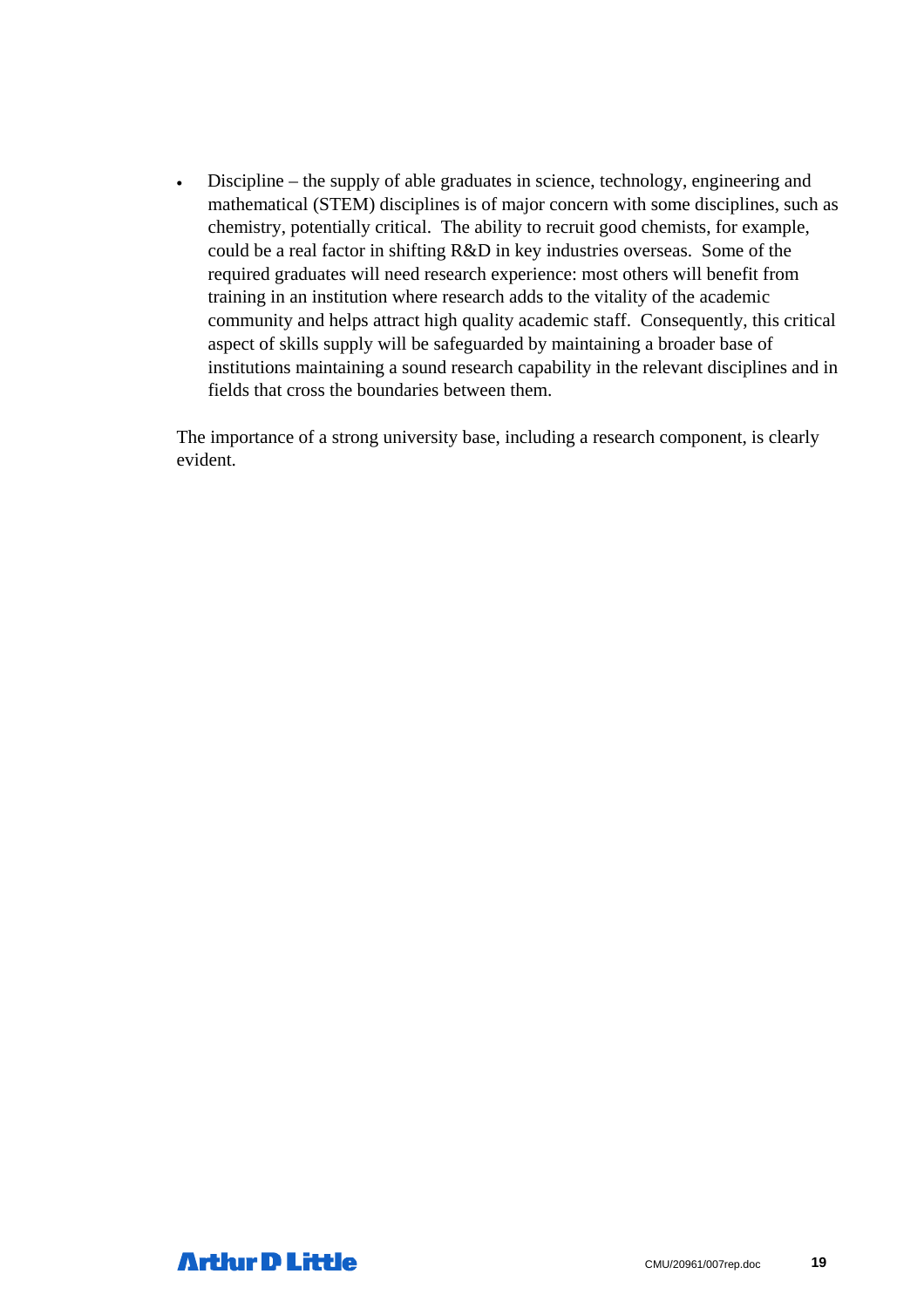### **3. Characteristics of the research portfolio of Research Partner Universities**

*The research portfolio of the PUs has some distinctive characteristics including the orientation to applied and practice-based disciplines rather than "big science". Several PUs have been able to achieve steady enhancement in research excellence through focus and investment and the sector as a whole now attracts a healthy and diverse range of grant and contract research income.* 

There are 125 university institutions in the UK; 13 in Scotland, 12 in Wales and 2 in Northern Ireland; between them they employ  $150,230$  academic staff<sup>3</sup>. These institutions are very diverse organisations with large variations in size, mission, discipline mix, history and culture but all are self-governing and independent and authorised to confer degrees. The total income for UK HEIs in 2003/2004 was £16.9 billion, of which 16% comes from research grants and contracts (Figure  $1)^4$ .



#### **Figure 1: Sources of income for the HE sector**

Source: UUK based on HESA data

<sup>3</sup> Universities UK

4 Ibid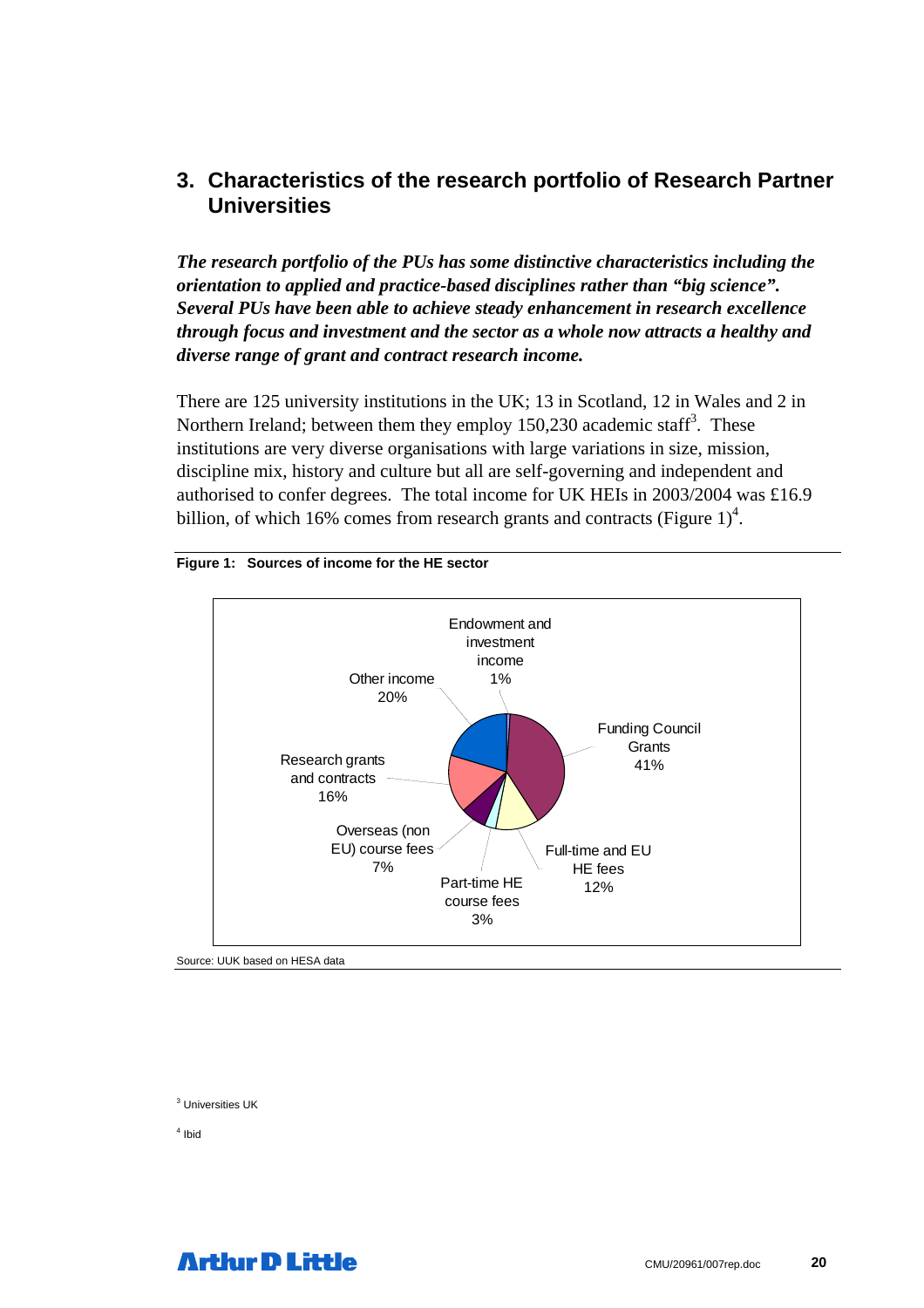There is significant variation in the composition of the research portfolio across the HE sector. In general, HEIs which have the largest research grant and contract income are those which have established medical schools and large science departments.

Table 3 details the discipline base of the PUs, based on submissions to the 2001 RAE. This suggests that PUs tend to orient themselves somewhat more towards applied and practice-based research and, with the exception of biological sciences and general engineering, less towards "big science" research (e.g. medicine, chemistry, physics) than research-intensive universities. At the same time, PUs also exhibit strengths in areas such as the arts and humanities that would not be classed as 'applied' though they do often have a bearing on cultural and creative sectors of the economy and society.

We do recognise, in addition, that many institutions have undergone significant changes in their research portfolio since 2001.

|                                                  | Number of UoAs      |            | Proportion of total UoAs (%) |            |
|--------------------------------------------------|---------------------|------------|------------------------------|------------|
|                                                  | Participating       |            | Participating                |            |
| <b>UoA</b>                                       | <b>Universities</b> | Other HEIs | <b>Universities</b>          | Other HEIs |
| Business and Management Studies                  | 33                  | 64         | 5.9                          | 3.1        |
| Art and Design                                   | 27                  | 48         | 4.8                          | 2.4        |
| History                                          | 24                  | 71         | 4.3                          | 3.5        |
| Other Studies and Professions Allied to Medicine | 22                  | 53         | 3.9                          | 2.6        |
| Education                                        | 21                  | 62         | 3.8                          | 3.0        |
| English Language and Literature                  | 21                  | 68         | 3.8                          | 3.3        |
| Psychology                                       | 21                  | 52         | 3.8                          | 2.5        |
| <b>Computer Science</b>                          | 20                  | 60         | 3.6                          | 2.9        |
| Communication, Cultural and Media Studies        | 19                  | 19         | 3.4                          | 0.9        |
| General Engineering                              | 19                  | 29         | 3.4                          | 1.4        |
| Politics and International Studies               | 19                  | 50         | 3.4                          | 2.5        |
| <b>Environmental Sciences</b>                    | 15                  | 19         | 2.7                          | 0.9        |
| <b>European Studies</b>                          | 15                  | 26         | 2.7                          | 1.3        |
| <b>Built Environment</b>                         | 14                  | 23         | 2.5                          | 1.1        |
| Geography                                        | 13                  | 49         | 2.3                          | 2.4        |
| Nursing                                          | 13                  | 30         | 2.3                          | 1.5        |
| Social Policy and Administration                 | 13                  | 34         | 2.3                          | 1.7        |
| Sociology                                        | 13                  | 35         | 2.3                          | 1.7        |
| <b>Applied Mathematics</b>                       | 12                  | 46         | 2.2                          | 2.3        |
| Law                                              | 12                  | 48         | 2.2                          | 2.4        |
| Sports-related Subjects                          | 12                  | 22         | 2.2                          | 1.1        |

| Table 3: Research areas in which HEIs made submissions in the 2001 RAE |
|------------------------------------------------------------------------|
|                                                                        |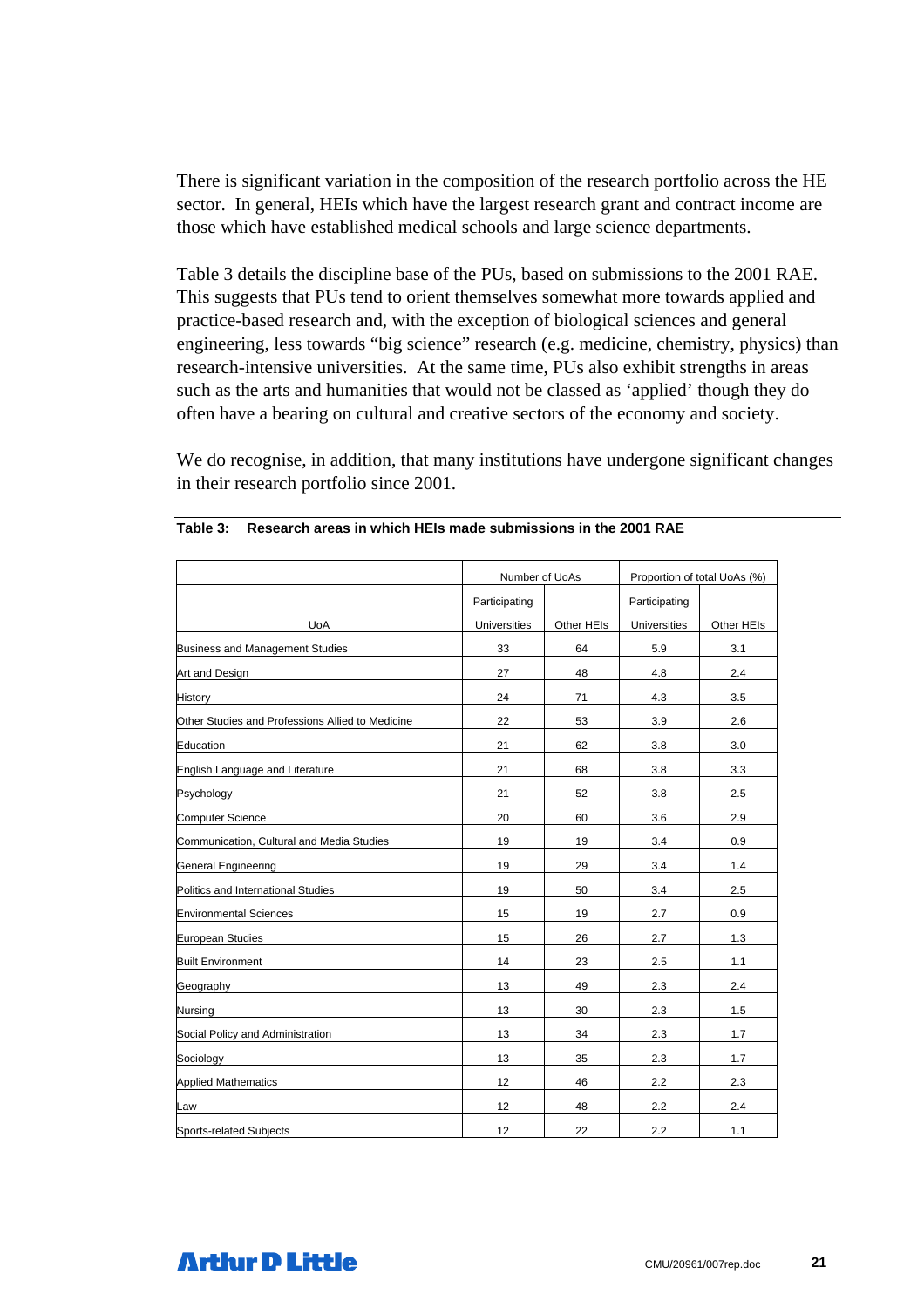|                                                        | Number of UoAs          |                | Proportion of total UoAs (%) |            |
|--------------------------------------------------------|-------------------------|----------------|------------------------------|------------|
|                                                        | Participating           |                | Participating                |            |
| UoA                                                    | Universities            | Other HEIs     | Universities                 | Other HEIs |
| <b>Biological Sciences</b>                             | 11                      | 65             | 2.0                          | 3.2        |
| Music                                                  | 11                      | 48             | 2.0                          | 2.4        |
| Library and Information Management                     | 10                      | 13             | 1.8                          | 0.6        |
| Mechanical, Aeronautical and Manufacturing Engineering | 10                      | 37             | 1.8                          | 1.8        |
| Social Work                                            | 10                      | 20             | 1.8                          | 1.0        |
| Drama, Dance and Performing Arts                       | 9                       | 31             | 1.6                          | 1.5        |
| Electrical and Electronic Engineering                  | 9                       | 36             | 1.6                          | 1.8        |
| Metallurgy and Materials                               | 9                       | 21             | 1.6                          | 1.0        |
| Philosophy                                             | 8                       | 36             | 1.4                          | 1.8        |
| History of Art, Architecture and Design                | 7                       | 32             | 1.3                          | 1.6        |
| Statistics and Operational Research                    | 7                       | 39             | 1.3                          | 1.9        |
| Town and Country Planning                              | 7                       | 21             | 1.3                          | 1.0        |
| Theology, Divinity and Religious Studies               | 6                       | 37             | 1.1                          | 1.8        |
| French                                                 | 5                       | 38             | 0.9                          | 1.9        |
| Iberian and Latin American Languages                   | 5                       | 27             | 0.9                          | 1.3        |
| Agriculture                                            | 4                       | 14             | 0.7                          | 0.7        |
| Economics and Econometrics                             | 4                       | 37             | 0.7                          | 1.8        |
| Linguistics                                            | 4                       | 20             | 0.7                          | 1.0        |
| Physics                                                | 4                       | 46             | 0.7                          | 2.3        |
| <b>Pure Mathematics</b>                                | $\overline{4}$          | 43             | 0.7                          | 2.1        |
| <b>Accounting and Finance</b>                          | 3                       | 17             | 0.5                          | 0.8        |
| American Studies                                       | 3                       | 10             | 0.5                          | 0.5        |
| <b>Asian Studies</b>                                   | 3                       | 10             | 0.5                          | 0.5        |
| <b>Chemical Engineering</b>                            | 3                       | 14             | 0.5                          | 0.7        |
| Chemistry                                              | 3                       | 42             | 0.5                          | 2.1        |
| Civil Engineering                                      | 3                       | 28             | 0.5                          | 1.4        |
| German, Dutch and Scandinavian Languages               | 3                       | 39             | 0.5                          | 1.9        |
| <b>Hospital-based Clinical Subjects</b>                | 3                       | 28             | 0.5                          | 1.4        |
| Anthropology                                           | $\sqrt{2}$              | 18             | 0.4                          | 0.9        |
| <b>Earth Sciences</b>                                  | $\sqrt{2}$              | 23             | 0.4                          | 1.1        |
| Food Science and Technology                            | $\overline{2}$          | 9              | 0.4                          | 0.4        |
| Italian                                                | 2                       | 17             | 0.4                          | 0.8        |
| Pharmacy                                               | $\overline{\mathbf{c}}$ | 10             | 0.4                          | 0.5        |
| Archaeology                                            | $\mathbf{1}$            | 25             | 0.2                          | $1.2$      |
| <b>Clinical Laboratory Sciences</b>                    | $\mathbf{1}$            | 24             | 0.2                          | 1.2        |
| Anatomy                                                | 0                       | $\overline{7}$ | 0.0                          | 0.3        |
| <b>Celtic Studies</b>                                  | $\mathsf 0$             | 15             | 0.0                          | 0.7        |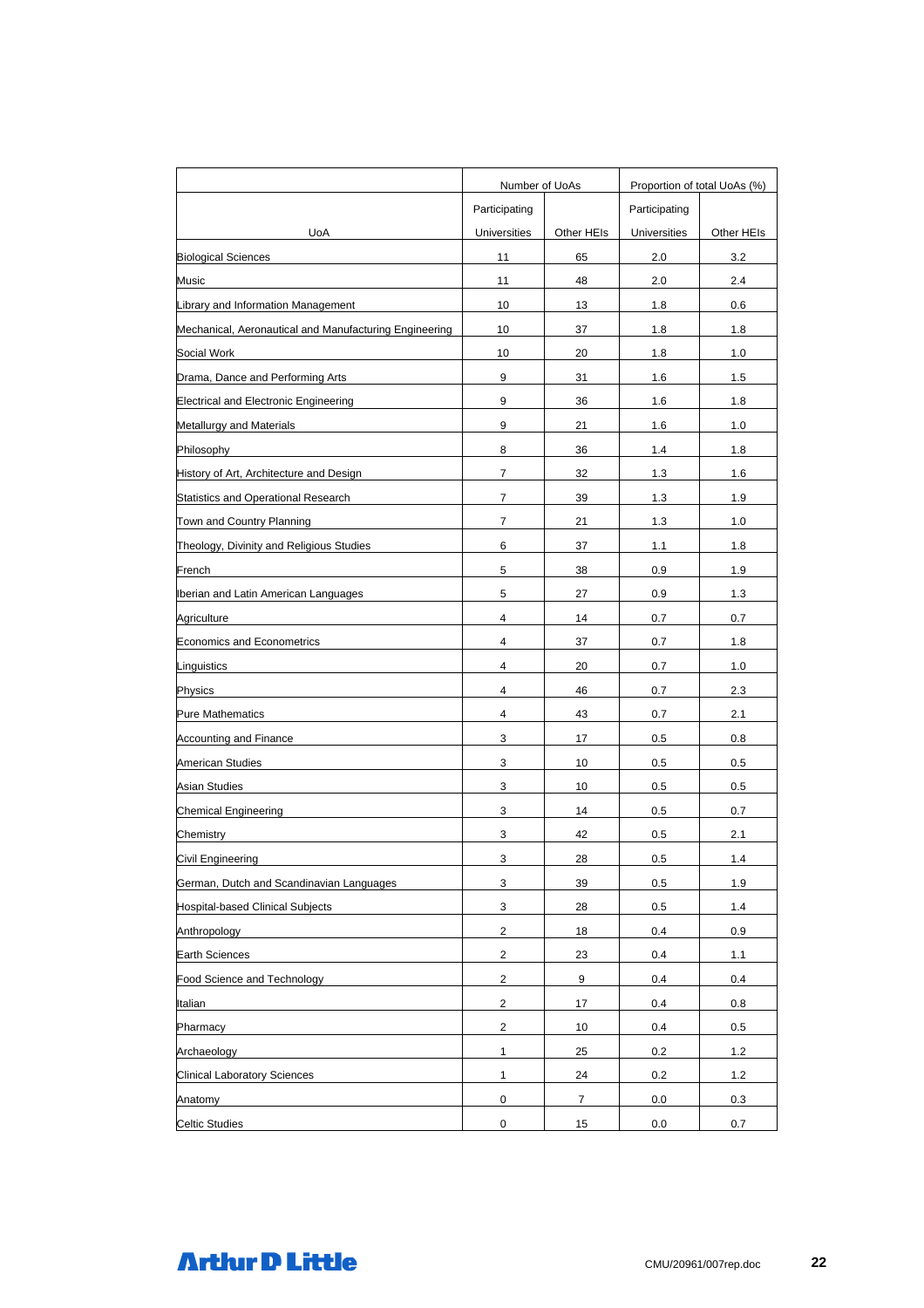|                                                       | Number of UoAs      |            | Proportion of total UoAs (%) |            |
|-------------------------------------------------------|---------------------|------------|------------------------------|------------|
|                                                       | Participating       |            | Participating                |            |
| <b>UoA</b>                                            | <b>Universities</b> | Other HEIs | <b>Universities</b>          | Other HEIs |
| Classics, Ancient History, Byzantine and Modern Greek |                     |            |                              |            |
| <b>Studies</b>                                        | 0                   | 26         | 0.0                          | 1.3        |
| <b>Clinical Dentistry</b>                             | 0                   | 14         | 0.0                          | 0.7        |
| Community-based Clinical Subjects                     | 0                   | 31         | 0.0                          | 1.5        |
| Middle Eastern and African Studies                    | 0                   | 11         | 0.0                          | 0.5        |
| Mineral and Mining Engineering                        | 0                   | 3          | 0.0                          | 0.1        |
| Pharmacology                                          | 0                   | 9          | 0.0                          | 0.4        |
| Physiology                                            | $\mathbf 0$         | 11         | 0.0                          | 0.5        |
| <b>Pre-Clinical Studies</b>                           | 0                   | 6          | 0.0                          | 0.3        |
| Russian, Slavonic and East European Languages         | 0                   | 17         | 0.0                          | 0.8        |
| <b>Veterinary Science</b>                             | 0                   | 6          | 0.0                          | 0.3        |

Source: 2001 Research Assessment Exercise Results

The applied research portfolios of PUs are clearly distinct from those of the more research-intensive universities, which have a strong emphasis on internationally competitive blue-skies research. Much of the strength of PUs lies in the complementary and equally key area of translation and moulding of research outcomes into end-user situations.

That said, it would be a mistake to assume that the contribution of the PUs does not attain an international standard of excellence. The 2001 RAE data prove the contrary: some 36 different subject areas from 14 different institutions were graded 5 or 5\* (definitions of the grading system are provided in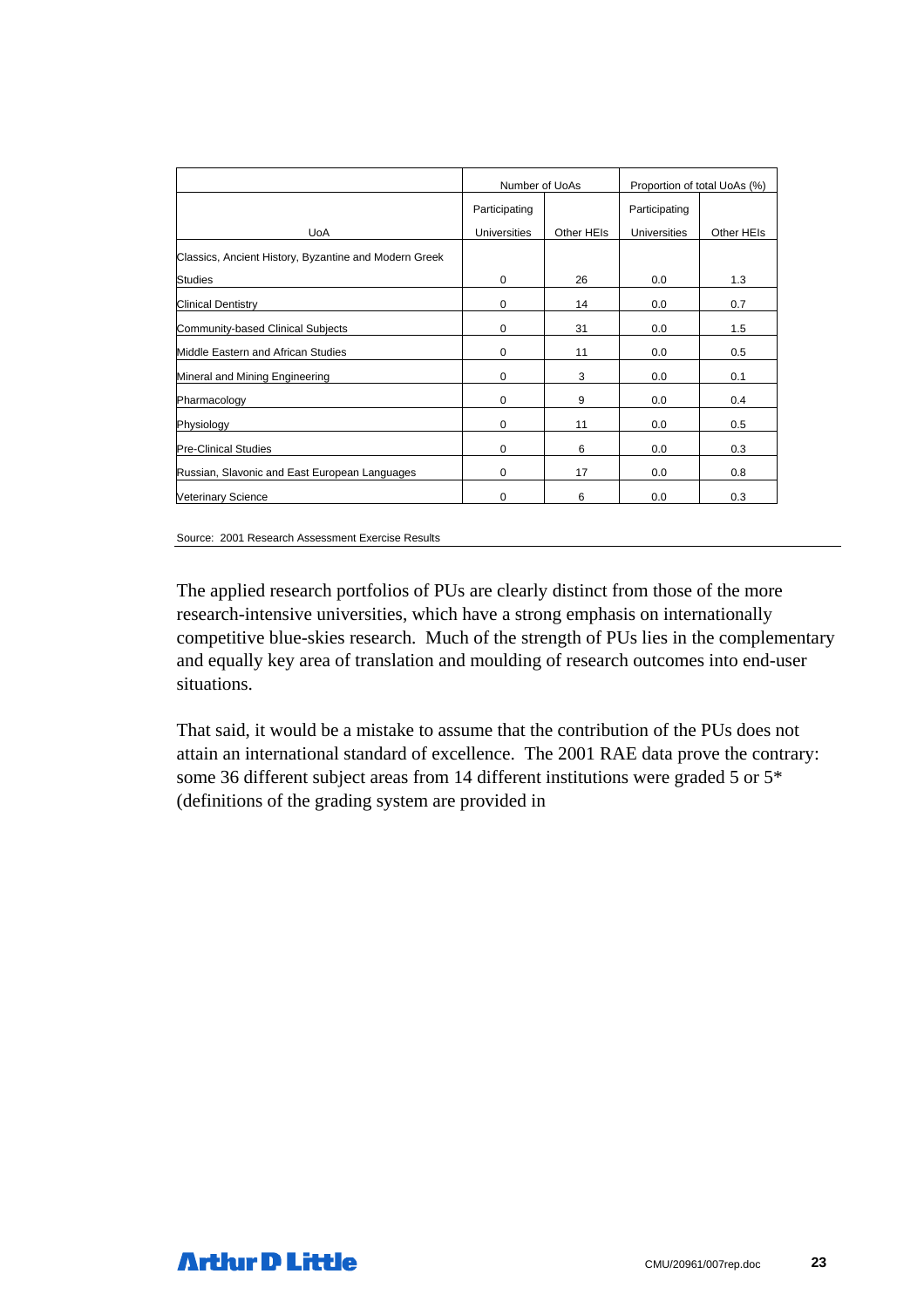Table 4), and many institutions can point to further improvements in the five years since the last RAE. Several PUs cite examples of progressively enhanced research excellence in RAE terms through a process of focussing on a small number of research areas, creation of multidisciplinary research environments and the strategic allocation of core funding (e.g. QR, SRIF). Examples of this are provided in Table 5.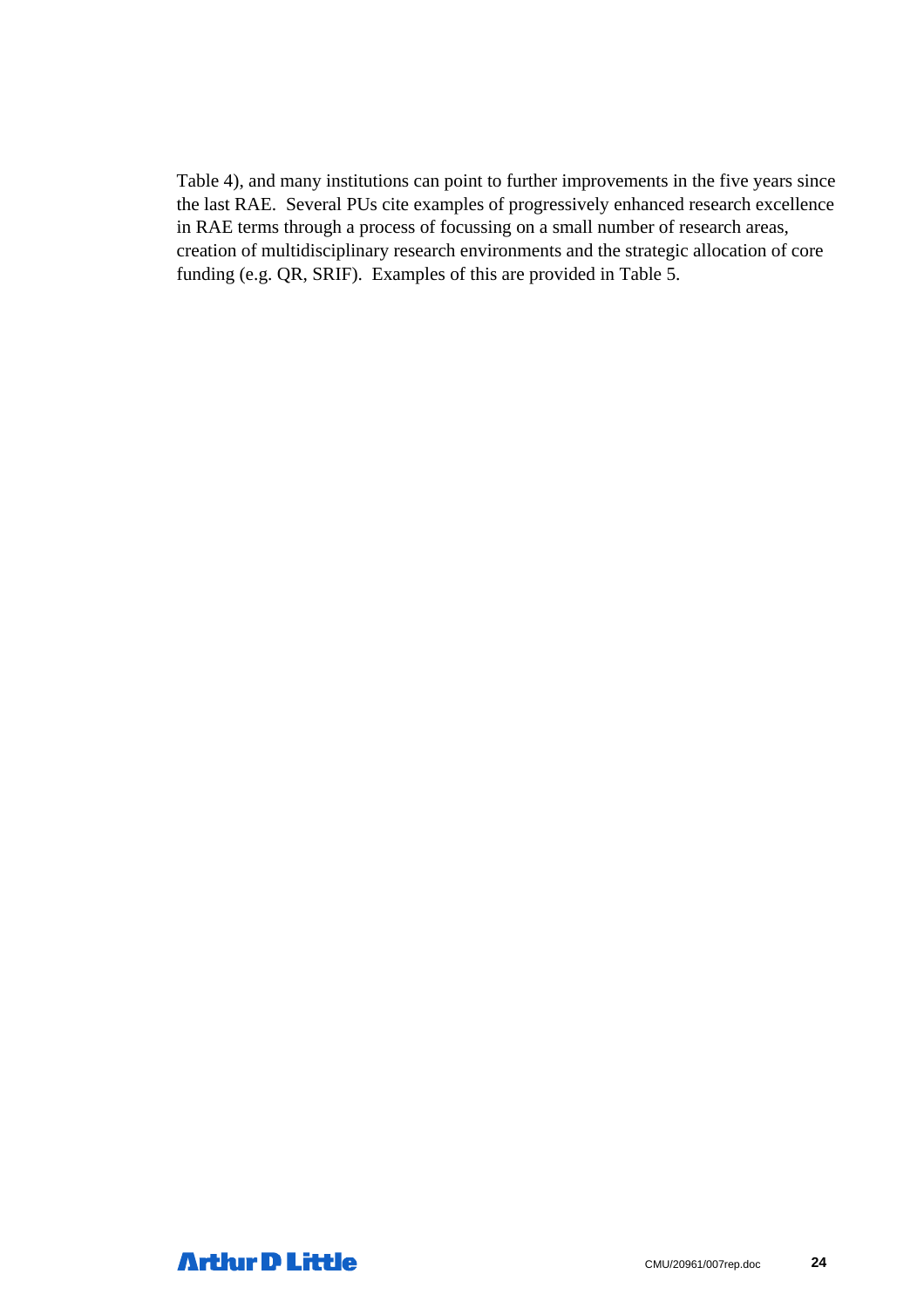| Definitions of grading system<br>Table 4: |  |
|-------------------------------------------|--|
|-------------------------------------------|--|

| Grade          | Description                                                                                                                                                                                                     |
|----------------|-----------------------------------------------------------------------------------------------------------------------------------------------------------------------------------------------------------------|
| $5^*$          | Quality that equates to attainable levels of international excellence in more than half of the<br>research activity submitted and attainable levels of national excellence in the remainder                     |
| 5              | Quality that equates to attainable levels of international excellence in up to half of the<br>research activity submitted and to attainable levels of national excellence in virtually all of<br>the remainder. |
| 4              | Quality that equates to attainable levels of national excellence in virtually all of the research<br>activity submitted, showing some evidence of international excellence.                                     |
| За             | Quality that equates to attainable levels of national excellence in over two-thirds of the<br>research activity submitted, possibly showing evidence of international excellence.                               |
| 3b             | Quality that equates to attainable levels of national excellence in more than half of the<br>research activity submitted.                                                                                       |
| $\mathfrak{p}$ | Quality that equates to attainable levels of national excellence in up to half of the research<br>activity submitted.                                                                                           |
| 1              | Quality that equates to attainable levels of national excellence in none, or virtually none, of<br>the research activity submitted.                                                                             |

Source: https://admin.hero.ac.uk/rae/Pubs/4\_01/section3.htm

#### **Table 5: Examples of research areas which have demonstrated improved performance in RAE between 1996 and 2001**

| <b>Institution</b> | Research area; change<br>in RAE rating between<br>1996 and 2001 | <b>Strategy employed</b>                                                                                                                                                                                                                          |
|--------------------|-----------------------------------------------------------------|---------------------------------------------------------------------------------------------------------------------------------------------------------------------------------------------------------------------------------------------------|
| Anglia Ruskin      | English; 3a to 5                                                | Targeted recruitment of promising researchers;<br>personal published targets; timetabling to provide<br>research time; strategic collaboration with other<br>institutions; focus on limited number of research<br>themes; support for supervisors |
| <b>Bradford</b>    | Medical Biosciences; 1 to<br>5                                  | Investment in leadership and research facilities;<br>promotion of researchers; strong links to industry and<br>charities                                                                                                                          |
| Coventry           | Electric and Electronic<br>Engineering; 1 to 3a                 | Focus on core strengths; reduction in number of<br>researchers submitted to RAE; pump-priming funding<br>to recruit post doctoral researchers and PhD students                                                                                    |
| De Montfort        | English: 3b to 5                                                | Effective leadership; identification of niche for<br>research                                                                                                                                                                                     |
| Glasgow Caledonian | History; 2 to 4                                                 | Strategic investment in small number of areas                                                                                                                                                                                                     |
| London South Bank  | English; created in 1998<br>(not submitted in 1996) to<br>4     | Strategic recruitment of research staff; concentration<br>on small number of areas                                                                                                                                                                |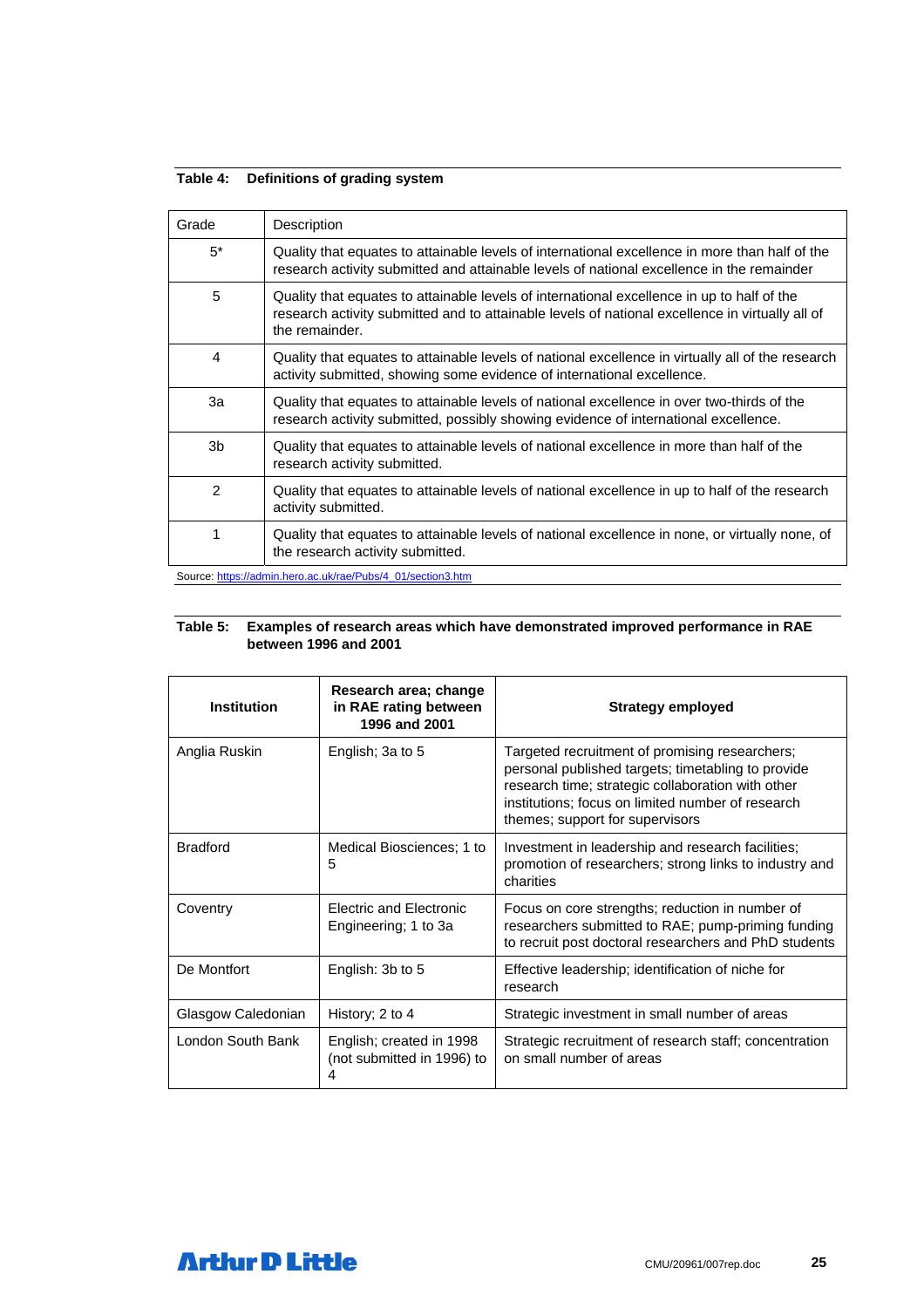| Research area; change<br>in RAE rating between<br>1996 and 2001 | <b>Strategy employed</b>                                                                                                                                                |
|-----------------------------------------------------------------|-------------------------------------------------------------------------------------------------------------------------------------------------------------------------|
| Psychology: 3a to 5<br>Computational<br>Neuroscience; 3b to 5   | Selective funding of areas of strength and which<br>demonstrated potential for growth                                                                                   |
| History; 3a to 5                                                | Strategic appointments (3)                                                                                                                                              |
| Library and Information<br>Management; 4 to 5*                  | Development and recruitment of senior staff in a very<br>specific area, built critical mass from EU funding<br>stream                                                   |
| History; 3a to 5                                                | Allocation of funds to department to develop strong<br>research themes; recruitment of staff to cover<br>research leave; investment in facilities and travel<br>funding |
|                                                                 |                                                                                                                                                                         |

The capacity to achieve such enhancements and to compete effectively in open competition is directly related to track record, critical mass of research active staff and appropriate facilities and infrastructure. Consequently, the impact of the decision following the 2001 RAE to fund only those areas which achieved a 4 is widely recognised as having a hugely detrimental impact on the less research-active PUs and on research capacity. In previous years where funding, albeit at a lower level, was available for grades 3 and 2, the non-research intensive PUs were able to commit core funding to growing research capabilities of national significance. Withdrawal of this funding stream has led to the closure of research areas and loss of staff - for example, in one PU which had four areas rated 3 in 2001, three have closed and the one which survives lacks sufficient critical mass to be recognised in its own right.

Given the lack of core funding for research, the PUs have taken strategic decisions to focus research activity, although across the group as a whole coverage remains broad. Areas on which institutions have focused include disciplines which are generally applied and practice-based with close links with professions and end users. Such disciplines include subjects allied to medicine (e.g. opthalmology, physiotherapy, occupational therapy), nursing, sports sciences, social policy, social work, media and communications, art and design, environment and education. Experiences elsewhere suggest that such disciplines do not always lend themselves easily to metrics used in RAE and to publications in the most prestigious journals. Given that the funding for individual projects in these disciplines is likely to be significantly less than in laboratory / clinical based disciplines, it is not unreasonable to expect that total income will be less than for HEIs with a large science base. These research centres/units are generally multidisciplinary but are dependent on a small number of key individuals. This lack of critical mass and institutional flexibility to recruit and retain such individuals is recognised by the PUs as potentially damaging to the research portfolio.

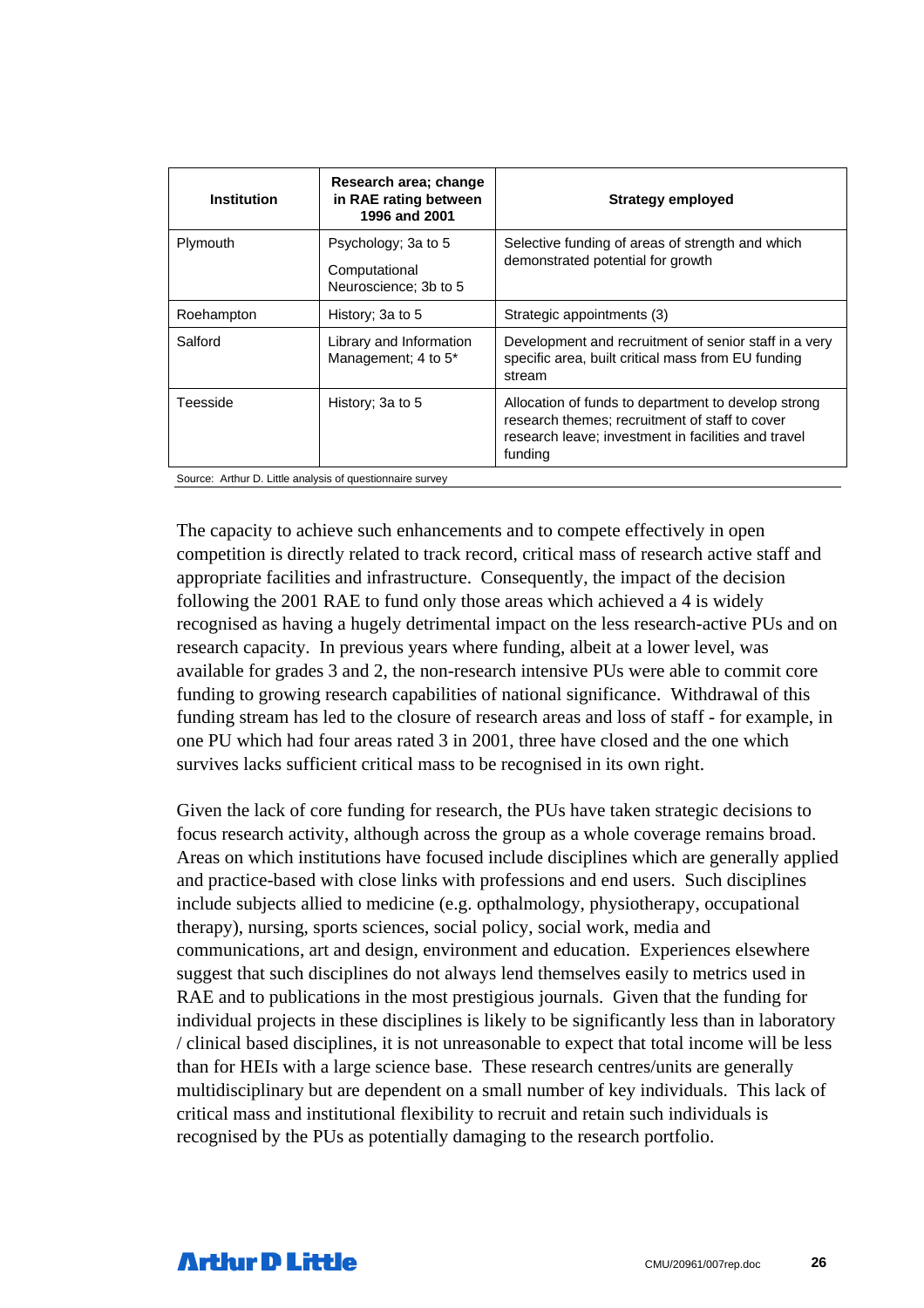#### **3.1 The makeup of research funding**

Funding Council support for the research base of HEIs is composed of the "QR" allocation together with certain other elements including PhD supervision costs and capability funding. However, core funding of research by HEFCE and SFC for PUs is relatively low (Table 6), although there is evidence that PUs achieve substantial leverage effect in terms of their ability to win business from research "customers", despite this relatively modest level of investment. The PU "multiplier" (total research grant and contract income divided by funding council investment) is 1.71 times greater that that of the Russell Group universities<sup>5</sup> and 2.6 times that of the 1994 Group<sup>6</sup> of universities.

|                      |                      | <b>Funding Council</b><br><b>Investment</b> | "Multiplier" <sup>7</sup> |
|----------------------|----------------------|---------------------------------------------|---------------------------|
|                      | <b>PUs</b>           | £57,135,924                                 | 3.03                      |
|                      | <b>Russell Group</b> | £794,647,255                                | 1.77                      |
|                      | 1994 Group           | £195,205,139                                | 1.18                      |
| $\ddot{\phantom{1}}$ |                      |                                             |                           |

|  | Table 6: Funding council investment to PUs, Russell Group and 1994 Group HEIs |  |  |  |  |
|--|-------------------------------------------------------------------------------|--|--|--|--|
|  |                                                                               |  |  |  |  |

Source: HESA

Such core funding enables institutions to provide an infrastructure and platform from which to seek and secure competitively-won research grants and contract income and is allocated, in part, on the basis of research quality as measured by RAE score. Lack of funding for units of assessment (UoAs) rated less than 4 has impacted severely on PUs, where the most common RAE score is 3a. In 2003-04, total research grant and contract (RG&C) income for PUs amounted to £129 million, compared to £2.7 billion for the sector as a whole. Unsurprisingly, RG&C income accounts for a much smaller proportion of the total HEI income for PUs than for other universities.



<sup>&</sup>lt;sup>5</sup> The Russell Group comprises the Universities of is an association of 19 major research intensive universities which in 2001/2002 accounted for over 60% of the UK universities' research grant and contract income and 57% of grade 5 departments. The members are the Universities of Birmingham, Bristol, Cambridge, Cardiff, Edinburgh, Glasgow, Leeds, Liverpool, Manchester, Newcastle upon Tyne, Nottingham, Oxford, Sheffield, Southampton, Warwick and Imperial College of Science, Technology and Medicine, King's College London, London School of Economics and Politics (LSE) and University College London.

<sup>&</sup>lt;sup>6</sup> The 1994 Group comprises 16 research intensive universities; St Andrew's Durham, Lancaster, York, Warwick, Reading, East Anglia, Essex, Birkbeck, Goldsmiths, Royal Holloway, LSE, Surrey Bath, Sussex and Exeter.

<sup>&</sup>lt;sup>7</sup> The "multiplier" is derived by dividing the Research Grants & Contracts (RG&C) Income by the funding council investment (QR, PhD allocation, capability funding) for each member institution within a group, and then taking the average value for that group.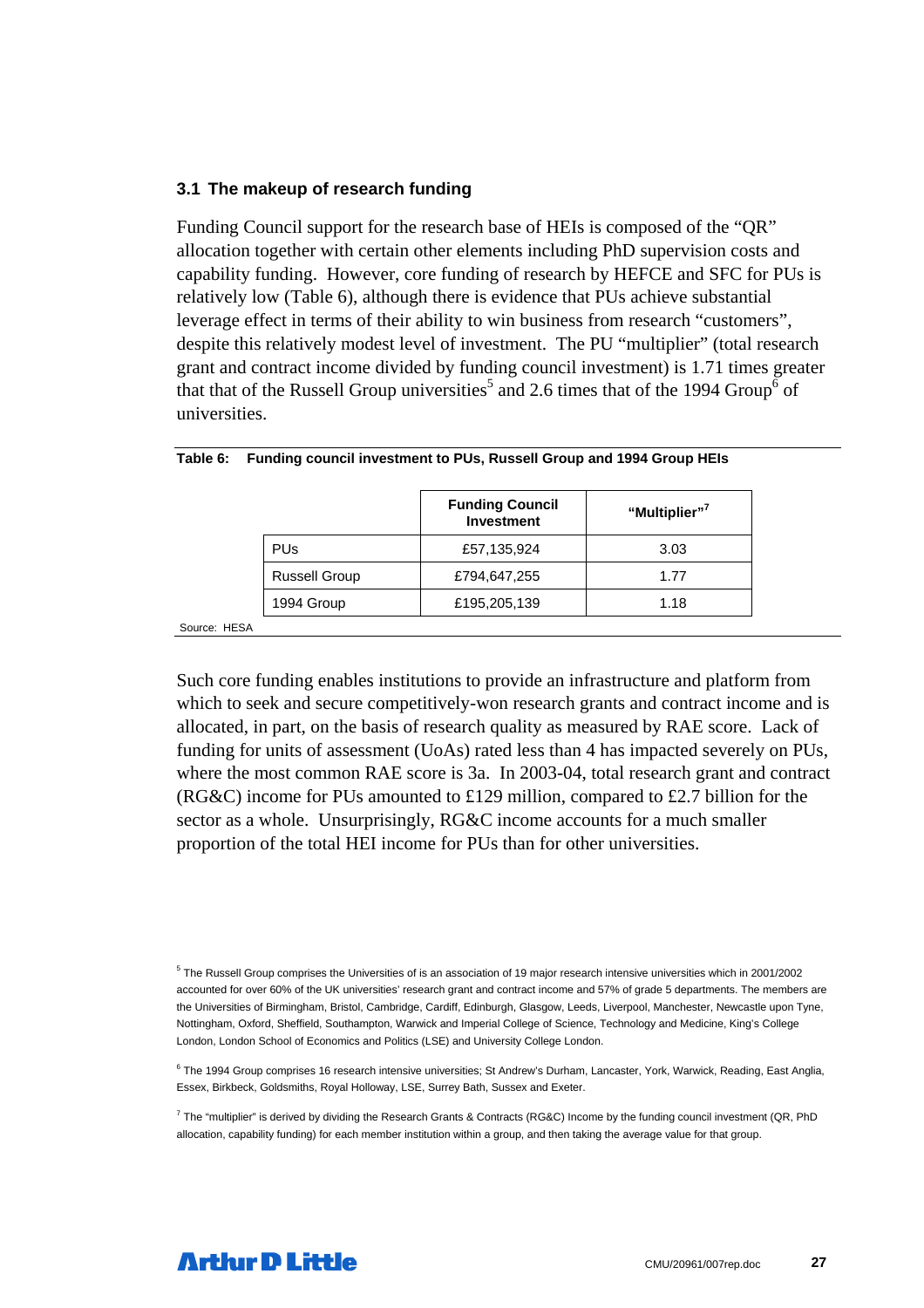However, the breakdown of this income is revealing; Figure 2 shows the breakdown of RG&C income into the standard categories used by HESA as proportions of the total. Research Council funding is essentially grant funding, predominantly for "blue skies" research, on the basis of research excellence, and accounts for a much smaller proportion of RG&C income for PUs<sup>8</sup> than for other HEIs, which is unsurprising, given the applied emphasis of the research portfolio.





The combination of funding council and research council grants awarded on the basis of research excellence together provide a foundation of publicly funded research capacity upon which institutions can then seek to undertake research on a contract basis for a wide range of users and beneficiaries. The remaining categories of RG&C income reflect interaction with a number of user groups, and we discuss these in the sections that follow.

<sup>8</sup> Denoted by CMU partners

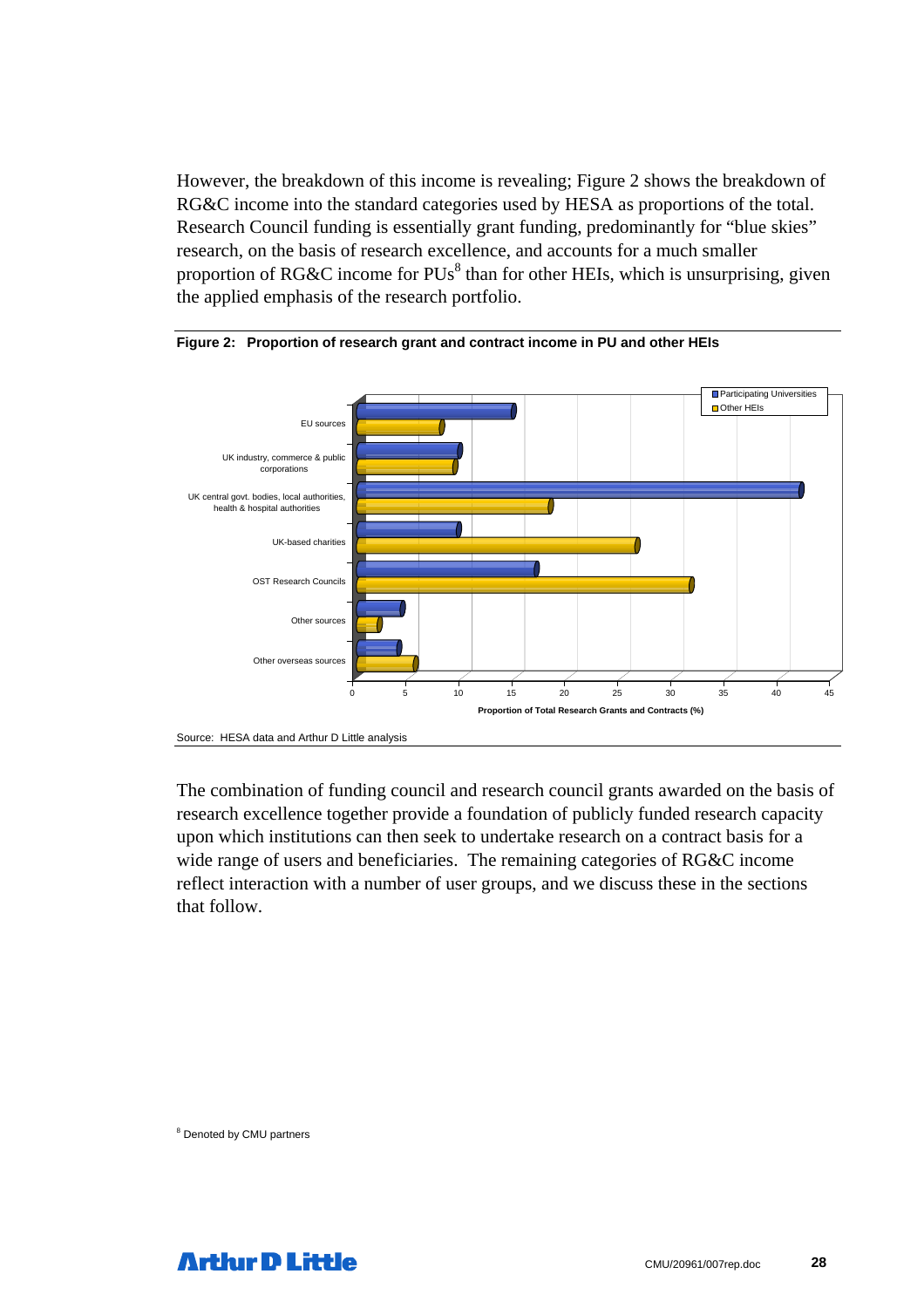### **4. The impacts of PU research on key users**

*PUs use a modest publicly funded research foundation to attract very substantial additional contract research from a diverse range of customers.* 

Using the foundation described above, both PUs and other HEIs have developed a research income from a diverse range of sources including government departments, industry and Europe. However, it is important to recognise that rationale for research paid for by these users is quite different from the research paid for by funding councils and research councils since these users procure research on a contract basis against specific needs. The primary aim of the research is therefore to meet these needs in a timely and effective way. Ensuring that the research involved is of a high scientific quality is essential but the research may not necessarily lend itself to publication in the most prestigious or high impact journals (or to publication at all if confidential) and therefore to RAE credit. Thus, the challenge for PUs is to use the comparatively small funding council and research council foundation to best effect; this chapter examines their effectiveness in doing so.

The effectiveness of the PUs in maximising the comparatively modest investment by funding councils is best demonstrated by calculating a "leverage index", which is calculated in a similar way to the multiplier presented in Table 6 and is defined as RG&C category income divided by funding council investment (QR plus capability and other core funding). This is, in essence, a matter of how effectively universities leverage funding council support in order to win research income from other organisations. Figure 3 clearly indicates the strong performance of PUs in this respect – including, significantly, effectiveness of PUs in attracting funding from UK charities and research councils.

Funding council and research council income together may be regarded as "core" public investment in the research base, Figure 4, which includes research council income in the denominator<sup>9</sup>, illustrates how universities leverage this to bring in further funding from 'customers'. It shows that the ratio of externally generated income to "core" funding is significantly greater for PUs than for other HEIs.

<sup>9</sup> i.e. the Research Grants & Contracts (RG&C) category income is divided by the total of the funding council research investment and OST Research Councils income for each member institution within a group, and then taking the average value for that group.

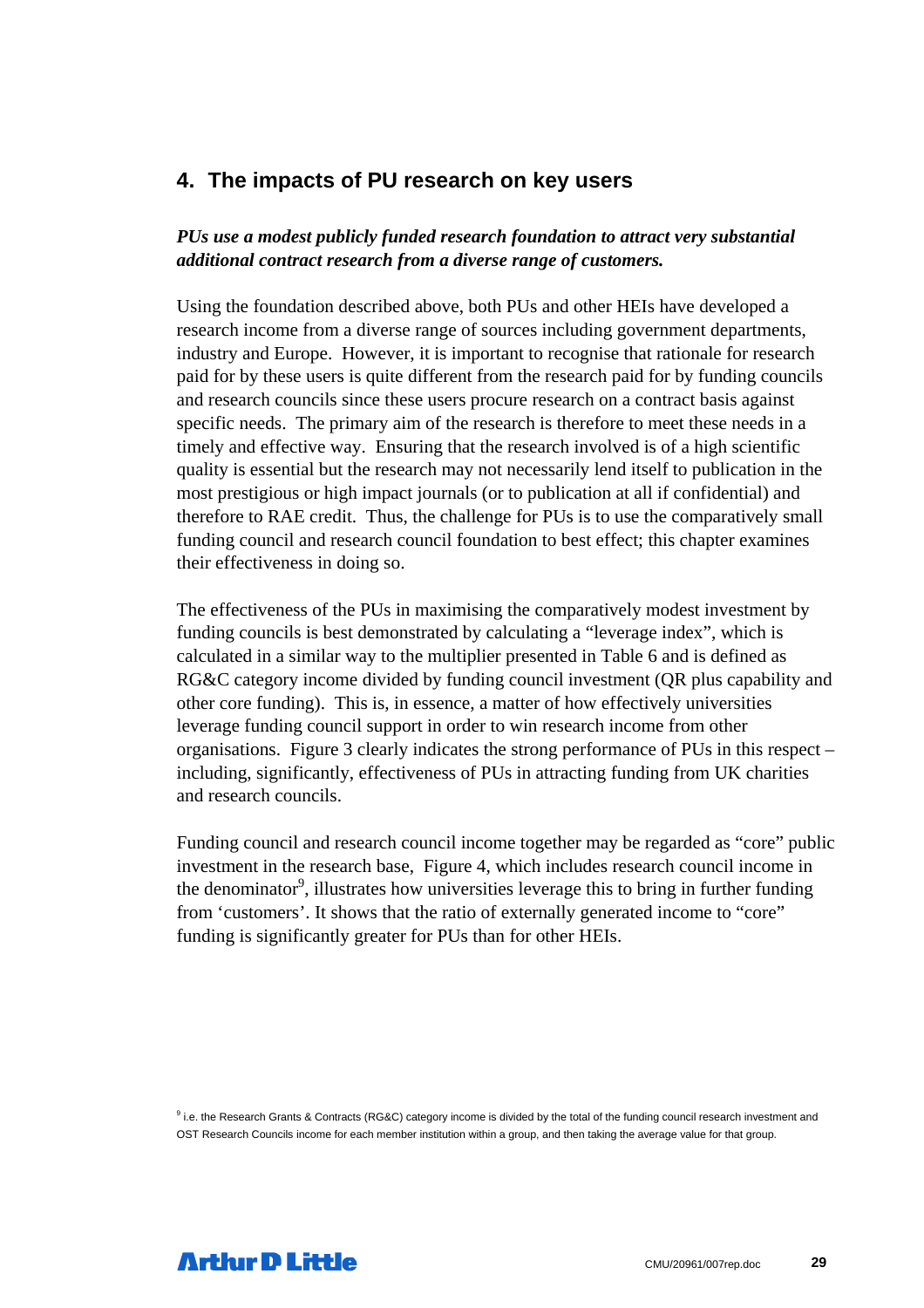

#### **Figure 3: Ratio of RG&C income to funding council investment (QR, PhD allocation, capability**  funding)<sup>10</sup>

Source: HESA data and Arthur D Little analysis

#### **Figure 4: Ratio of RG&C income to public investment in research base (QR, PhD allocation, capability funding plus research council income)10**



<sup>10</sup> Note that the most recent available data has been used to construct these graphs. This data includes 2003/04 HESA RG&C income data and 2005/06 HEFCE data for Quality Related (QR) research and capability funding. Only English HEIs have been considered in this analysis.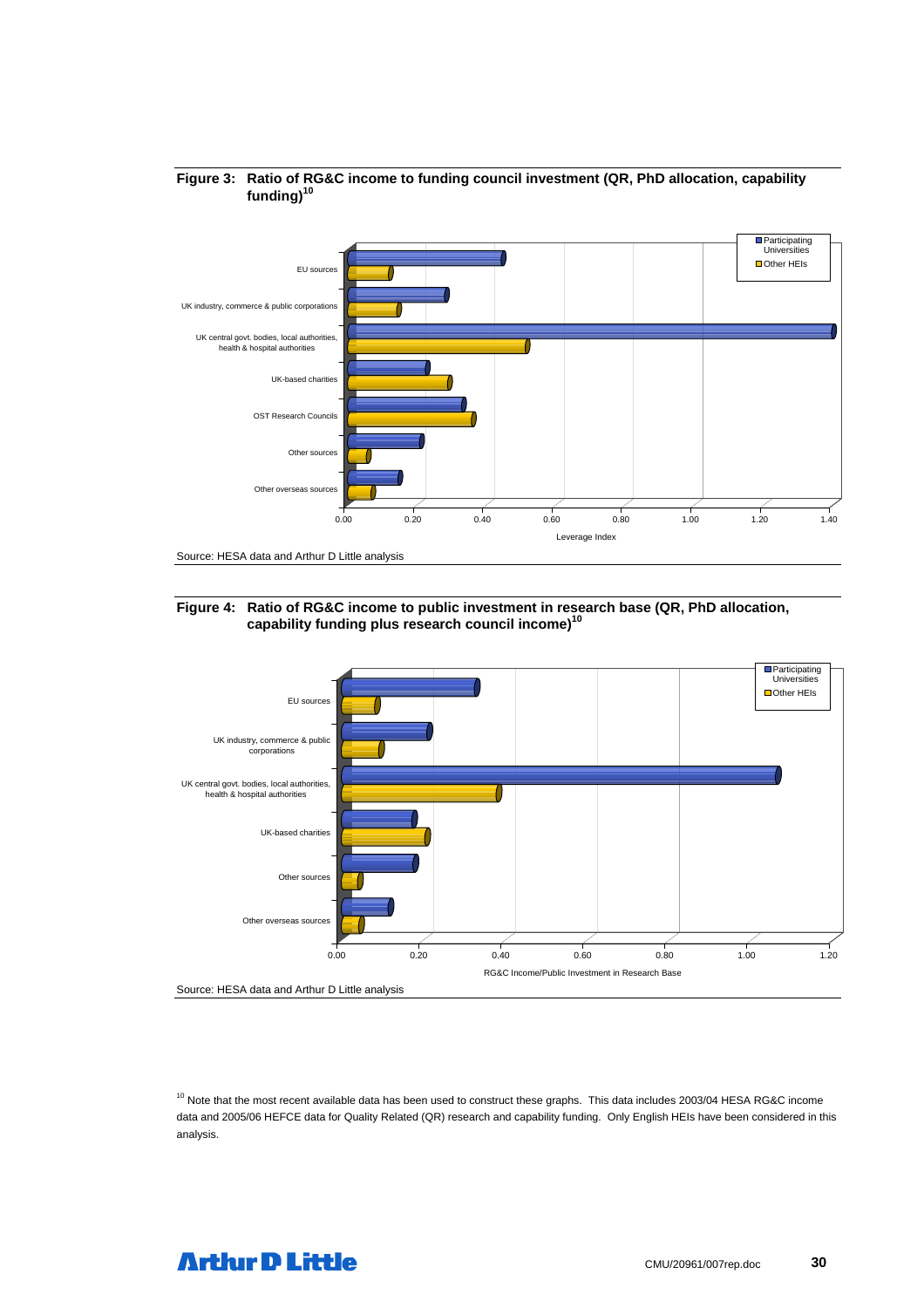#### **4.1 Government and policy agencies**

### *In comparison to their basic research capacity, PUs are outstandingly successful in attracting research contracts from government agencies and public bodies, helping to inform a wide swathe of public policy.*

Income from UK central Government bodies, local authorities, health and hospital authorities represents a major category of PU research income: here, public sector organisations are essentially customers for contract research to meet their business needs. The data suggest that although absolute research income from the UK public sector is modest, it is PUs that are significantly more oriented to serving public bodies *as customers*, with research directly relevant to their needs, rather than to undertaking grant-funded research. The organisation of research in PUs into multidisciplinary, practice-based research institutes, often employing practitioners and providing accredited courses and services, supports this customer-facing emphasis. Naturally, customer-oriented research can and does achieve high standards of research excellence: indeed, customers demand such standards, whether or not confidentiality and other considerations allow open publication of the findings.

### *Contribution to policy at national and regional level*

PUs cite strong links with national policy makers both in terms of support for policy formulation and in response to defined national policy needs. The main governmental departments with which PUs are involved are detailed in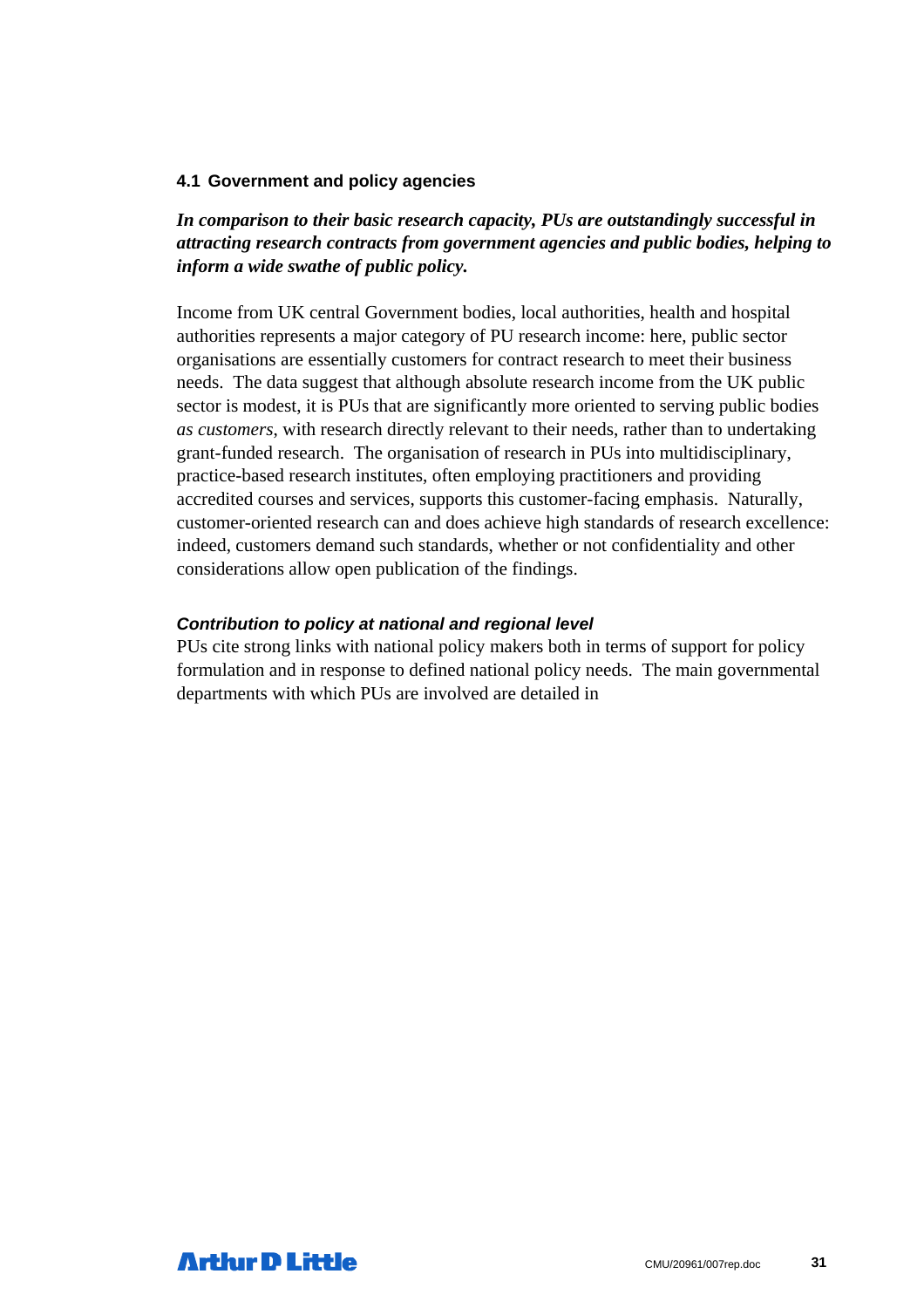Table 7. This ability to support a wide range of policy across government, often in areas that are not priorities in research-intensive universities, is of extreme importance in enabling government to move to a more evidence based approach to policy. The importance of such an evidence based approach to policy is highlighted by government departments such as Defra and OST. For example, Defra notes the importance of seeking to base policies on "comprehensive and foresighted understanding of the evidence"<sup>11</sup>. Moreover, the 1999 Modernising Government white paper<sup>12</sup> states that Government:

*"must produce policies that really deal with problems, that are forwardlooking and shaped by the evidence rather than a response to short-term pressures; that tackle causes not symptoms".* 



<sup>11</sup> http://www.defra.gov.uk/science/how/evidence.htm

<sup>12</sup> http://www.archive.official-documents.co.uk/document/cm43/4310/4310-02.htm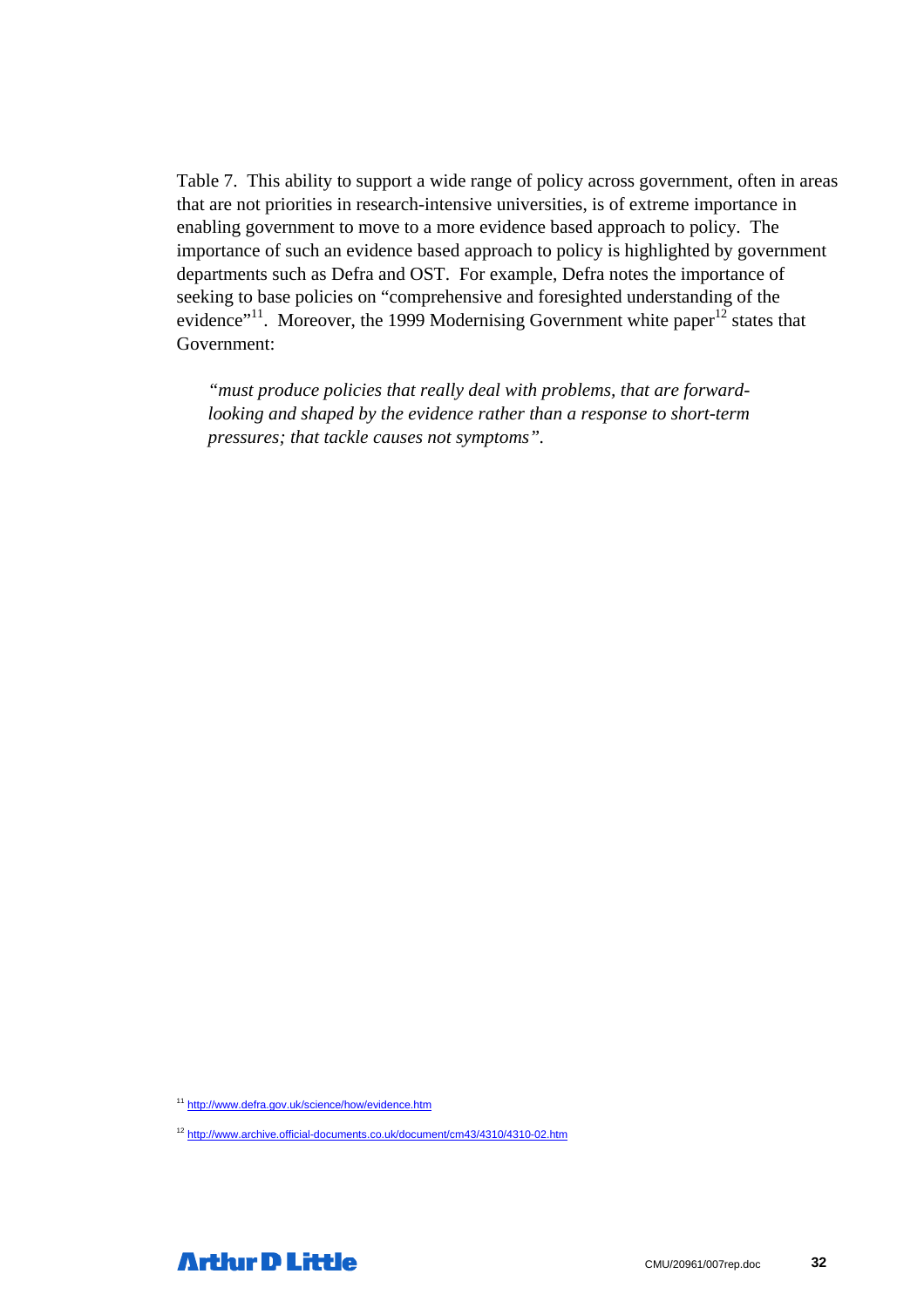#### **Table 7: Examples of expertise at PUs which support national policy formulation and priorities**

| <b>Government department</b> | <b>Examples of PU projects</b>                                                                                                                                                                                                                                                                                                                  |
|------------------------------|-------------------------------------------------------------------------------------------------------------------------------------------------------------------------------------------------------------------------------------------------------------------------------------------------------------------------------------------------|
| <b>OPDM</b>                  | Public services for "hard to reach groups" (UClan), transport<br>(Kingston), urban regeneration (various), human and built<br>environment (Salford)                                                                                                                                                                                             |
| <b>DEFRA</b>                 | Environmental sciences (Abertay), heritage and tourism (UCLan),<br>community and countryside (Gloucestershire), CAP reform<br>(Gloucestershire), spatial planning and green infrastructure (Leeds<br>Metropolitan), waste management (Leeds Metropolitan), renewable<br>energy (Northumbria), economic performance of rural areas<br>(Plymouth) |
| <b>DfES</b>                  | Skills agenda (various), increasing employment and employability<br>(Leeds Metropolitan), student financing and debt (South Bank),<br>education (Sunderland)                                                                                                                                                                                    |
| Culture, Media and Sport     | Cultural heritage (UCLan), sports policy (Leeds Metropolitan), impact<br>and legacy of Olympics (Middlesex)                                                                                                                                                                                                                                     |
| DTI                          | Innovation and competitiveness (Abertay), serious games and digital<br>content (Coventry, UEL), ethnic minority business (de Montfort),<br>support for business and economic generation (UEL, Thames<br>Gateway), environmental impact of regional airports (Manchester<br>Metropolitan, Westminster), zero emission enterprises (Plymouth)     |
| Home Office                  | Emergency services (Anglia Ruskin), criminal justice (Glasgow<br>Caledonian), gun crime (Kingston, South Bank), immigration<br>(Roehampton)                                                                                                                                                                                                     |
| <b>DoH</b>                   | Health Action Zones (UCLan), drug use (Liverpool John Moores),<br>mental health (Plymouth, advisor to NICE), midwifery (Thames<br>Valley), health services for children (Thames Valley)                                                                                                                                                         |

**Case Study**: Scottish Informatics, Mathematics, Biology and Statistics (SIMBIOS) Centre (Abertay)

The SIMBIOS Centre was set-up in 2000 at the University of Abertay, making use of a Scottish Funding Council Research Development Grant and a grant from the European Regional Development Fund (ERDF). The Centre undertakes research at the "interface" between physical and life sciences and its main area of focus is in complex environmental systems, where it uses quantitative methods as modelling tools. SIMBIOS has attracted more than 10 times the initial Scottish Funding Council investment from Research Councils, EU, Government agencies and Trusts and other external sources. The Centre sources its research expertise from the University of Abertay. Moreover, it is a key member of a national research pooling bid to the Scottish Funding Council, which is worth £22 million and is designed to assemble the top Scottish environmental sciences university research groups.

Source: University Questionnaire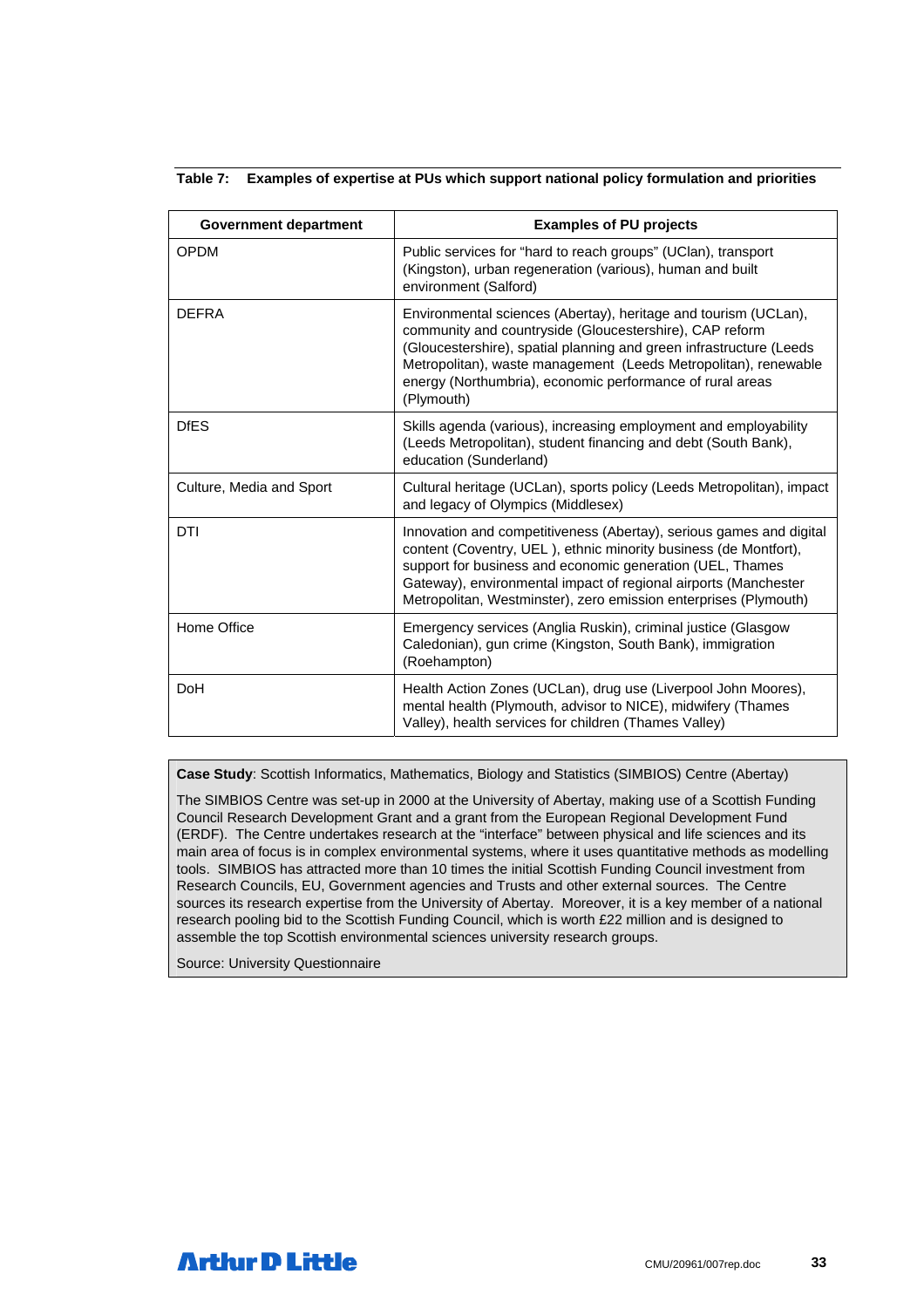**Case Study**: Contraception: the Board Game (Salford)

This is an innovative teaching aid based on solid research which aims to prevent teenage pregnancy and sexually transmitted diseases by engaging 13-16 years olds in frank discussions in a fun and relaxed environment. The game was developed by a senior lecturer at Salford, who with support from the University's Business Enterprise Support Team, set up Contraception Education Ltd to produce and market the game commercially. The company now employs five staff and has exported to US, China, Thailand, Cyprus, Russia, Germany, Switzerland and Belgium, picking up a Salford City Council Export Award in 2002 and a nomination for the DTI E-Commerce Awards in 2005.

Source: University Questionnaire

#### **4.2 Participation in EU programmes**

#### *PUs are highly effective in attracting EU funding to UK*

PUs secure approximately twice as great a proportion of their RG&C income from EU sources (Figure 2) and are, therefore, extremely effective in leveraging funding council support to bring EU funding to their own institutions and to the UK. The principal driver behind the Framework Programmes is the need to improve the economic competitiveness of EU and the research is "commissioned" in defined priority areas. The competition of these contracts is intense and the emphasis is generally closer to market, an emphasis which plays to the strengths of the applied research portfolio which is characteristic of major areas of PU research. The consortia include large and small industry, policy and other university partners.

**Case Study**: LIRANS research laboratories (Luton)

LIRANS research laboratories comprise two key facilities. The first of these, sensor technology, includes sensor fabrication and R&D facilities and is the result of major funding from research grants and contracts (EU FPV, EPSRC, industry/LINK). The research laboratories also include cryobiology and cryopreservation facilities, which has dedicated labs for gamete and embryo cryopreservation. Funding for this is sourced from industrial contracts, and grants (Wellcome Trust, EC FPV).

Source: University Questionnaire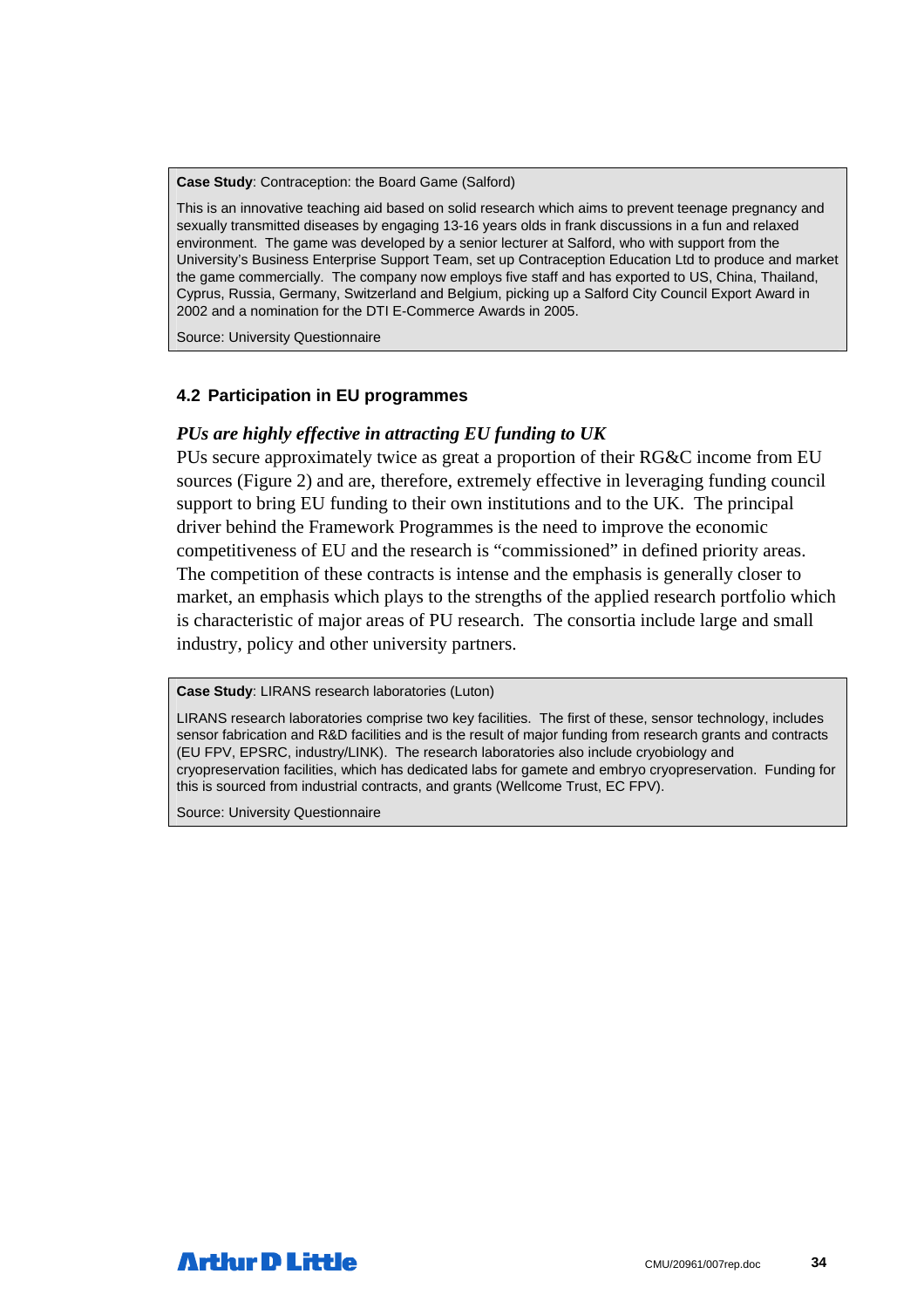#### **Case Study**: SMARTlab/MAGIC (UEL)

UEL's Institute for Digital Media headed by Prof Lizbeth Goodman operates as both a centre of excellence in art/technology research, and a new media R&D centre and incubator for emergent practices and products. Projects with major corporations include Clubtech in partnership with Microsoft

Key research areas for future projects include: VR worlds and Emotionally Empowering Role Play, Olfactory Sculpture and Body Memory in Engagement with Public Art, Community Building Online, Managing International ArtSci Collaborations, Creating a Matrix for Gender Roles on Stage and Screen, Moving the Screen with Interactive Film and Convergent Media, and New Architectures of Space in Performance, IT for Developing Countries, Sustainable Development and Microfinance for Women entering the Knowledge Economy.

MAGIC is UEL's Multimedia & Games Innovation Centre: a creative PLAYroom where local groups from across the educational sectors can collaborate on site with representatives from local government, business and industry, SMARTlab and other UEL researchers and game designers, theatre artists, dancers, puppeteers, and educational technologists. In this magical playspace, everyone's input is equal, and the games we play and the ways we learn are all open for testing and pushing to the limits.

Source: UEL

**Case Study**: EU funding for Surface Engineering Research (LSBU)

LSBU's surface engineering research facilities are housed by purpose-built laboratories. The research has attracted both EU and EPSRC funding; facilities include a Sulzer Metco plasma spray unit, a controlled atmosphere plasma spray unit, an internal bore plasma unit, a high velocity oxy-fuel spray unit, several combustion flame spray units, infrared equipment, pre-treatment facilities, spray dryer unit, sol-gel facilities, powder processing equipment, several sintering furnaces and stoving ovens. Moreover, the University is host to a wide range of specialized materials evaluation test facilities, including reciprocating wear machines, pin-on–disc machines, debris analysis equipment, adhesion devices, in-situ residual stress measurement and electrochemical corrosion test facilities.

Source: University Questionnaire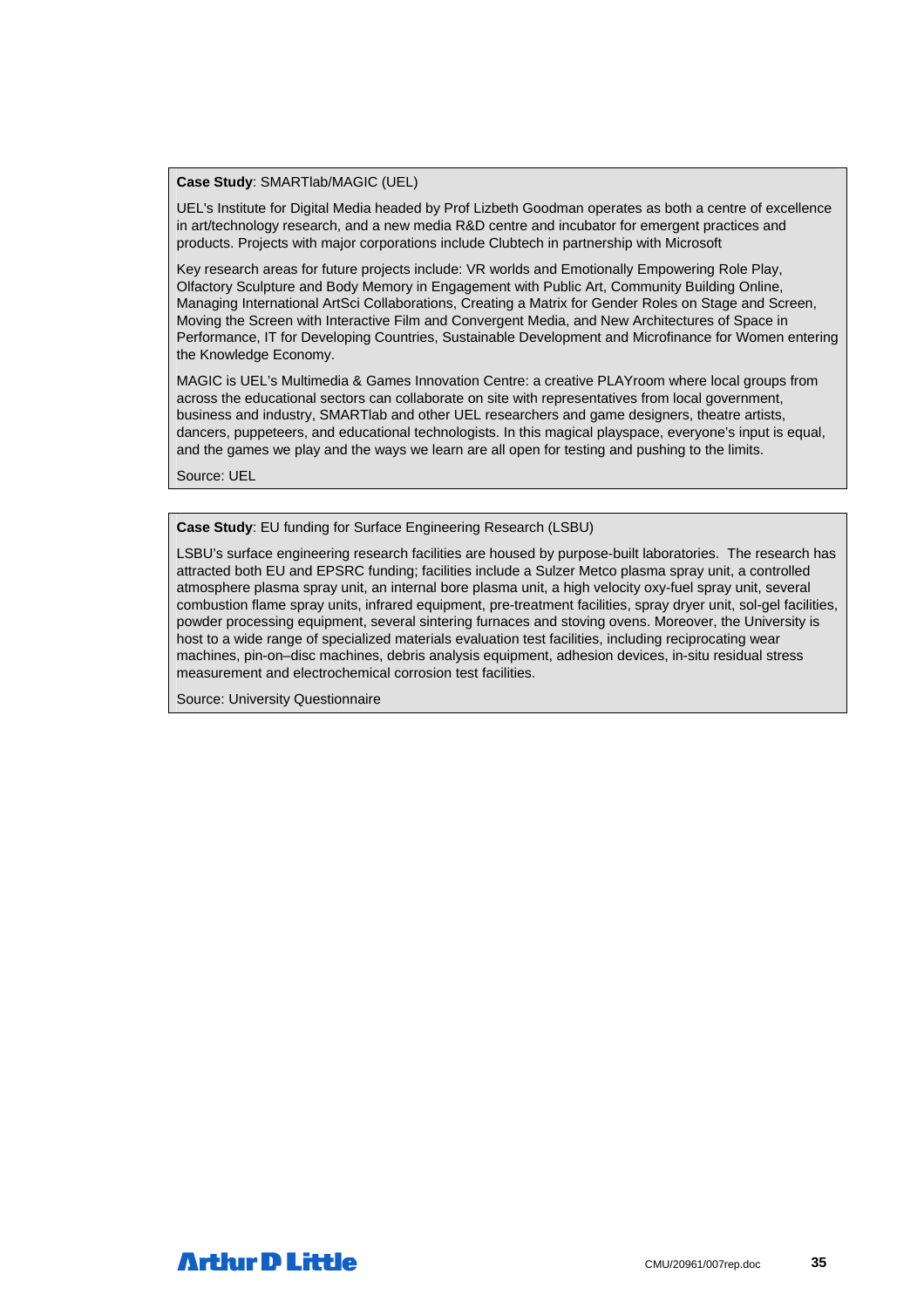**Case Study**: Researchers look for childhood illness links in pan-European health study (University of Bradford)

A University of Bradford academic has received a five-year funding package from the European Union (EU) to carry out research into genetic susceptibilities to illnesses in children. Professor of Biomedical Sciences at the University, Diana Anderson, is part of a 25 laboratory consortium across Europe that has been awarded a total of 13.6 million Euros, of which her laboratory in Bradford will receive around 557,000 Euros (around £400,000). This funding comes from the EU's Framework 6 Programme to carry out research into factors that cause genetic defects and immune system dysfunction in children by examining them and their parents. Professor Anderson has appointed two researchers from the University, Natalie Wyatt and Eduardo Cemeli, to assist with the study in this country. She will also help co-ordinate the work across the European laboratories, which is being led by Professor Jos Kleinjans at Maastricht University in Holland, with meetings every three months for the next five years.

The project, called 'NewGeneris', will study newborn babies and their parents in an attempt to identify what factors are significant in the breakdown of a child's system, which may lead to genetic defects, cancer or immune system disorders later in childhood. NewGeneris will link closely with the 'Born in Bradford' research project, and will be examining some of the families recruited for that study. Born in Bradford was launched in December 2005 by medical researchers from Bradford Teaching Hospitals NHS Trust, the University of Bradford and other partner organisations. They will be examining factors such as genes, diet, lifestyle, schooling, neighbourhood, and upbringing to help understanding of childhood illnesses and adult diseases. Professor Anderson said: "This is very exciting news for the University, not only because of the far-reaching implications of the research but also it is the longest time an EU grant has funded research here. "What we are planning to do here in Bradford and in some of the centres across Europe is establish a cohort of mothers, fathers and babies. We can then take various samples from them whilst observing the child's progress to determine what factors, such as dietary toxins, that might be involved later in a child's life. "What makes this research even more significant is that, until now, scientists have not taken much interest in the father's input into a child's development. Therefore we are appealing for dads to get involved in this study - after all, 50 per cent of the child's characteristics are inherited from dad so it makes sense not to ignore that." The NewGeneris research project started earlier this month with scientists using in vitro samples to test their methodology. It will conclude in 2011.

Source: University of Bradford

**Case Study**: European Lifestyles and Marine Ecosystems (ELME) (University of Plymouth)

European Lifestyles and Marine Ecosystems (ELME) - The Coastal & Marine Policy Research Group at the University of Plymouth leads a three year £2.5 million EU-funded collaborative research programme with 27 partners from throughout Europe modelling the impacts of human activity on Europe's seas and oceans. An expanding European frontier requires the European Community to re-examine its agricultural and chemical policies, implement a new fisheries policy and explore new ways to protect marine systems. ELME will enhance understanding of causality, forecast the impacts of divergent development scenarios and inform the public and Community policy makers to help develop strategies to protect marine life and exploit the sea in a sustainable manner.

Source: University of Plymouth

**Case Study**: EU funding for work on landslides (UEL)

Working with Thames Water on analysis of soil-pipe interactions to identify risk factors in mains water pipes. Has received EU funding for work on landslides and supervises several PhD students on KTP projects looking at innovative eco-friendly clay liners for landfill sites.

Source: UEL

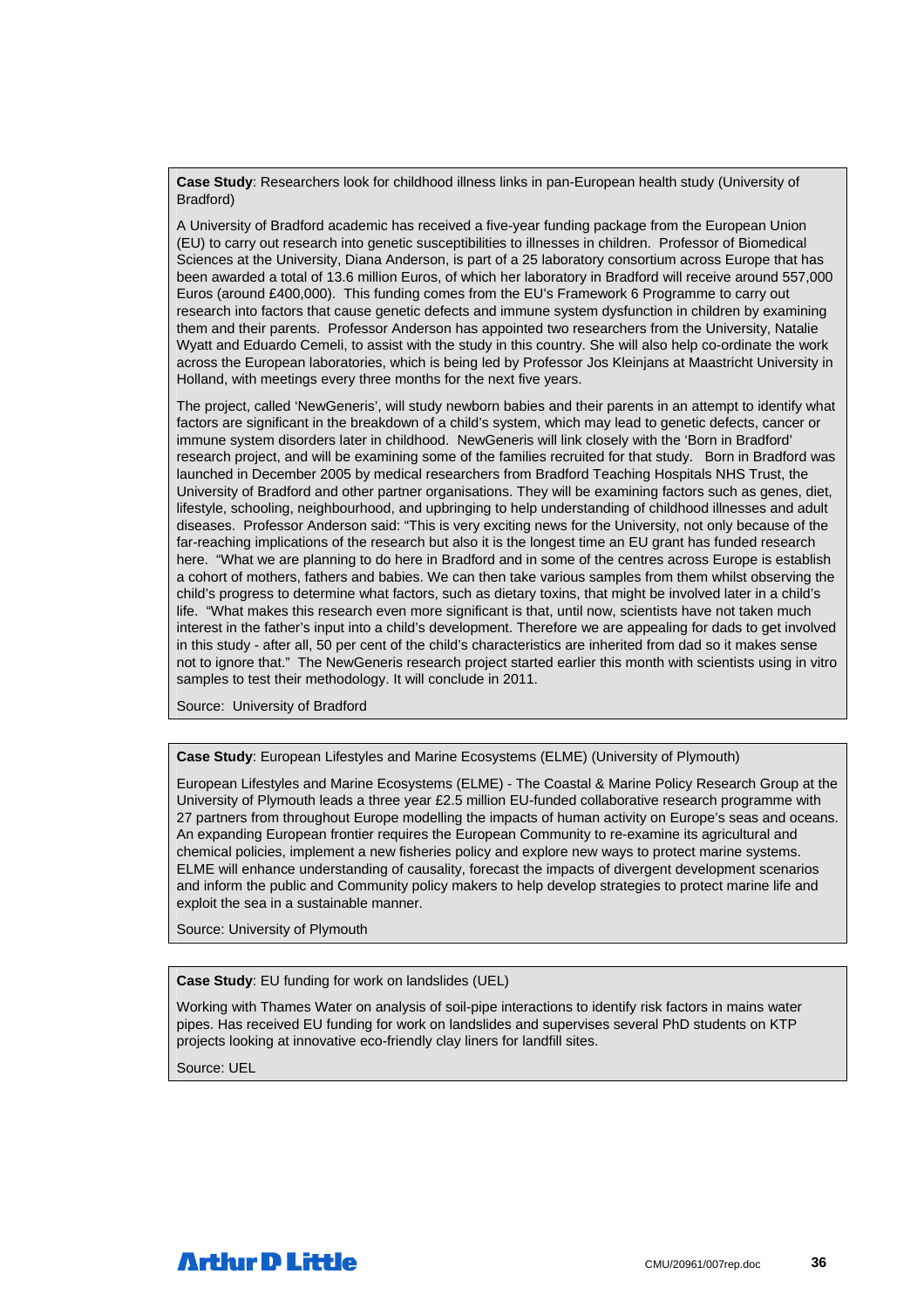#### **4.3 Links to national and international industry**

*PUs have research relationships with multinational and national industries as well as SMEs. They are particularly well placed to provide the necessary research base for emerging industries.* 

Data for the number and value of research contracts in PUs (Figure 5) reveal that PUs secure a substantial number of contracts with larger businesses and that the average value is fairly substantial at approximately £250K. The largely applied research portfolio of the PUs makes them particularly well suited to working with end users of the research results and the emphasis placed by senior management on translation and interfaces with professional reflect this. Once again, the large number and average value of non-commercial contracts again reflects the orientation of PUs towards nonresearch council public sector clients in the UK.





The sectors with which PUs have established research relationships are given in Figure 6. The prominence of public sector research customers and applied/practice-oriented research may well be connected with the high degree of involvement reported by PUs with community, health, education and public administration categories, which are rated highly along with, perhaps unsurprisingly, manufacturing, reflecting the histories of many of the PUs. Examples cited by PUs show that support for industry extends across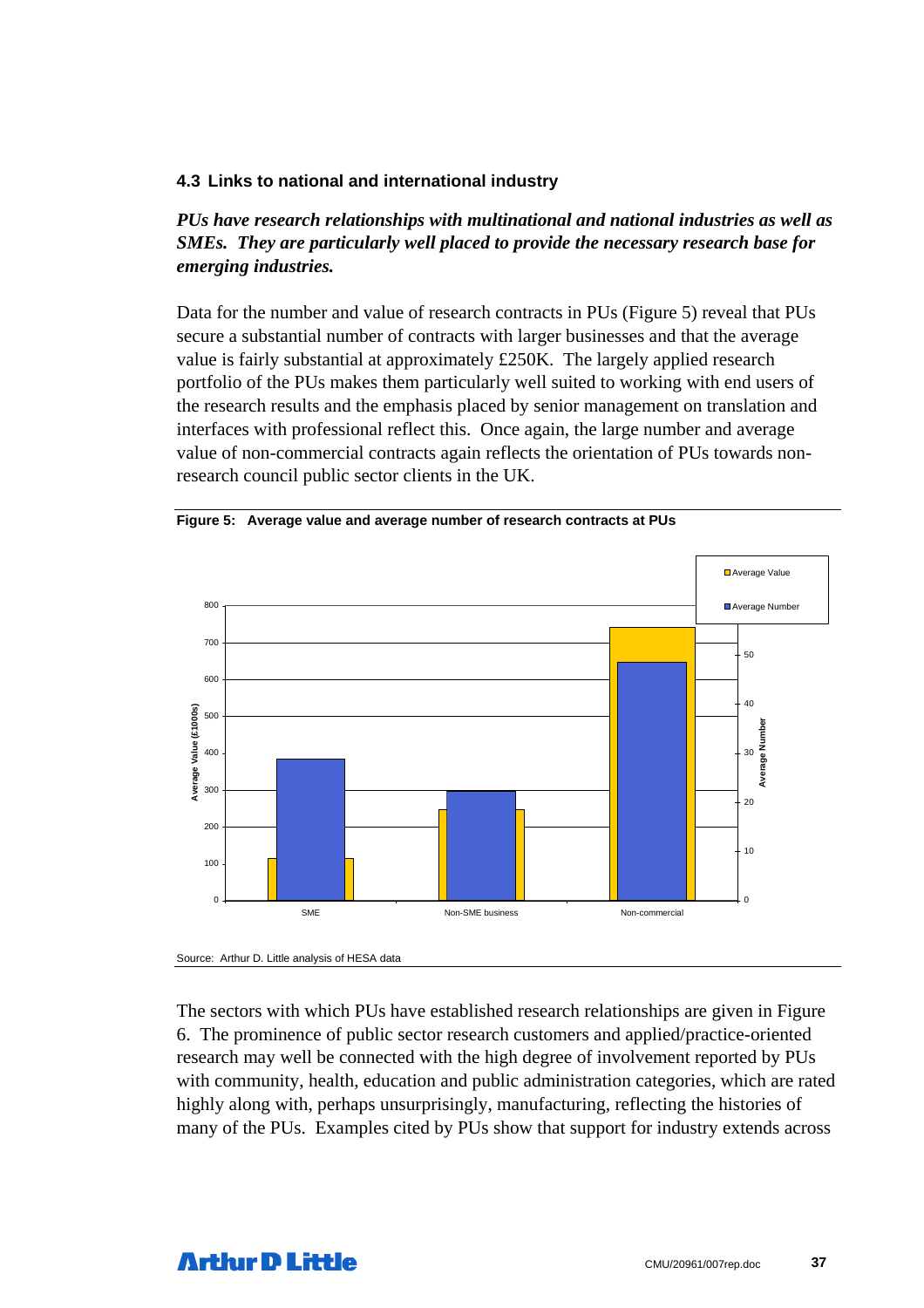a wide sectoral range including important emerging fields such as creative and cultural industries and tourism and leisure for which there is as yet little substantial basis of prestigious research and few established funding streams. Given trends in the wider economy, one might conjecture that these emerging industries will require a much stronger research base in the future and work of PUs provides a valuable basis upon which to develop the necessary research capability. In addition, PUs are involved in industries such as construction which have limited input to research intensive universities.



#### **Figure 6: Main industrial sectors with which PUs have research relationships**

Arthur D. Little's experience with large, R&D intensive companies confirms the trend towards an open innovation model including greater outsourcing of R&D services. Although most collaborations are with academic teams in leading research universities, companies maintain a broad range of academic contacts and work with less research intensive institutions as well as the more well-known research intensive universities. The present study has shown strong evidence that PUs have established research collaborations with national and international industry. In our survey, sixteen universities cited links with one or more of the companies listed in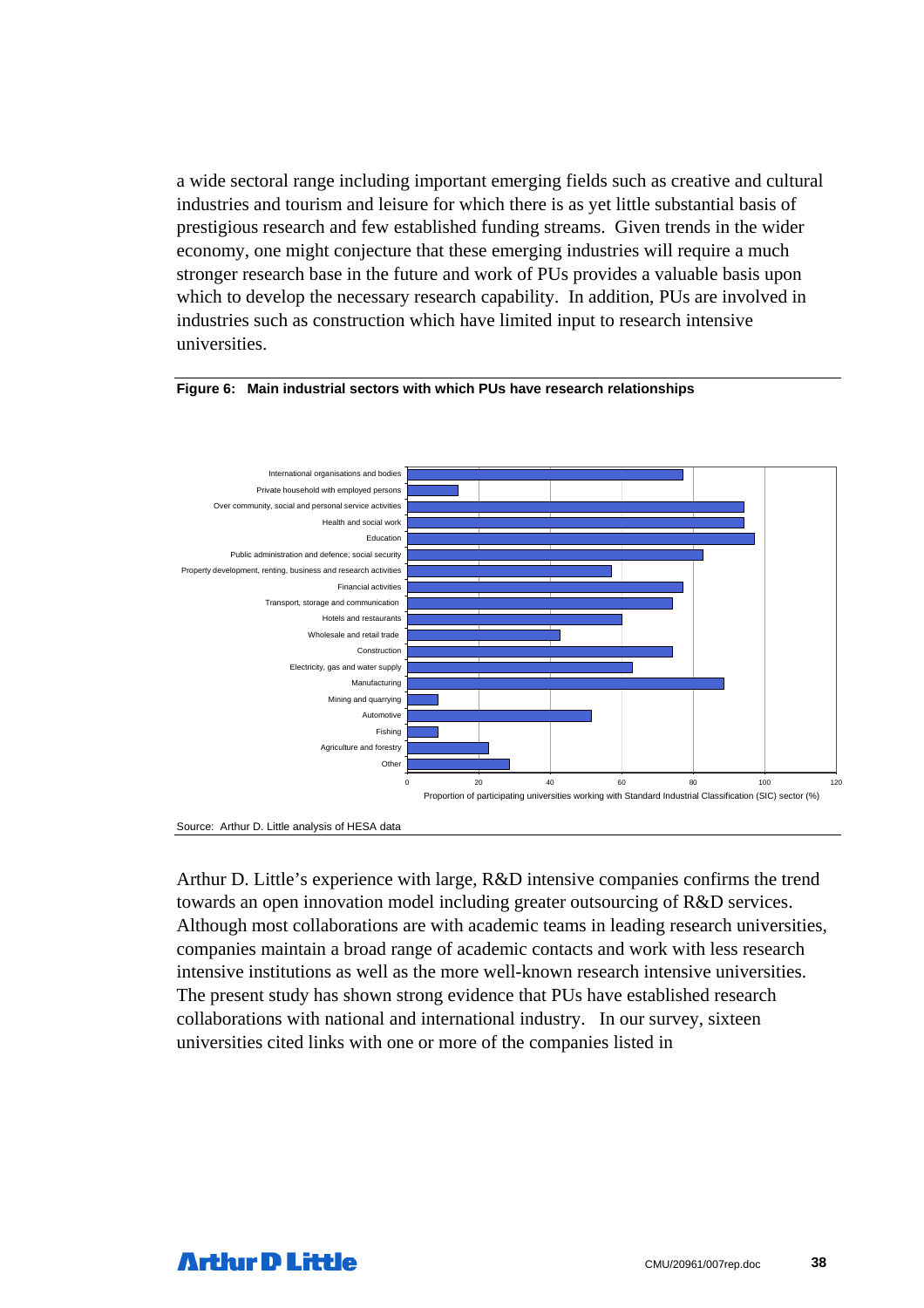Table 8. The listing indicates that these PUs (as a group) have research contracts with all of the top ten companies listed in the DTI R&D Scoreboard (2005). We consider it likely that other PUs also have links with these and similar companies but chose not to cite them, perhaps for reasons of confidentiality.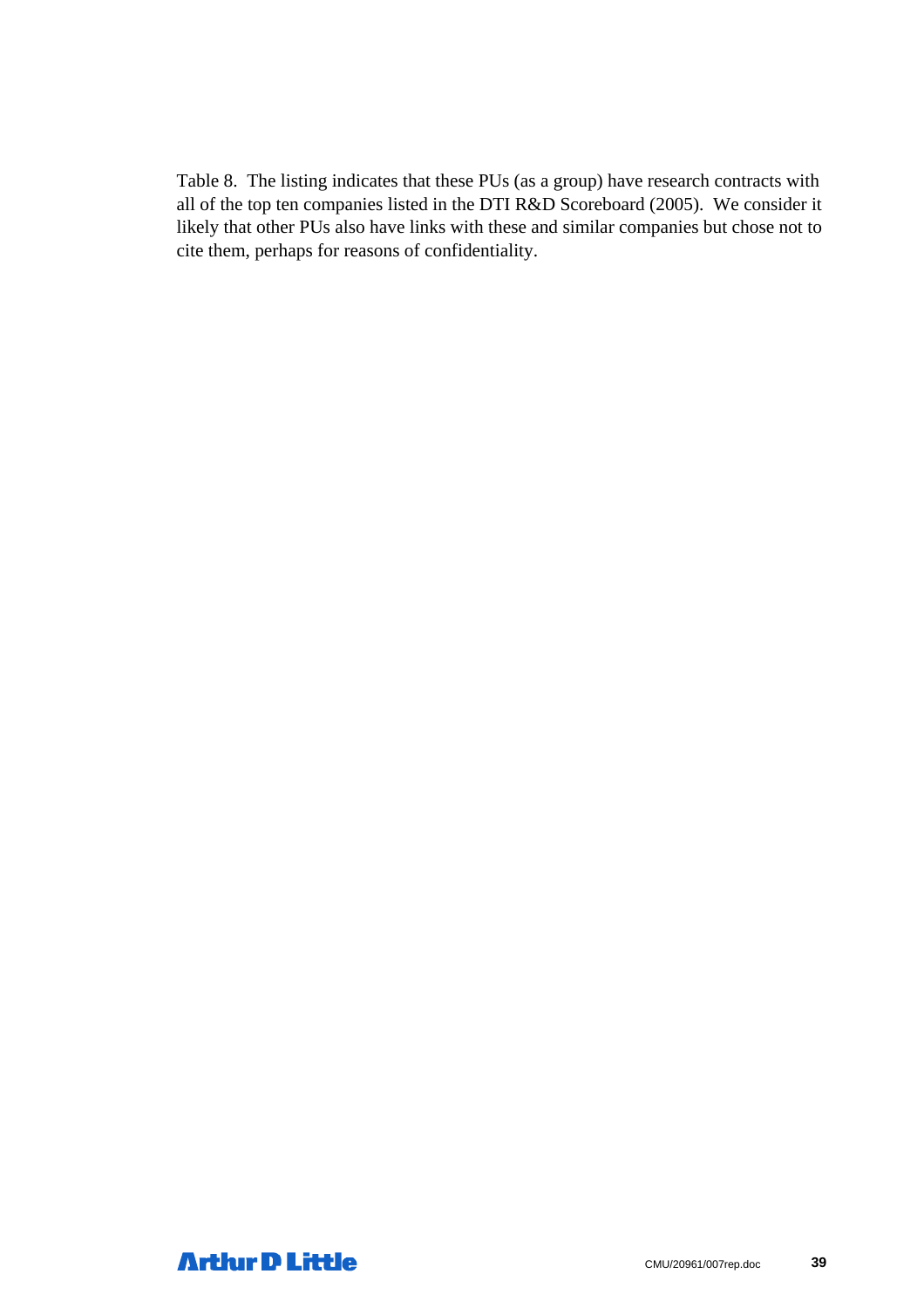#### **Table 8: Examples of national and international companies with which PUs have research relationships**

| Company name                  | 2005 R&D<br>scoreboard<br>ranking |
|-------------------------------|-----------------------------------|
| <b>GSK</b>                    | 1                                 |
| Astra Zeneca                  | 2                                 |
| <b>BAE</b> systems            | 3                                 |
| Ford                          | 4                                 |
| Unilever                      | 5                                 |
| Pfizer                        | 6                                 |
| Airbus                        | 7                                 |
| Shell                         | 8                                 |
| Rolls Royce                   | 9                                 |
| <b>BT</b>                     | 10                                |
| BP                            | 11                                |
| Johnson and Johnson           | 14                                |
| ICI                           | 17                                |
| Hitachi                       | 25                                |
| Nissan                        | 27                                |
| Smith and Nephew              | 36                                |
| Cadburys                      | 39                                |
| <b>Reckitt Benckiser</b>      | 43                                |
| <b>Novartis</b>               | 47                                |
| Procter and Gamble            | 57                                |
| Sony                          | 59                                |
| Siemens                       | 61                                |
| HP                            | 75                                |
| Pilkingtons                   | 77                                |
| <b>BBC</b>                    | 106                               |
| Alstom                        | 165                               |
| <b>BNFL</b>                   | 511                               |
| DTI 2005 DRD CA<br>a ha a sal |                                   |

Source: DTI 2005 R&D Scoreboard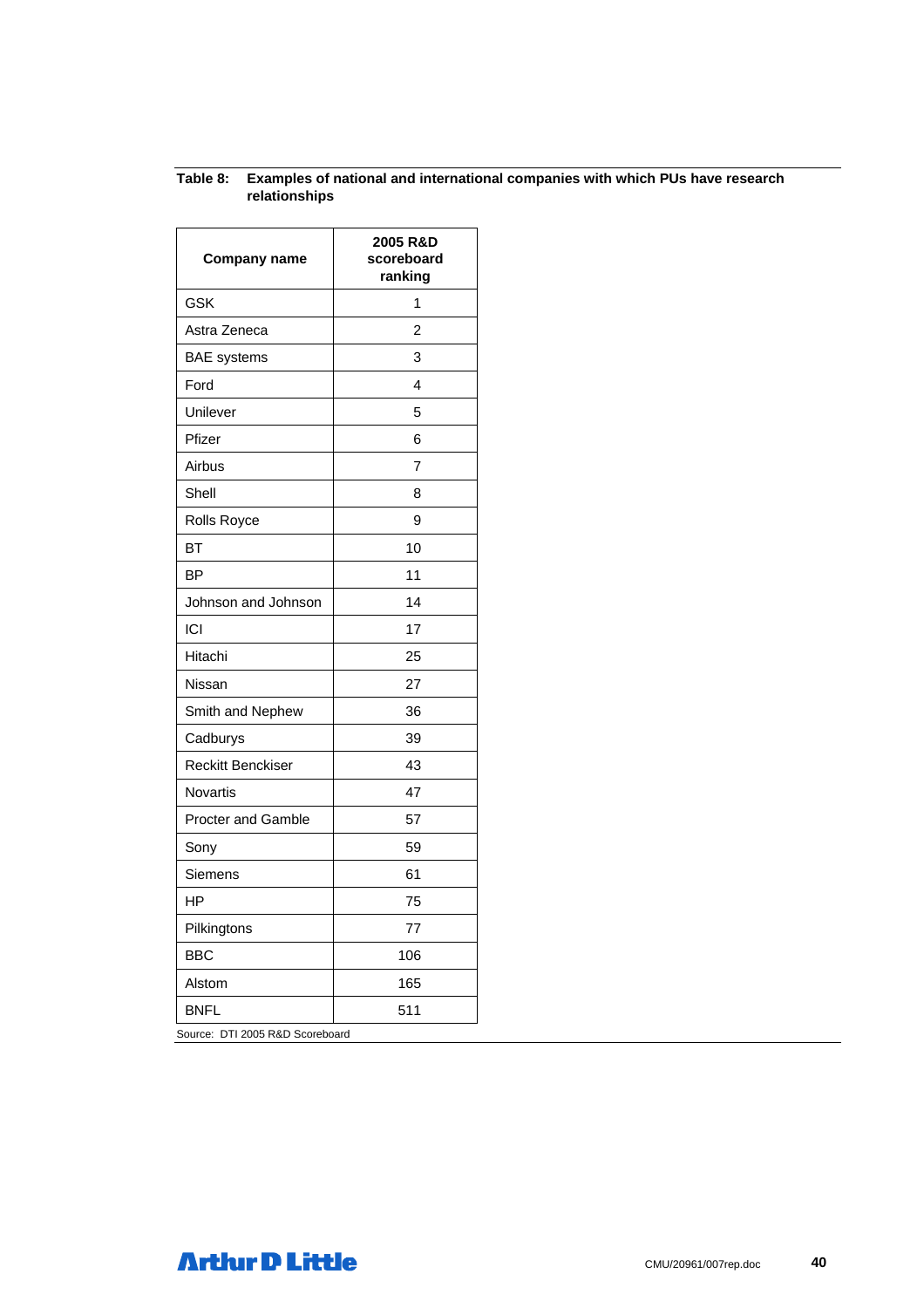The nature of these research relationships is diverse and include contract R&D, collaborative R&D, access to facilities, Knowledge Transfer Partnerships (KTPs), consultancy and student placement.

**Case Study**: Centre for IT in Construction Construct (Salford)

IT for Business has become an outstanding example of how industrial and academic collaboration can achieve mutual benefits and bring about fundamental change in the competitiveness of the UK construction industry. It enjoys a membership of over 50 organisations including major construction companies, client organisations, suppliers, IT and communications companies, professional institutes, and Research & Design/academic institutions.

Construct IT is a unique initiative that aims to improve industry performance through the innovative application of IT and act as a catalyst for academic and industrial collaboration. Construct IT for Business harnesses the energy and enthusiasm of organisations who are committed to improvement; acting as a conduit for collaboration, innovation and education. It carries out objective studies, providing firms willing to invest, with helpful guidelines and terms of reference. The Construct IT initiative has won the prestigious Queen's Anniversary Prize for Higher and Further Education for the pioneering work it has done. The award represents royal recognition for its 'outstanding contribution to the advancement of the practice of IT in the UK construction industry'. Construct IT works in close collaboration with the Master's program in Construction IT, providing a variety of different study routes to suit individual requirements. These include single modules for Continuous Professional Development, Postgraduate Certificate, Postgraduate Diploma or a complete MSc programme available through three different pathways.

In 2001 Construct IT won the Queens Anniversary Prize for Higher Education.

Source: University Questionnaire

**Case Study**: Aircraft Maintenance Facility at Newcastle Airport (Kingston)

The KU knowledge base in aircraft engineering led to the development of the aircraft maintenance facility at Newcastle Airport, which is now one of the maintenance hubs for the easyJet operation. This expertise also enabled SERCO-KU-TAFE-Bwan to win the OMAN Military University College contact valued at  $cf1.5$ bn.

Source: University Questionnaire

#### **Case Study**: Reckitt Benckiser (LSBU)

Professor Jill Davies of London South Bank University's Department of Applied Science has a long standing research collaboration with Reckitt Benckiser one of the UK top 100 Companies, generally recognized for Household Products and some very well established Health Care products. Reckitt's have sponsored a number of PhD students working within Professor Davies' Nutrition Research Group. The thrust of the research done by Professor Davies and her team has been to better understand the underlying science behind a range of health conditions including constipation, irritable bowel syndrome and reflux disease. This work is relevant to a number of Reckitt's products such as Fybrogel, Senokot and Gaviscon. Reckitt's have benefited from this partnership in several ways. As well as the greater understanding of the basic science, the Company gets recognition at international conferences where the research findings are presented as well as papers in scientific journals. In addition, Clinical trials, facilitated by strong links with London Teaching Hospitals, and undertaken by the LSBU group have provided the Company with valuable product performance data.

Source: University Questionnaire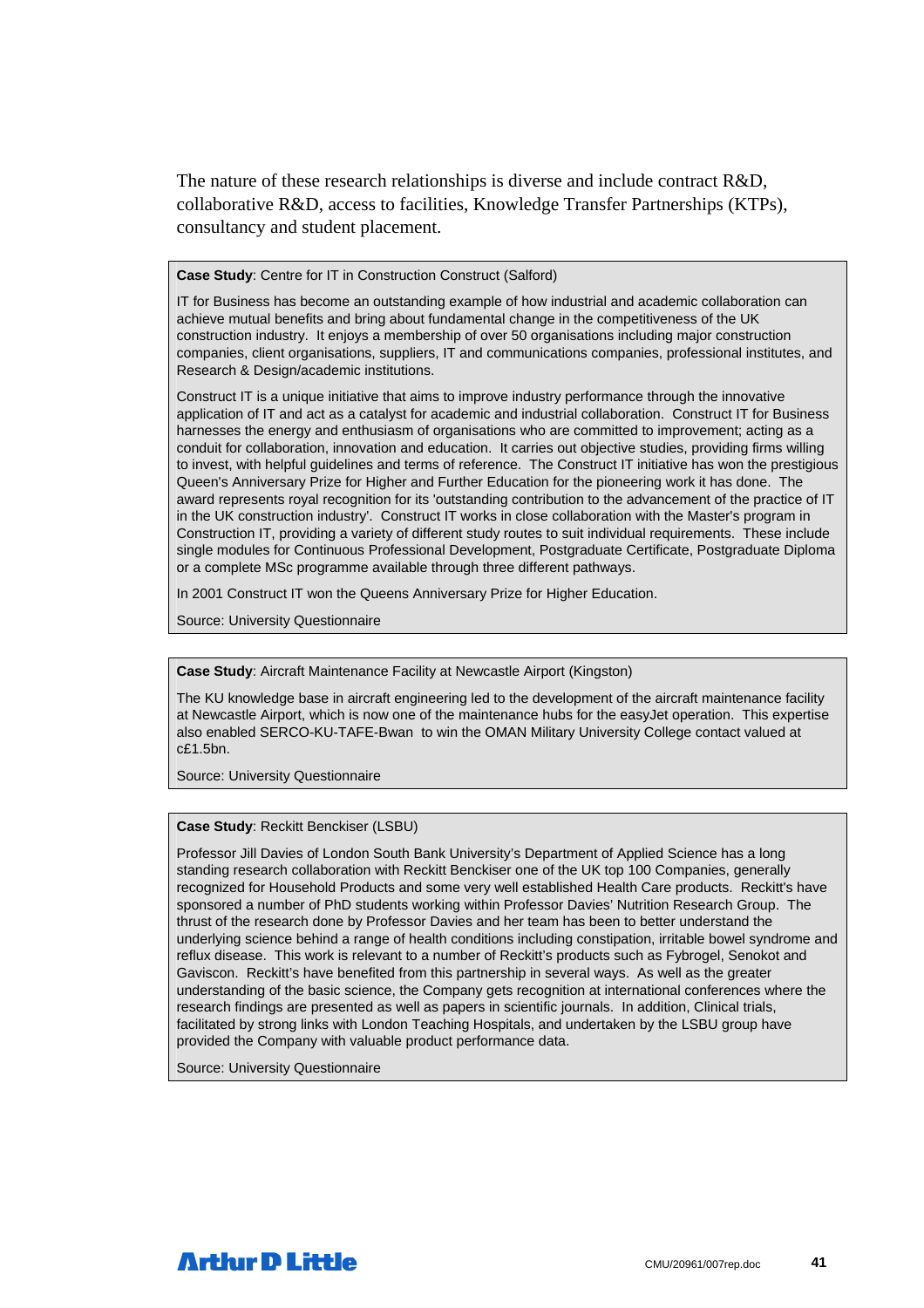Attracting inward investment from international companies is a national priority, and UK Trade and Investment have been tasked with attracting more R&D and knowledgebased investment. The strength of the UK's R&D base is a vital asset in creating 'magnets' for such investment and although the role of PUs in this respect has not been examined as fully as it merits, there is already evidence of its significance – for instance, the Centres of Industrial Collaboration network, involving the University of Hull, has been instrumental in securing inward investment of £9m in the Hull and Humber ports region, while an Indian software company is reported as creating over 100 jobs on Teesside.

#### **4.4 Scotland**

#### *The participating universities play a central part in maintaining a strong research and knowledge base within the Scottish economy*

Three of the participating universities are located in Scotland, forming part of that country's vital knowledge base. Many of the considerations applying to the UK as a whole and to individual regions in England also apply to Scotland, for example in relation to the policy support and other needs of Scottish public agencies. Although some of these needs can be met from providers outside Scotland, this is not true of all. Moreover Scotland, in common with other economies of its size, regards a strong science and knowledge base as an essential foundation for economic development, entrepreneurship and investment, not least in priority sectors such as the environmental and life sciences and the creative industries.

Though Scotland is fortunate in having a remarkable range of research activity in its universities, the scale of its research base means that maintaining depth, diversity and range of opportunity for talented people is still more of a challenge than for a larger economy. An innovative approach to this issue is exemplified by the recent research pooling initiatives that link centres of excellence and expertise in separate institutions no matter where they are located. The success of this initiative will depend critically on ensuring that it remains open to contributions from a range of institutions including the participating universities. Accordingly, the maintenance and development of a strong research base across these universities is crucial in Scotland.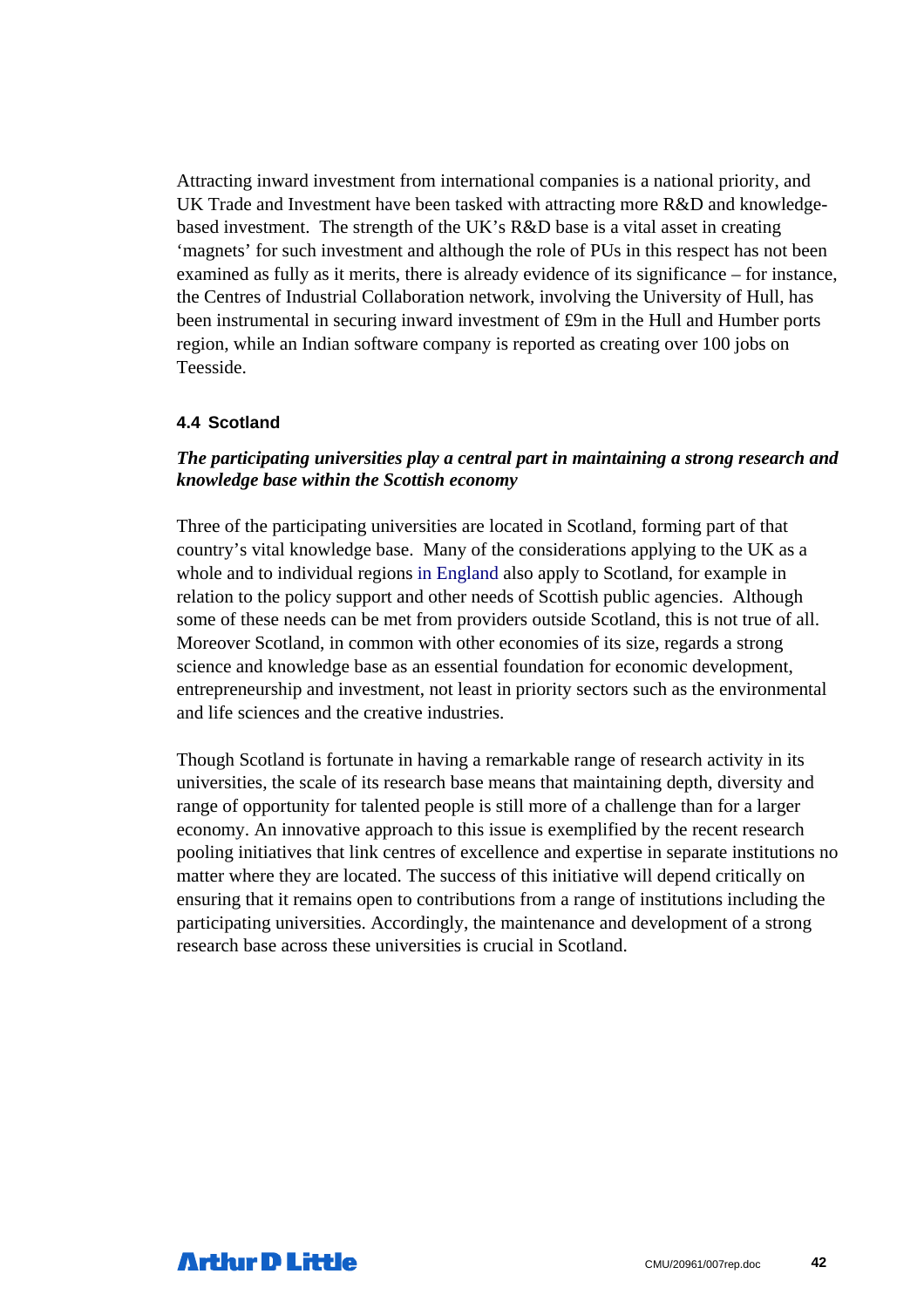#### **Case Study**: Science Magic Show (Abertay)

The University uses part of its Knowledge Transfer Grant from the Scottish Funding Council to fund very well received 'Interactive Research Science Magic Shows' for primary schools. These events, presented by staff and post-graduate students, are aimed at enthusing a new audience to the excitement and wonder that science can deliver and highlighting the importance of science subjects for careers in a modern day society. They are designed to show the children that things that at first may appear to be impossible can be readily explained through scientific principles while at the same time optimising audience participation and ensuring the element of surprise throughout.

Source: University Questionnaire

#### **4.5 The regional role**

*Both quantitative and qualitative evidence highlight the strong role played by PUs in delivering the regional regeneration and economic development agendas, drawing in many instances upon their research base and in turn generating opportunities for valuable further research.* 

The strongest body of evidence suggests a leading role for PUs in the support of regional economic development. Analysis of data from the 2005 Higher Education – Business and the Community interaction survey yields a clear and consistent message that PUs see the regional and sub-regional scale with their interaction with business and the community as being highly significant. The patterns of their sourcing and deployment of funds, and of the way these funds are used, are thoroughly consistent with this point of view. Although we do not have access to corresponding returns for the major research-intensive universities, one may conjecture that the latter would see a national and international scale as a more significant canvas on which to operate, with a an approach to regional and sub-regional involvement that, while important, is perhaps more cautious – again supporting the view that the roles of the different types of university are complementary rather than unduly overlapping.

PUs cited significant contributions to the regional agenda through:

- Support of SMEs through access to specialist facilities, CPD and consultancy
- Provision of incubator facilities and innovation services
- Support of cluster initiatives (e.g. textiles, digital media, food)
- Social policy including diversity awareness, ethnic issues, domestic violence, children's needs, employment, local decision making
- Public health, mental health and access to health services
- Community based arts and cultural events including dance, cinema and theatre
- Tourism and heritage
- Urban regeneration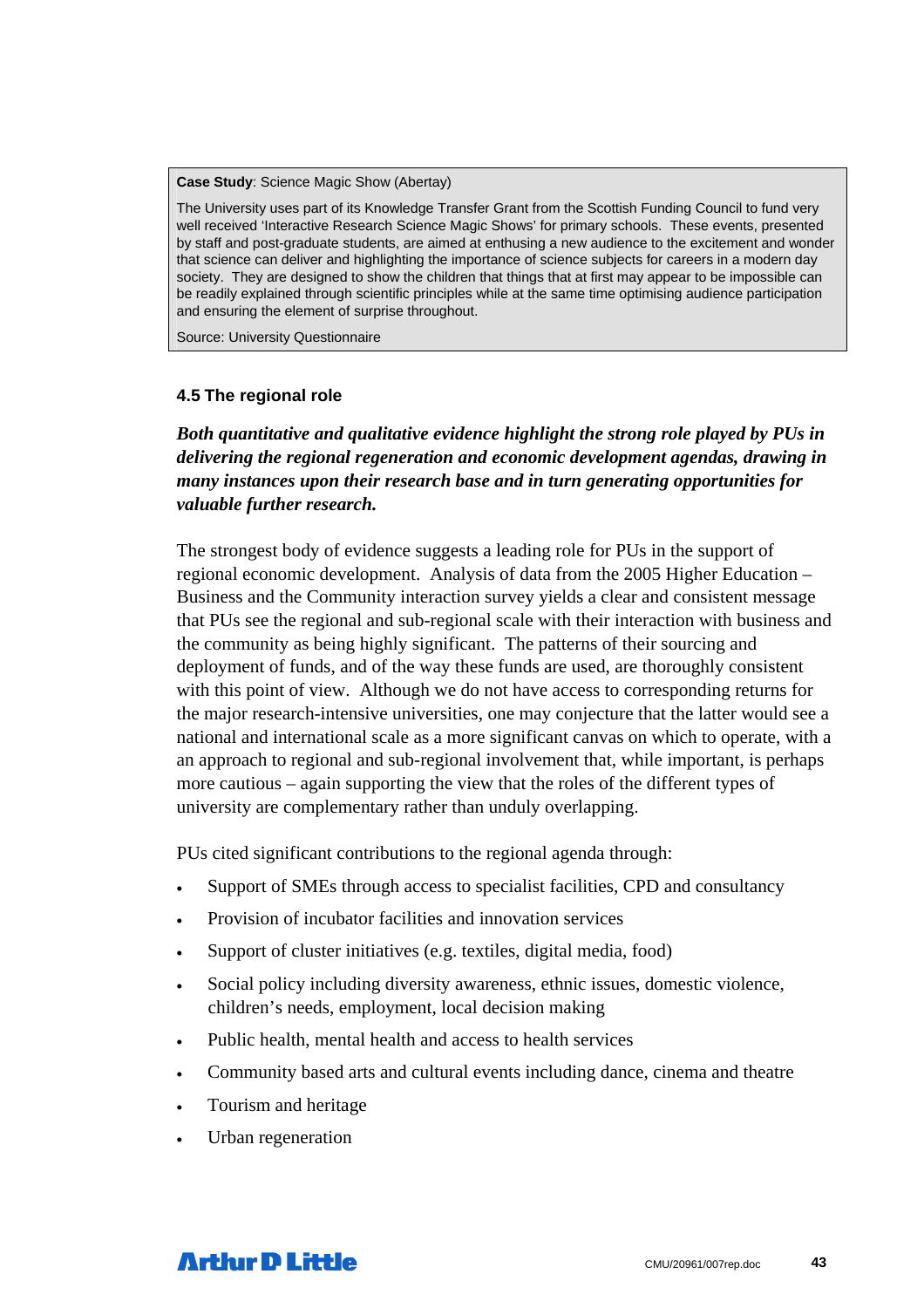• Energy and transport

**Case Study**: Knowledge Dock (UEL)

Knowledge Dock Expert Centres have been developed with the specific aim of helping SMEs (Small to Medium Enterprises) access specialist technologies that have traditionally been prohibitively expensive to obtain. Being situated within the University of East London allows our clients to not only benefit from UEL's academic knowledge, but also its modern facilities and invaluable business expertise. The Expert Centres also assist customers throughout every stage of development whether it is a pre-start, start-up or developing business. Knowledge Dock is funded by HEIF, EU, and LDA to provide specialist knowledge transfer assistance to regional SMEs.

Source: University Questionnaire

**Case Study**: Ethnic Minority Business (De Montfort)

Professor Monda Ram's ethnic minority business research group has won funding from many sources. For example, this was funded by EMDA to the amount of £100,000.

Source: University Questionnaire

Discussions with the RDAs suggest that there is a unique role for PUs with regard to the fulfilment of the regional agenda and for which the research-intensive universities may be ill-equipped. The near to market research portfolio and the understanding of the commercial setting make PUs well-placed to deliver such services and the high level of importance placed on meeting the needs of the regional agenda is clear in the development of research policy at PUs. Figure 7 shows that meeting regional skills needs (rather than national needs) and supporting SMEs were rated highly along with the important category of access to education.



**Figure 7: Contribution of PUs in relation to regional development** 

Source: Arthur D. Little analysis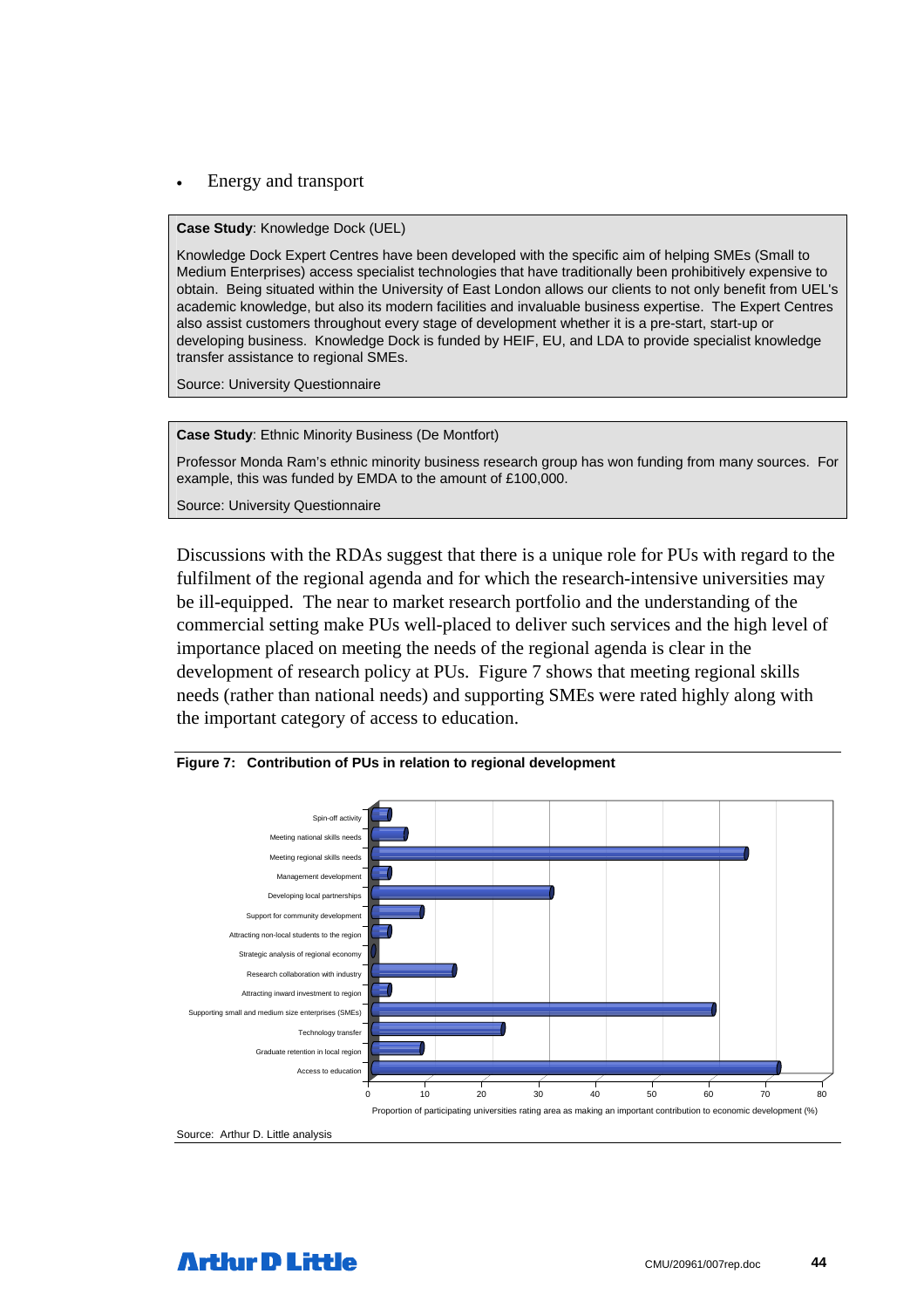Similarly, the selection of research areas in PUs is strongly influenced by regional priorities and these universities utilise regional funding in a manner that reflects this regional priority, for instance in providing assistance to SMEs and specifying their needs and in providing an effective single access point where SMEs approach an institution, in an endeavour to make the sector more accessible to SME communities. They also use regeneration funding in a way that reflects similar industry-oriented activities such as providing new industry services and facilitating partnerships (Figure 8).





Qualitative evidence suggests that funding is being used by PUs to buy "people" and cover revenue costs rather than invest in expensive infrastructure such as buildings and capital equipment: it is our experience that the former category is often more likely to deliver tangible benefits to regional and local enterprises. Major sources of income are ESF and ERDF which concentrate on jobs safeguarded, jobs created and innovation services. In addition to community development projects and access to services, many projects supported by these schemes are in the area of SME support, entrepreneurial training and initiatives to support traditionally "hard-to-reach" businesses e.g. ethnic groups and women.

The important role that universities play in the economic development and regeneration of modern cities was highlighted in Prof. Michael Parkinson's report "State of English Cities". In addition to supporting innovation and the development and transfer of new technology, many PUs specified the contributions made to the physical regeneration of their immediate environs including:

Source: Arthur D. Little analysis of HESA data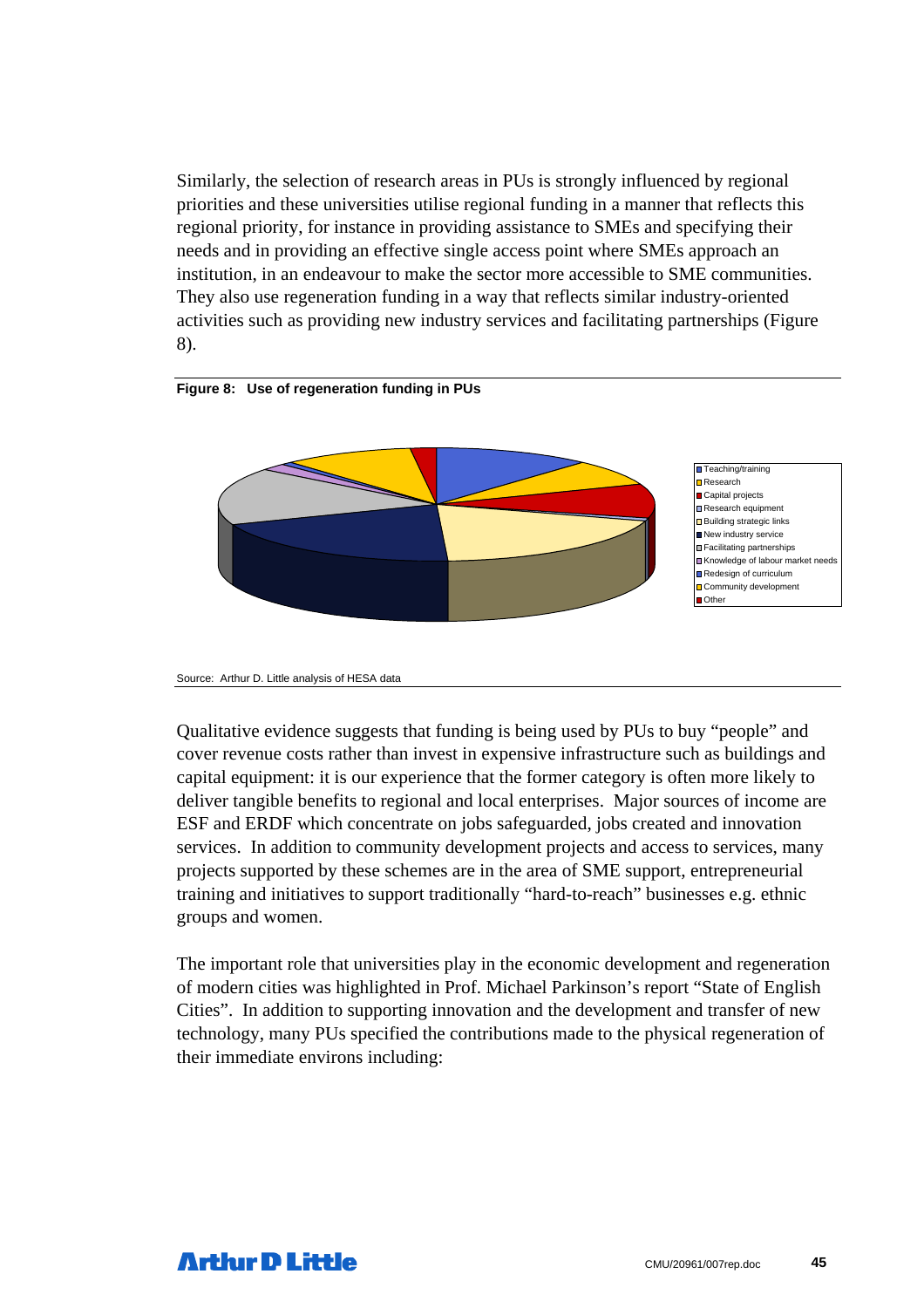- The use of brown field sites for development
- Community based initiatives especially in performing arts and sports
- Public understanding of science and interfaces with the community through schools and events

**Case Study**: Use of an old Rolls Royce plant for the development of the TechnoPark (Coventry)

A new Technology Park at Coventry has been developed. This was built on a regeneration site of an old Rolls Royce works, close to the city centre. The park has attracted a number of organizations to the city and supports a large number of local businesses.

Source: University Questionnaire

**Case Study**: Introduction of innovative dance performance to community (Roehampton)

The Centre for Dance Research introduces innovative dance performance to the local community, and the AHRC Research Centre for Cross-Cultural Music and Dance Performance (a collaboration between SOAS, University of Surrey and Roehampton) involves dance performance from South East Asia.

Source: University Questionnaire

**Case Study**: Establishment of sport and exercise sciences (Gloucestershire)

The University has invested in a new campus in the City of Gloucester, an area with a significantly lower participation rate in higher education than the rest of the county. Science research infrastructure funding (SRIF) has been allocated to establish an excellent research infrastructure for sport and exercise sciences, which is being used to great effect by national, international and Olympic athletes, professional football and rugby teams and other high level performers. The public profile created through this research has enabled the University to engage in major outreach activities, which is now beginning to make a significant impact by raising aspirations among families with no history of participation in higher education.

Source: University Questionnaire

**Case Study**: Spaceport (Liverpool John Moores)

Spaceport is a £10 million visitor centre created jointly with LJMU and Mersey Travel. It is expected to draw 100,000 visitors each year. Whilst achieving a balance between education and visitor excitement is challenging, the University's engagement with schoolchildren through the National Schools Observatory has helped the partnership achieve this balance (approximately 500 primary and secondary schools are members of the ARI National Schools Observatory and LJMU has a target of 1200 schools by 2007). The LJMU Astrophysics Research Unit (ARI) is internationally recognised as a leader in astrophysics research, with expertise in robotic telescope technology.

Source: University Questionnaire

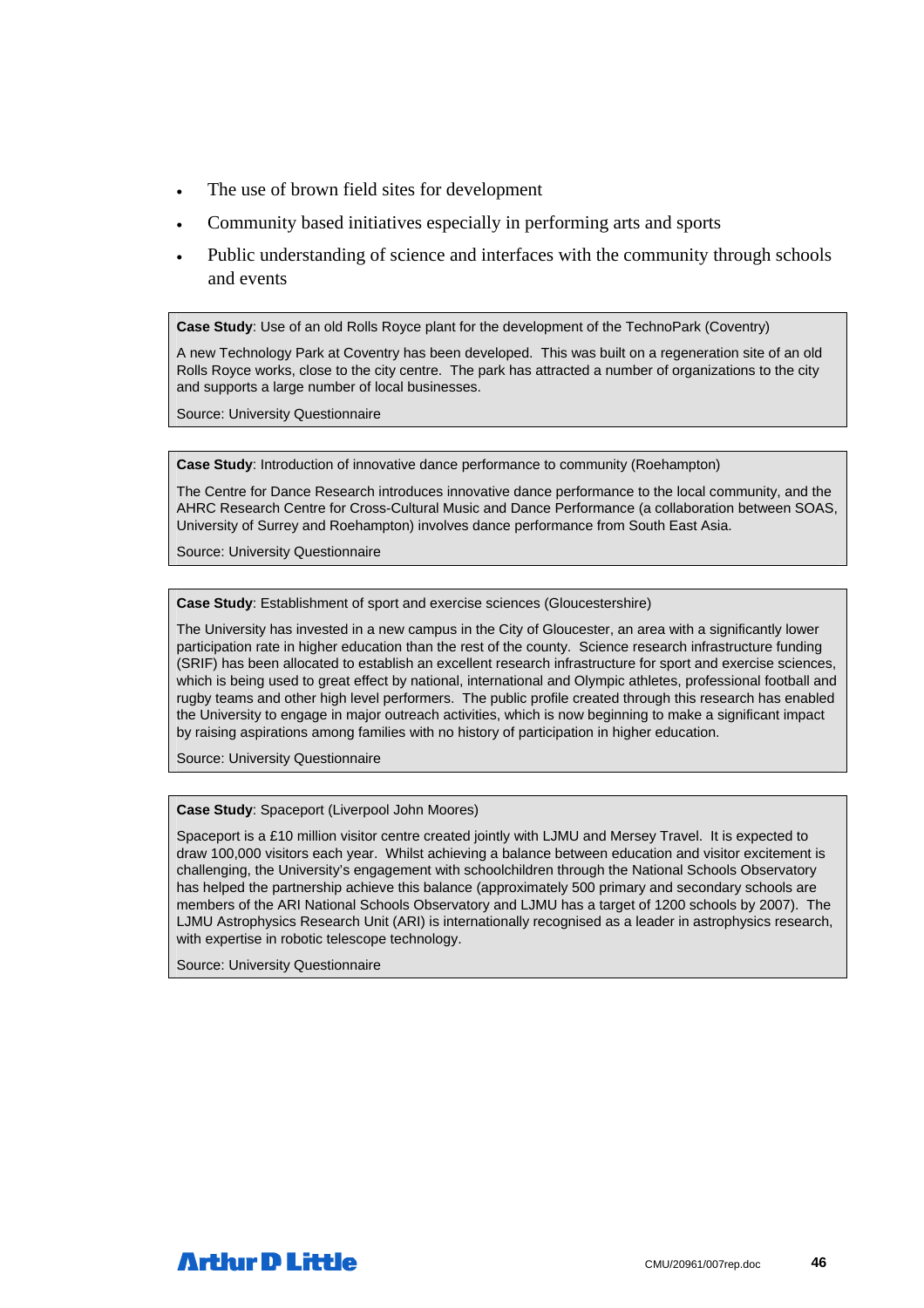#### **4.6 Small and medium-sized enterprises**

### *PUs perform exceptionally well in research-based links to SMEs as reflected in a high degree of participation in KTPs and aided by close proximity.*

The evidence suggests that PUs undertake projects which are contingent on their research base and play a valuable role in the dissemination of research outcomes. In addition PUs have a key role in the "moulding" of research results to maximise their impact in commercial settings. This is well illustrated by PU involvement in KTPs (previously Teaching Company Schemes), which are widely recognised as an excellent mechanism to deliver support for companies from the university research base.

#### *Knowledge Transfer Partnerships*

The applied aspects of the PU research base are particularly valuable to SMEs, which lack in-house R&D capabilities and which benefit from mechanisms such as consultancy, training services and Knowledge Transfer Partnerships (KTPs). The performance of PUs in KTPs compares favourably with that of both the Russell Group and 1994 Group HEIs (Table 4) and 35% of income from KTPs is spent at PUs; some £9M of a total of £25.7M. Many KTPs have direct links to the university's research capability, perhaps because they involve staff who have developed their skills through that research, or because they involve some application of research outputs and knowledge. Others depend indirectly on the research base, e.g. through benefiting from facilities and resources attributable to research activity or because the academic expertise on which they depend simply would not exist without a research base to nurture it and provide its main focus.

|                        | Average number of current<br><b>KTPs</b> | Average KTP income (£1000s) |
|------------------------|------------------------------------------|-----------------------------|
| <b>PU<sub>s</sub></b>  | 9                                        | 258                         |
| <b>Russell Group</b>   | 10                                       | 151                         |
| 1994 Group             |                                          | 194                         |
| All HEIs excluding PUs | 5                                        | 123                         |
| Source: HESA data      |                                          |                             |

| Table 9: Average numbers of KTP projects for Russell Group, 1994 and PUs |  |
|--------------------------------------------------------------------------|--|
|                                                                          |  |

Two PUs are ranked in the top five institutions in the KTP league tables which are:

- Reading 41
- **London South Bank 34**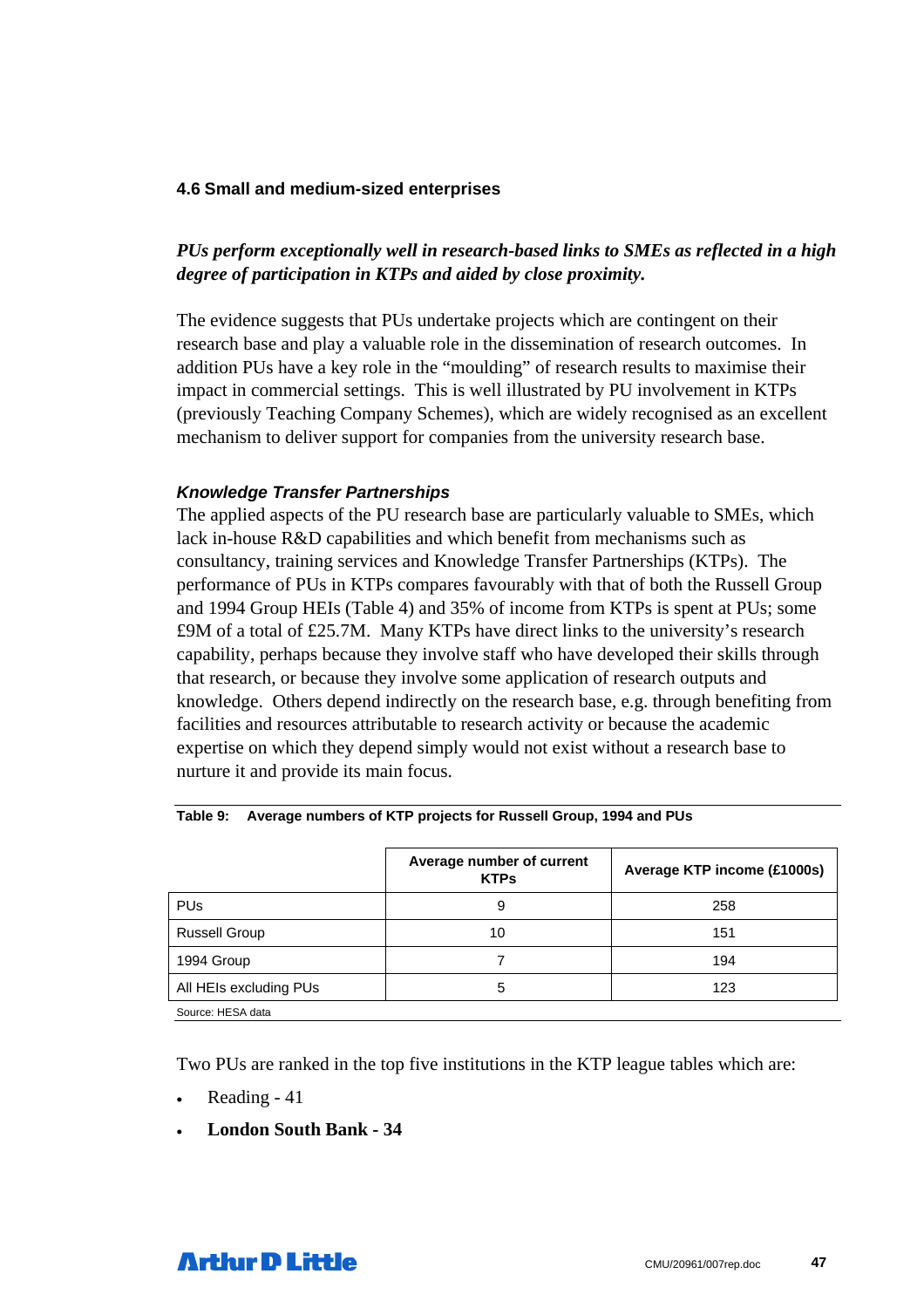- **Wolverhampton 32**
- Sheffield 21
- Manchester 21

Details of numbers of KTPs per institution are given in Appendix 2.

**Case Study:** Development of a Patient Support System (Coventry)

Elekta Ltd. design and manufacture of radiotherapy treatment systems. Through a KTP with Coventry University, a novel and practical control strategy has been designed, developed, implemented and successfully demonstrated for the patient support system (PSS) within the Elekta Synergy® image guided radiation therapy treatment suite. As well as successfully delivering the original objective, an additional control system has also been developed for the gantry.

The main elements of the project were:

- The critical evaluation of the existing PSS and the selection of the appropriate sensing equipment
- The realisation and validation of the PSS model developed using Matlab, Simulink and the SimMechanics toolbox
- The development of a new mechanism to assess independently the performances of the PSS and other elements of the Elekta Synergy® system which has evaluated and subsequently adopted by the company. The system resulted in a significant increase in the efficiency of the testing process

The main achievement has been the delivery of a working control system by the time of project closure, and this is considered to be the most significant contribution from the KTP.

Funding was obtained for an MSc project from Elekta (June-Sept 2003). The work was successfully completed in Sept 2003, with the company incorporating the software developed in its engineering support tool. The Project was completed and handed over at the closure of the KTP Programme, and the Associate employed as a Control Systems and Sensor Specialist at Elekta Ltd. This will help to facilitate further collaborative research and possible transfer of simulation/software/procedures to further product development.

Source: University Questionnaire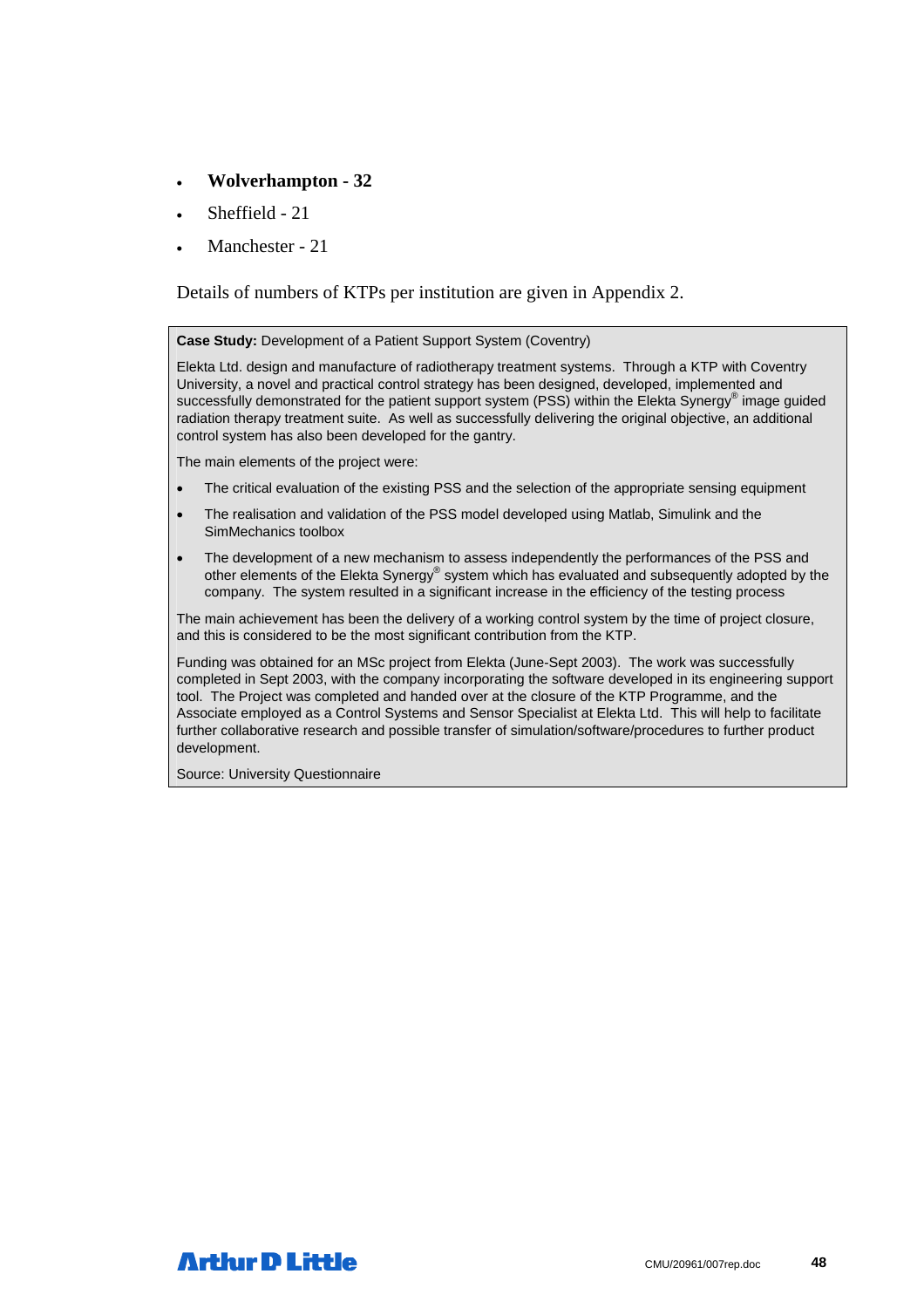#### **Case Study**: Plymouth Hospitals NHS Trust (University of Plymouth)

The Plymouth Hospitals NHS Trust (PHNT) at Derriford Hospital, Plymouth, provides acute and specialist care services to a population of over half a million people. It has 1,300 beds and employs 6,000 people including 450 junior doctors. Among the many challenges facing NHS Hospital Trusts nationally is the delivery of more effective clinical training and deployment policies for junior doctors with a focus on reconciling the training and service needs within the time constraints of the EU Working Time Directive.

PHNT turned to the University of Plymouth's Knowledge Transfer Partnerships team and experts from the University of Plymouth's Faculty of Social Science and Business in assisting them in overcoming these issues by providing analytical and decision making support to senior management. With the appointment of KTP Associate Sonja Derrick, a Masters graduate in Management Sciences, with a strong background in operational research and business modelling, this challenging 3-year project addressed long-term strategic issues related to the educational experiences of junior doctors. Sonja's work focused on establishing a baseline of training practices and she developed a Training/Service Continuum, highlighting the balance of education and service in junior doctors' activities and factors affecting this balance. The importance of this unique area of work was recognised nationally. Sonja was influential in leading the local Medical Workforce Skills Mix Analysis group and results from this work led to a successful bid for £106k from the Strategic Change Fund to pilot new ways of working. This project was handed over to corporate management at this stage which then merged with the very successful Hospitals at Night Project which Sonja proactively supported. Sonja then developed spreadsheet and systems dynamics models to investigate the impact of changes to junior doctors activity and the training/service balance and also the impact of changes to postgraduate medical education. These models enabled management to experiment with different future scenarios, providing valuable insights and recommendations to top level Trust management.

Sonja has delivered excellent results through her Knowledge Transfer Partnership and has now been taken on in a full time post by the Trust as Foundation Years Manager. With responsibility for the new Junior Doctor training programme she will be able to continue the excellent work she has done and ensure its effective implementation. Sonja has also achieved a Postgraduate Diploma in Social Research and has now transferred to PhD.

Source: University of Plymouth

However, crucially, all are dependent on the research portfolio of the institution and reduction in research activity would undermine the capacity of PUs to deliver the current level of knowledge transfer. Indeed, the move to a more "size-dependent" algorithm for the allocation of the majority of funding in HEIF3 has the potential to jeopardise the essential PU role in the translation of research outcome into economic benefit.

#### **Case Study**: The role of Teesside in a Digital City (Teesside)

This project, predicated upon University capabilities in digital media technologies, is a major initiative in the NE to create new businesses, jobs and wealth. The University is playing a lead role in supporting new business generation, collaborative R&D, development of new researchers, and employer and communitybased training. DigitalCity will create 130 new businesses by 2010. Its funding sources include SP, ERDF, ESF, LSC, NESTA and other external sources, which combine to allocate the project £8m. However, it is a key element of the RDA's inward investment strategy and further investors are expected.

Source: University Questionnaire

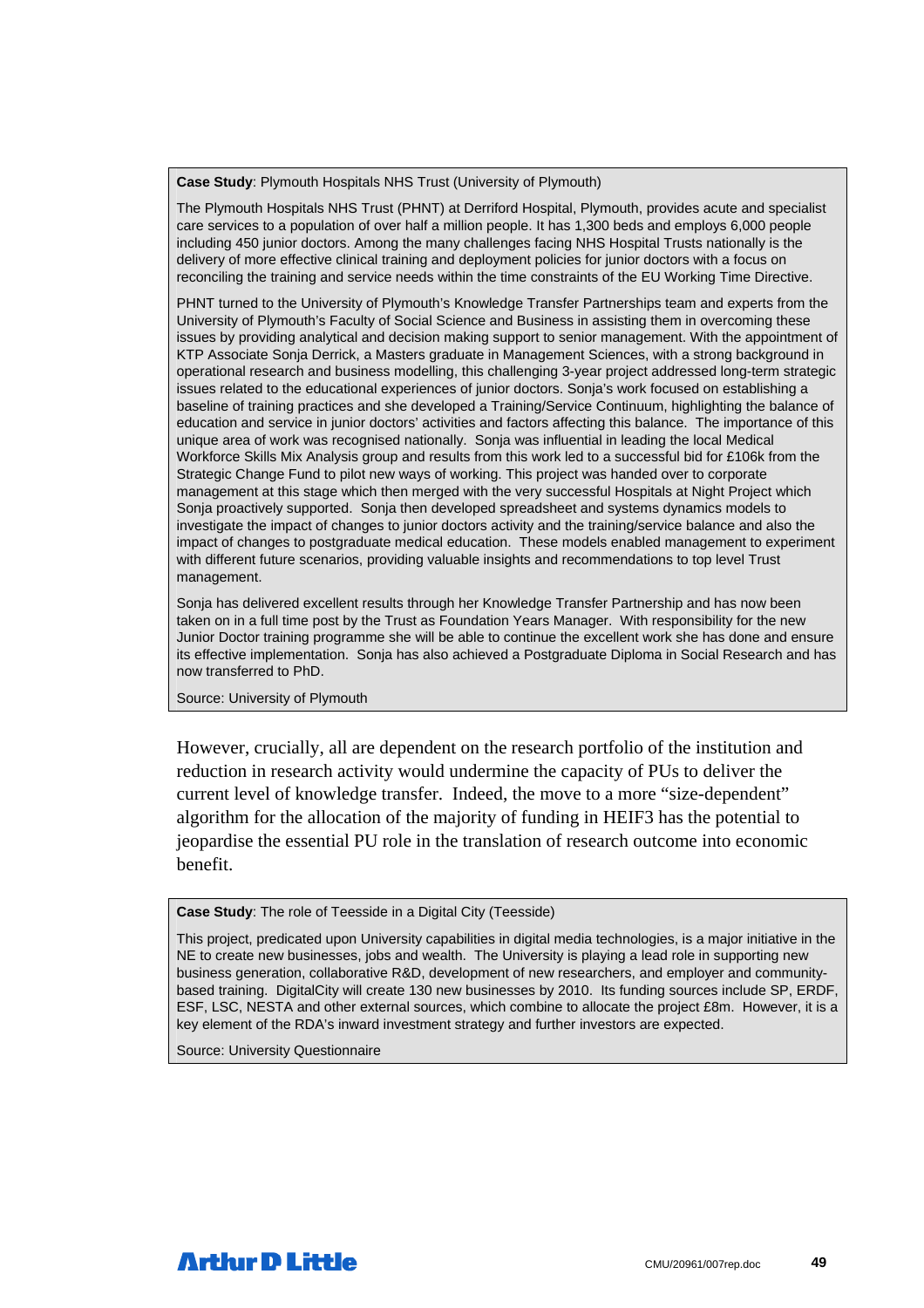PUs are instrumental in the development of incubation and innovation facilities often in areas which have otherwise lacked support for innovative firms. In addition to encouraging and retaining in the area spin outs from the research base, these facilities also provide a necessary component of the infrastructure for other knowledge based businesses. It is recognised that incubators and technology parks draw tenants from relatively small geographic radius (e.g. less than 20 miles), therefore the ability of PUs to establish run such services and foster links between such companies and researchers is a contribution that could not be substituted by a research intensive institution some considerable distance away.

#### **Case Study**: Wolverhampton Science Park

Wolverhampton Science Park (WSP) is a joint venture between the University of Wolverhampton and the city council. Since its opening in 1995 the initial 25,000 sq. ft of lettable space has increased to 100,000 sq. ft as a result of the construction of an additional two-phases. The association of the University with the science park is considered to be a major contributor to the success of WSP in attracting businesses to the area. Currently plans are in-hand for further expansion.

Source: University Questionnaire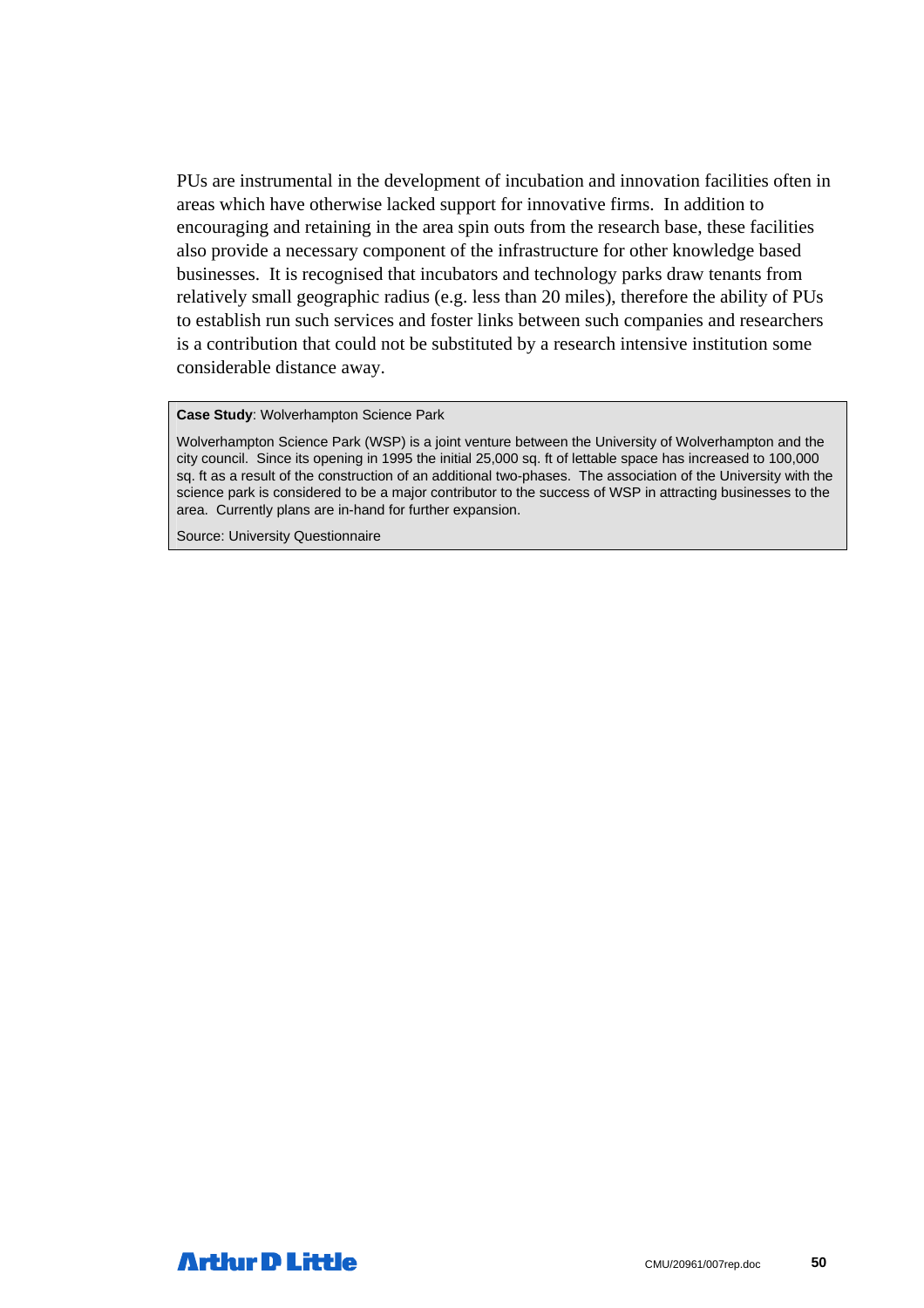### **5. Main findings**

The study has demonstrated that the research capability of the participating universities, and by inference others of a similar broad type, represents an important component of the broader UK research team and a key contribution to its diversity and breadth. It is complementary to, rather than a smaller scale and less prestigious version of, the research base of the research intensive institutions.

The participating institutions tend to orient themselves somewhat more towards applied and practice-based research rather than "big science", but nevertheless achieve excellence of an international standard in a wide variety of subject areas – excellence that had been progressively enhanced by focus on selected research areas, creation of multidisciplinary research environments and strategic use of core funding.

Although public investment in the research base itself (as measured by the total of OST investment through the research councils and higher education funding council investment) is modest, the participating universities leverage this remarkably effectively by securing additional research grant and contract income on a competitive basis. This is particularly notable in relation to public policy agencies, where the "leverage" is striking in comparison to the sector as a whole. PUs clearly contribute to policy development at national and regional level and provide a valuable service to customers across a broad sweep of the public sector.

At the same time, the study has also demonstrated the significance of the PU research base in relation to business and industry. The contribution of PU research to large companies is significant, as indicated by the large multi-nationals which have chosen to place contracts with PUs. These are companies which for the most part have the freedom to select their research partners anywhere in the UK or elsewhere in the world. They are also organisations which insist on high standards of research quality as well as flexibility and responsiveness on the part of their academic partners. The list of large companies with PU linkages is a significant testimony to the quality of service provided by those institutions.

At the smaller end of the company size range, participating universities play a key role in the provision of support for SME's both through contract and collaborative R&D and through activities that depend less directly on the research base such as innovation support, consultancy and training.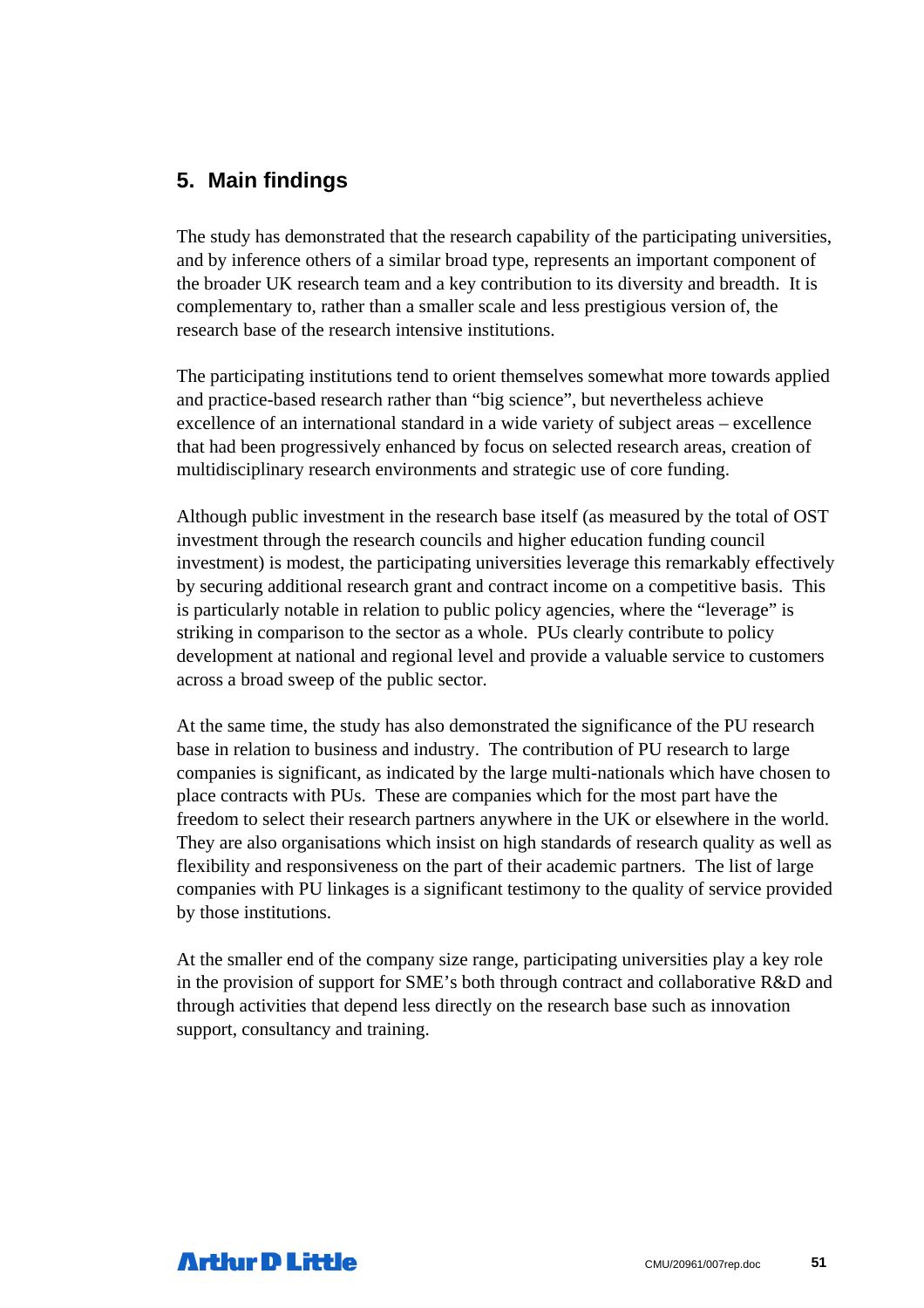Both for small companies and for large, proximity is an important though sometimes under-appreciated factor, discussed in some detail in the Lambert review of businessuniversity collaboration. Provided that the research base is relevant and of an appropriately high quality – a factor that depends on prior public investment – the physical proximity of PUs to many of their business customers is a valuable asset and one that the research intensives cannot always provide.

Within the local environment, PUs play an important role in enhancing the quality of the physical environment, including the redevelopment of brownfield sites for industrial and other uses, improved services and access to sports, entertainment and cultural facilities and community initiatives in areas such as public health and the performing arts.

Some RPUs have indicated their contribution to the attraction of inward investment, though in general the potential of PUs in this respect appears largely unrecognised. It would merit further examination by the institutions.

Overall, PUs contribute a breadth and diversity to the UK academic research community which would be hard to achieve given the strong disciplinary structure and research focus in research intensive universities. This is clearly of value to a wide range of customers and users both in large and small business and in the public sector, and at local, regional, national and (in the case of multi-national companies and EU collaborations) international level. Together with the major research-intensive universities, these institutions play a key part in building and sustaining for the UK a research capability of excellence and relevance, constituting a national asset of enormous significance.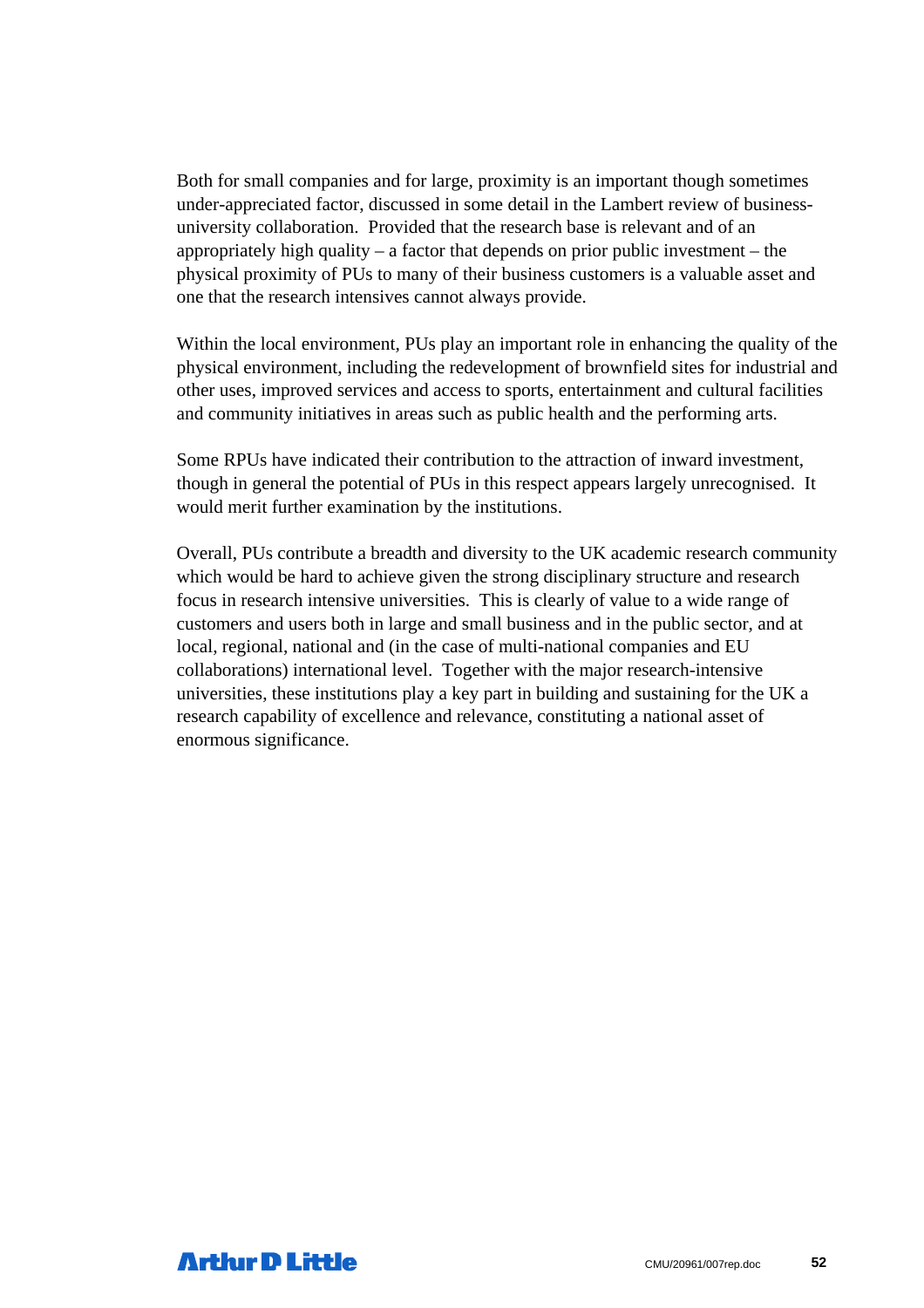# **Appendix 1: Summary of responses to the questionnaire**

| Question                                         | <b>Summary of responses</b>                                                                                                                                                                                                                                                                                                                                                                                                                                                                                                                                                                                                                                                                                                                                                                                                                                |
|--------------------------------------------------|------------------------------------------------------------------------------------------------------------------------------------------------------------------------------------------------------------------------------------------------------------------------------------------------------------------------------------------------------------------------------------------------------------------------------------------------------------------------------------------------------------------------------------------------------------------------------------------------------------------------------------------------------------------------------------------------------------------------------------------------------------------------------------------------------------------------------------------------------------|
| A1: Distinctiveness of the<br>research portfolio | The research portfolios of PUs are strongly applied and, in the<br>majority of cases, focussed into a limited number $(-6)$ of end-user<br>oriented research groups or centres. Staff often include accredited<br>practitioners and there is a strong emphasis on practice-based<br>training and application of research outcomes. Disciplines include:<br>creative industries (especially digital media and links with ICT),<br>performing arts, sports science, environmental sciences, sociology<br>(e.g. ethnic minorities), social policy and social care, education,<br>disciplines related to health, engineering and some elements of law.<br>Although some institutions have strengths in biological sciences and<br>astrophysics and one institution has an undergraduate medical<br>school, "big science" research is generally not represented |
| A2: Specialist research facilities               | PUs have made significant investment from internal funding and<br>SRIF to upgrade and develop state of the art research facilities<br>linked to their research centres. Facilities listed included individual<br>items of equipment (e.g. NMR, Mass Spec., confocal and<br>fluorescence microscopy) as well as complete facilities (e.g. media<br>suites, design studios, motion analysis laboratories, ICT and VR<br>suites) with some specialist centres for forensics and aircraft<br>maintenance                                                                                                                                                                                                                                                                                                                                                       |
| A3: Major concerns                               | The withdrawal of funding from lower rated units of assessment after<br>the 2001 RAE has led to the closure of some research areas and<br>investment in their development has been lost. Maintenance of<br>critical mass, poaching by research intensive HEIs, attraction and<br>retention of high quality researchers are key concerns. The absence<br>of core funding for research limits the expansion of existing research<br>activities especially those in disciplines which are new and emerging<br>and not currently well supported by funders (e.g. creative arts and<br>media). The introduction of fEC was cited as problematic for some<br>PUs                                                                                                                                                                                                 |
| A4: Impact of research<br>strengths              | The maintenance of a research capability impacts directly on the<br>attraction of both staff and students. Recruitment of professionally<br>qualified staff in practice-based disciplines is dependent on research<br>activity and the vibrancy of the environment benefits from the<br>presence of research students. The emphasis on applied research<br>with links to end users in the public and private sector are essential<br>to the research portfolio with many initiatives linked to regional<br>priorities                                                                                                                                                                                                                                                                                                                                      |
| A5: Areas exhibiting greatest<br>improvement     | Significant investments have been made to improve the RAE<br>performance with obvious success in many cases. In all cases,<br>strategic decisions have been made to focus investment in a small<br>number of areas, channelling SRIF and internal funds to support<br>staff recruitment and retention, upgrading of facilities, student<br>bursaries, pump-priming funds and, in some cases, merging<br>disciplines (e.g. arts and IT). Academic leadership in these areas is<br>key and the mentoring and monitoring of research-active staff has<br>been implemented successfully                                                                                                                                                                                                                                                                        |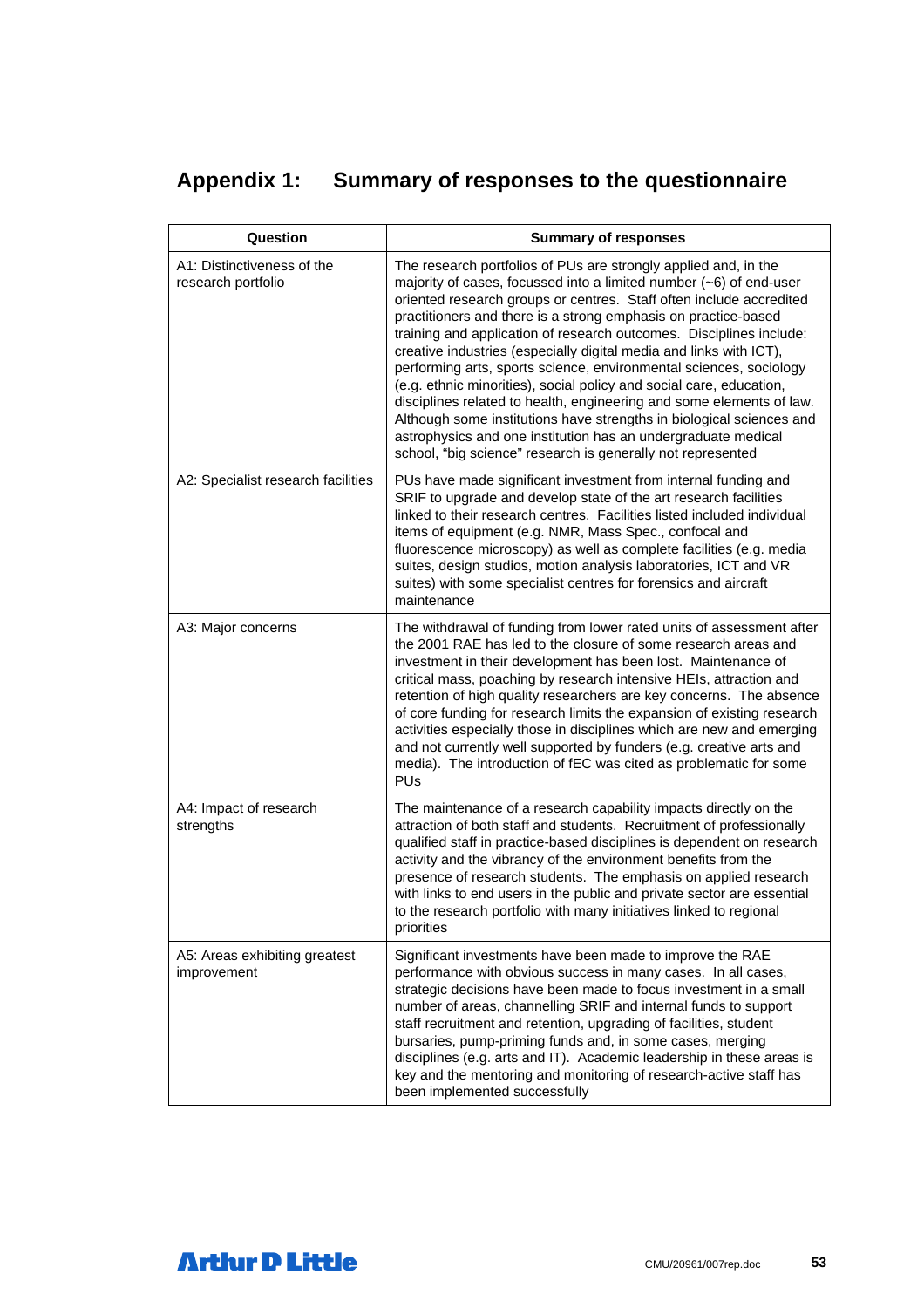| Question                                           | <b>Summary of responses</b>                                                                                                                                                                                                                                                                                                                                                                                                                                                                                                                                                                                                  |  |  |
|----------------------------------------------------|------------------------------------------------------------------------------------------------------------------------------------------------------------------------------------------------------------------------------------------------------------------------------------------------------------------------------------------------------------------------------------------------------------------------------------------------------------------------------------------------------------------------------------------------------------------------------------------------------------------------------|--|--|
| B1:Staff development<br>programmes                 | Many PUs have training programmes for academic staff covering<br>proposal writing, supervising research students and staff delivered<br>by central research offices. Other approaches include strategic<br>recruitment, use of sabbaticals, "promising researcher" fellowships,<br>pump-priming funds reduced teaching load for new staff,<br>encouragement to register for PhD, access to proportion of overhead<br>to support development of ideas, mentoring schemes. Only one<br>specified a link to promotion                                                                                                           |  |  |
| B2: Distinctive local provision                    | With the exception of Bath Spa which provides research in aspects<br>of local history, none identified research programmes with a<br>distinctive local character although research was linked to regional<br>priorities. Many PUs have established Graduate Schools in order to<br>improve services for and the experience of postgraduate students<br>and there is evidence of sharing of resources and training between<br>five north east universities                                                                                                                                                                    |  |  |
| B3: Recruitment of academic<br>staff               | Insufficient detail available from which to draw robust conclusions.<br>There are no data to suggest that PUs provide a seed-bed for the<br>training of new academic staff but Kingston and Northumbria<br>indicated that ~35% of staff are recruited from industry                                                                                                                                                                                                                                                                                                                                                          |  |  |
| B4: Destination of leavers                         | Insufficient detail available from which to draw robust conclusions,<br>but there is a suggestion that the majority who remain in academia<br>move to other post-92 institutions                                                                                                                                                                                                                                                                                                                                                                                                                                             |  |  |
| C1: Links with<br>national/international companies | While there is some variation between PUs the majority cite<br>relationships with large multinational/national companies, some<br>listed amongst the major R&D spenders. These include BP,<br>AstraZeneca, Ford, Lilly, Airbus, Alstom, Andrews Textile Industries,<br>British Aerospace, Ford, General Motors, Jaguar, BT, HP, ICI,<br>Unilever, Pfizer, Cadbury, Smith and Nephew, GSK, Novartis etc.<br>Relationships include contract R&D, collaborative R&D, access to<br>facilities and consultancy, KTPs, EU programmes and CPD                                                                                       |  |  |
| C2: Links with local/regional<br>companies         | PUs have extensive links with regional industry, particularly SMEs<br>and the main mechanism for interaction is KTP. Crucially success in<br>KTP is contingent upon the research base but it is important to note<br>that the majority of KT activity arises from areas which are rated 2 or<br>3a in RAE terms. This suggests that the metrics used in RAE do not<br>adequately reflect the contribution of the PU research base. Funding<br>from RDAs supports interactions with SMEs, in some cases linked to<br>regional priorities and clusters and include access to consultancy,<br>expertise and facilities (see C6) |  |  |
| C3: Links to regional or national<br>policy        | Links to regional policy cover priority technologies and cluster,<br>health, community development, job creation and safeguarding, built<br>environment, economic development, transport (e.g. regional<br>airports and London Mayor), SME support, training (with LSC)                                                                                                                                                                                                                                                                                                                                                      |  |  |
|                                                    | National links include: OPDM, DEFRA, DOH, DfES, NHS, DTI,<br>DCMS, HO, Treasury                                                                                                                                                                                                                                                                                                                                                                                                                                                                                                                                              |  |  |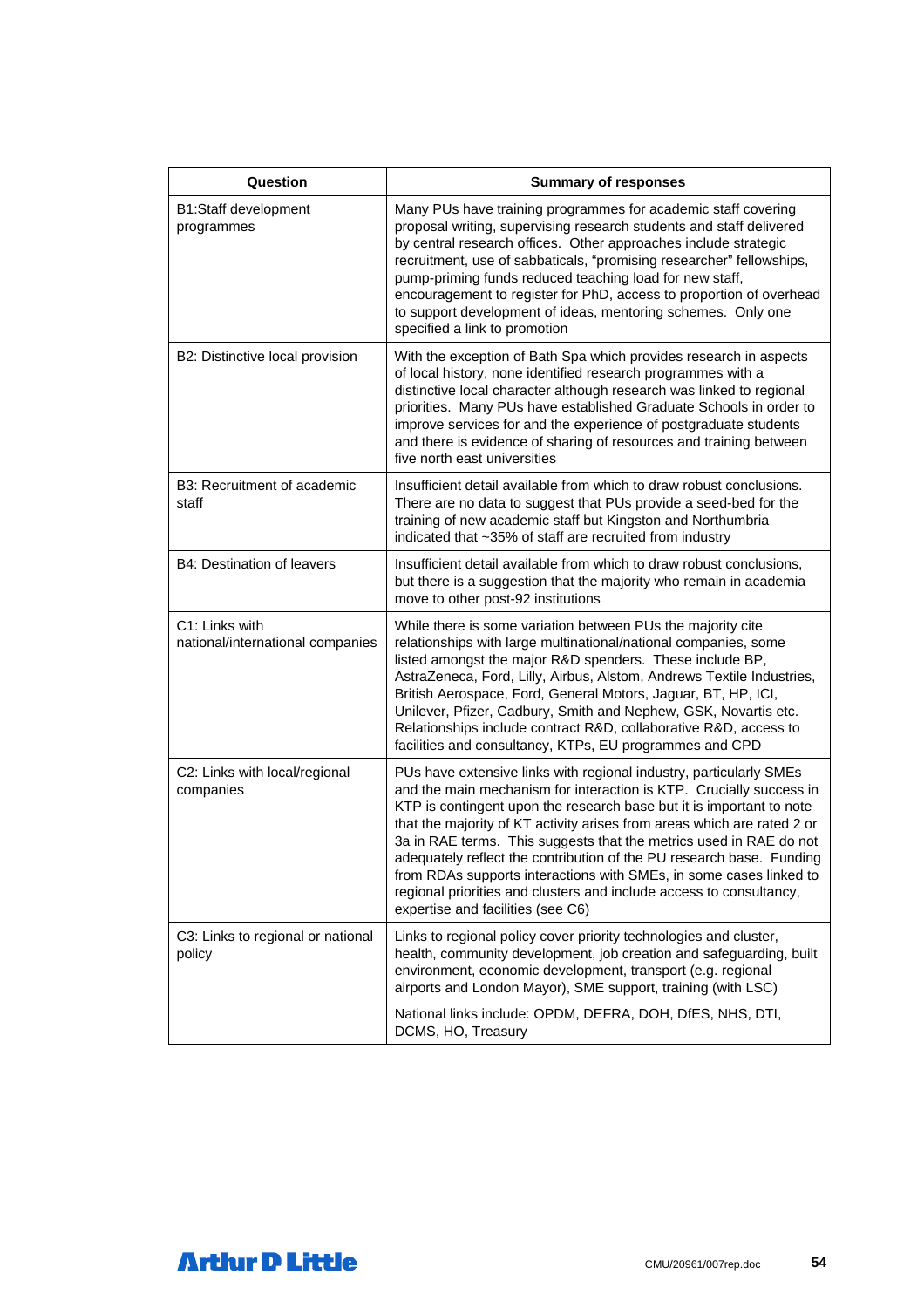| Question                                                    | <b>Summary of responses</b>                                                                                                                                                                                                                                                                                                                                                                                                                                                                                                                                                                                                |
|-------------------------------------------------------------|----------------------------------------------------------------------------------------------------------------------------------------------------------------------------------------------------------------------------------------------------------------------------------------------------------------------------------------------------------------------------------------------------------------------------------------------------------------------------------------------------------------------------------------------------------------------------------------------------------------------------|
| C4: Specialist facilities available<br>to industry          | Centres and larger scale facilities are available to industry (individual<br>items listed in A2 above are likely to be prioritised for teaching).<br>Main disciplines include sports science, ICT and VR, environmental<br>monitoring, microscopy and imaging, physiological monitoring,<br>CAD/CAM, rapid prototyping, computer suites. Most are managed<br>by departments and not actively promoted; access agreements are<br>generally negotiated by the TT office. Northumbria has ISO9000<br>accreditation for its services                                                                                           |
| C5: Expert advisory and<br>consultancy services             | Services are linked to research centres/institutes and generate<br>significant annual income with 5 citing income in excess of £1Mpa.<br>Income details were not available for many PUs and experiences<br>elsewhere suggest that the significance of this activity and<br>associated income stream is under-estimated                                                                                                                                                                                                                                                                                                     |
| C6: Details of funding from local<br>or regional Government | Extensive funding from RDAs covering business support (primarily<br>SMEs), entrepreneurial training, proof of concept funding, incubator<br>facilities and science parks, centre for industrial collaborations (CIC),<br>access to facilities and expertise for local business, evaluation<br>programmes (e.g. economic impact studies), community<br>development (e.g. hard to reach groups) and networks. Note:<br>funding for equipment and capital projects is relatively small, the<br>majority of funding is directed towards SME support in technology<br>areas prioritised by the RDA                              |
| C7: Support for emerging<br>businesses                      | Examples cited include: website design, e-business, specialist<br>facilities in digital media and creative industries, environmental<br>issues, design, construction industry and incubator facilities                                                                                                                                                                                                                                                                                                                                                                                                                     |
| C8: "Third mission" funding                                 | All bar one has received funding under the HEROBAC or HEIF<br>initiatives. In most cases funding has supported the creation of a<br>centralised "business liaison" service and single point of access to<br>university expertise. These services include expertise in IP<br>management and technology and knowledge transfer. It was noted<br>that HEBCI metrics will not represent the impact of interactions with<br>SMEs. HEIF3 is expected to have a negative impact on PUs as<br>allocation of funds is predominantly on the basis of size. Thus,<br>support for KT activity in PUs is likely to receive less funding |
| C9: Good practice in knowledge<br>and technology transfer   | CICs, incubator facilities cited as valuable but most identified<br>success in KTP as a key mechanism                                                                                                                                                                                                                                                                                                                                                                                                                                                                                                                      |
| C10: Contribution to inward<br>investment                   | CICs have been instrumental in securing inward investment (£9M) in<br>the Hull and Humber ports region (Hull); Indian education software<br>company generated 120 jobs (Teesside); £1.5Bn Oman Military<br>College contract secured at Newcastle (Kingston); science parks are<br>attractors of investment (Coventry and Wolverhampton). Note: many<br>of the respondents did not complete this question or supplied<br>information about ERDF and ESF funding streams                                                                                                                                                     |
| C11 Impact of presence                                      | Major impacts include the redevelopment of brown field sites, access<br>to cultural and sports facilities. Involvement in community projects<br>was highlighted particularly in the areas of public health and<br>performing arts                                                                                                                                                                                                                                                                                                                                                                                          |
| D1: Indicative staff costs                                  | Data provided was insufficient to draw robust conclusions, absence<br>of sector "average" makes comparison impossible                                                                                                                                                                                                                                                                                                                                                                                                                                                                                                      |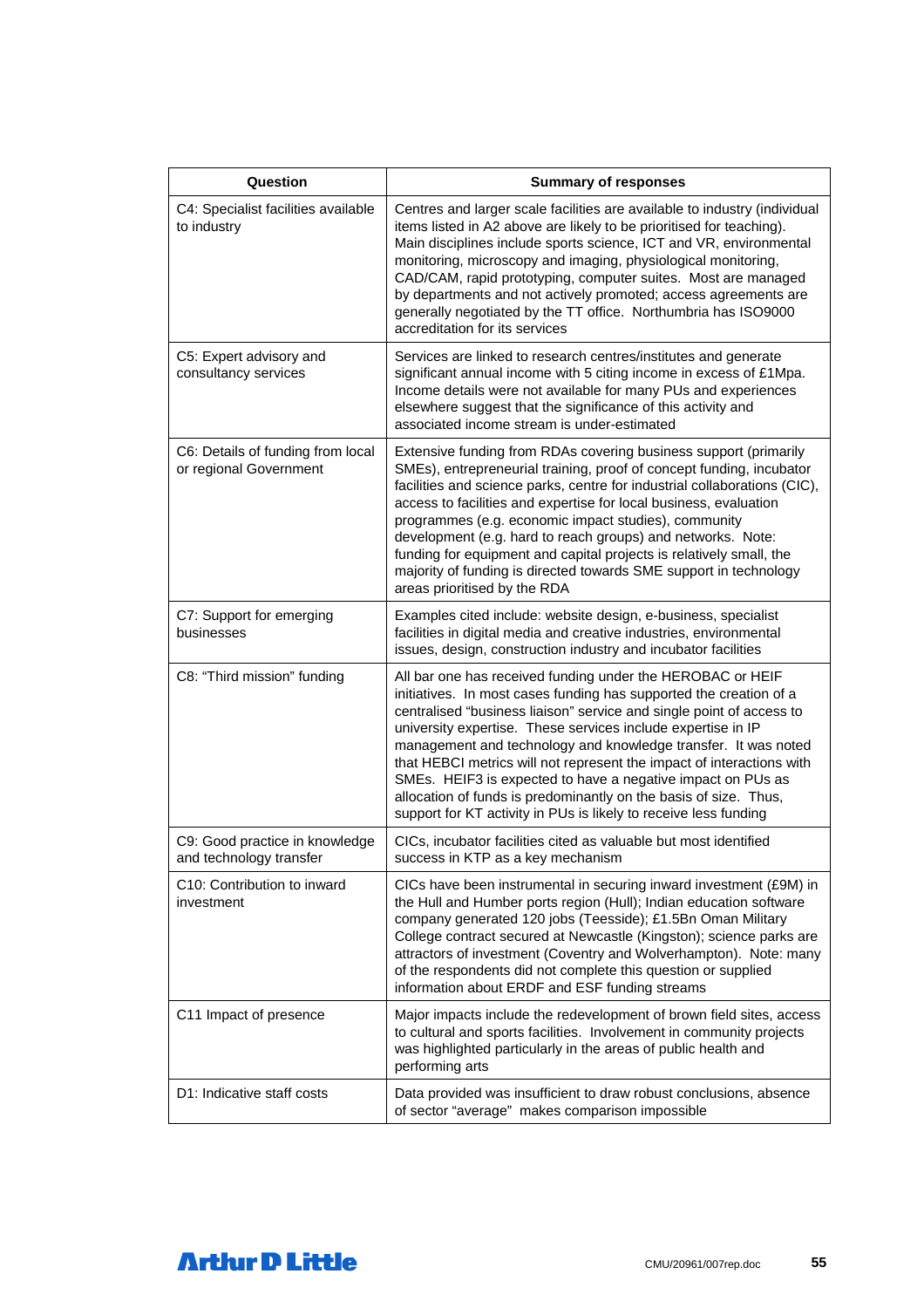| Question                       | <b>Summary of responses</b>                                                                                                                                                                                                                                                                                                                                                                                                                                                                                                                                                                                          |
|--------------------------------|----------------------------------------------------------------------------------------------------------------------------------------------------------------------------------------------------------------------------------------------------------------------------------------------------------------------------------------------------------------------------------------------------------------------------------------------------------------------------------------------------------------------------------------------------------------------------------------------------------------------|
| D2: Measure of value for money | Gearing of relatively low funding council investment against outputs<br>such as publications and research funding secured were deemed<br>most appropriate. (Some concerns about the use of the phrase in an<br>academic context)                                                                                                                                                                                                                                                                                                                                                                                     |
| E1: Case studies               | Various supplied; many relating to KTP projects. Those suggested<br>include Plymouth (Peninsula Medical School, Combined Universities<br>of Cornwall, Cauliflower project), Teesside (Clemence, Digital City),<br>Bradford (CICs), UCLan (South African Telescope Project, Ethnicity<br>and Health), Kingston (Aircraft Maintenance), South Bank (Reckitt<br>Benckiser research into GE conditions), UEL (Knowledge Dock),<br>Salford (CAMPUS project, Money Line, Contraception - the Board<br>Game), Liverpool John Moores (Spaceport), Abertay (SIMBIOS),<br>Coventry (TechnoCentre, Touchstone Housing, Eleckta) |
| E2: Measures of esteem         | Membership of RAE panels, research funding panels, secondments<br>to central government departments etc.                                                                                                                                                                                                                                                                                                                                                                                                                                                                                                             |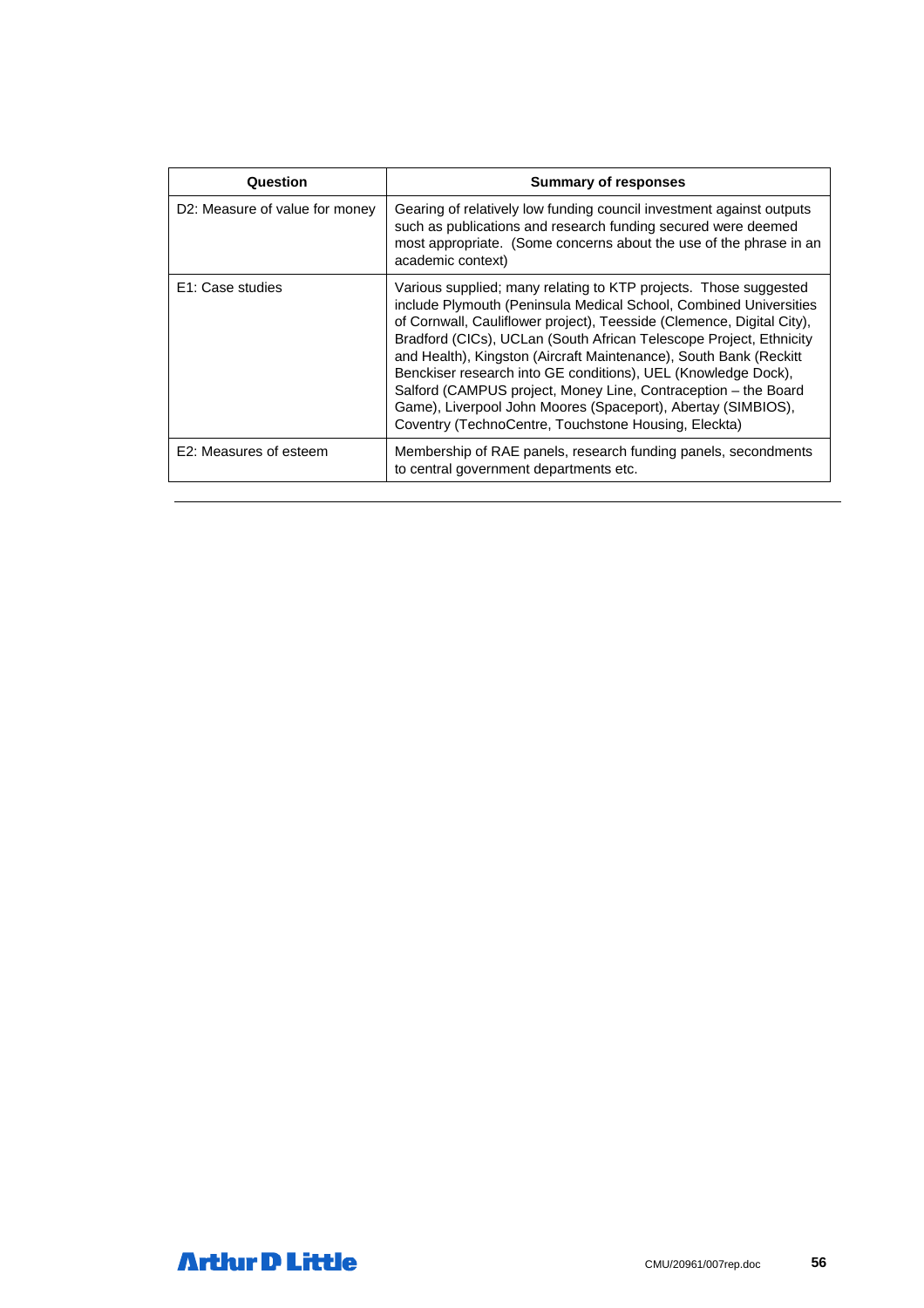# **Appendix 2: Summary of Knowledge Transfer Partnerships**

| Grouping           | <b>University</b>                      | <b>Current KTPs</b> |
|--------------------|----------------------------------------|---------------------|
|                    | <b>Birkbeck College</b>                | 0                   |
|                    | <b>Goldsmiths College</b>              | 0                   |
|                    | Royal Holloway and Bedford New College | 0                   |
|                    | The University of Bath                 | 21                  |
|                    | The University of East Anglia          | 1                   |
|                    | The University of Essex                | 3                   |
|                    | The University of Exeter               | 13                  |
| 1994 Group         | The University of Lancaster            | 3                   |
|                    | The University of Reading              | 41                  |
|                    | The University of St Andrews           | 0                   |
|                    | The University of Surrey               | 9                   |
|                    | The University of Sussex               | $\mathbf{1}$        |
|                    | The University of York                 | 5                   |
|                    | University of Durham                   | 12                  |
| 1994 Group Average |                                        | 9                   |
|                    | Anglia Ruskin University               | 6                   |
|                    | <b>Bath Spa University College</b>     | $\mathbf{1}$        |
|                    | <b>Coventry University</b>             | 9                   |
|                    | De Montfort University                 | 17                  |
|                    | Glasgow Caledonian University          | 12                  |
|                    | Kingston University                    | 12                  |
|                    | Leeds Metropolitan University          | 6                   |
|                    | Liverpool John Moores University       | 15                  |
|                    | London Metropolitan University         | 7                   |
|                    | London South Bank University           | 34                  |
|                    | <b>Middlesex University</b>            | 1                   |
|                    | Roehampton University                  | 1                   |
|                    | Southampton Institute                  | 0                   |
|                    | <b>Staffordshire University</b>        | 6                   |
| PUs                |                                        |                     |
|                    | <b>Thames Valley University</b>        | $\mathbf 0$         |
|                    | The Manchester Metropolitan University | 17                  |
|                    | The University of Bradford             | 12                  |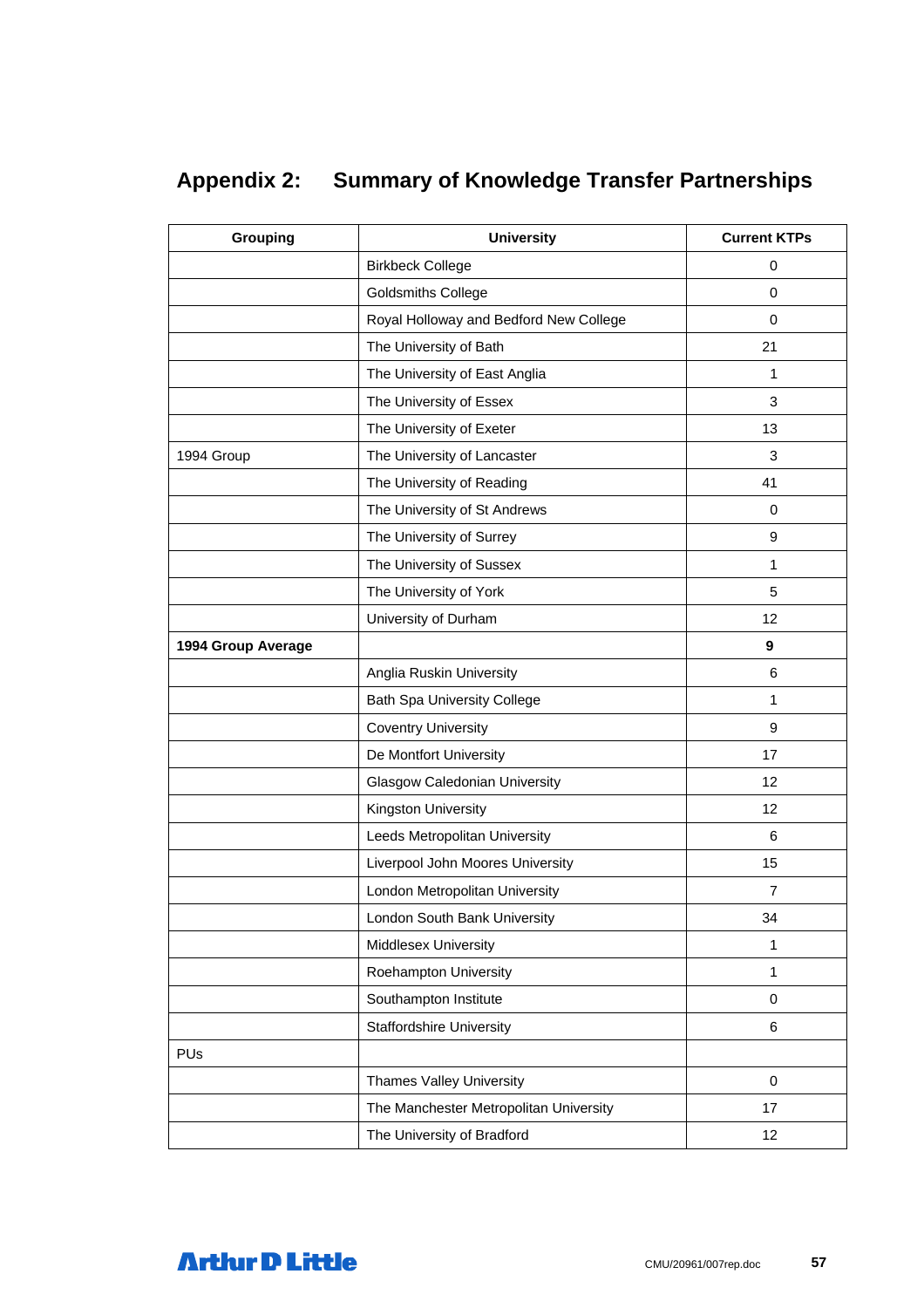| Grouping             | <b>University</b>                                     | <b>Current KTPs</b> |
|----------------------|-------------------------------------------------------|---------------------|
|                      | The University of Central Lancashire                  | 3                   |
|                      | The University of East London                         | $\overline{2}$      |
|                      | The University of Greenwich                           | 6                   |
|                      | The University of Hull                                | 13                  |
|                      | The University of Northumbria at Newcastle            | $\overline{2}$      |
|                      | The University of Paisley                             | 5                   |
|                      | The University of Plymouth                            | 18                  |
|                      | The University of Salford                             | 7                   |
|                      | The University of Sunderland                          | 5                   |
|                      | The University of Teesside                            | 9                   |
|                      | The University of Westminster                         | 5                   |
|                      | The University of Wolverhampton                       | 32                  |
|                      | University of Abertay Dundee                          | 6                   |
|                      | University of Bolton                                  | 1                   |
|                      | University of Central England in Birmingham           | 13                  |
|                      | University of Derby                                   | 1                   |
|                      | University of Gloucestershire                         | 18                  |
|                      | University of Luton                                   | 4                   |
| <b>PU Average</b>    |                                                       | 9                   |
|                      | <b>Cardiff University</b>                             | 15                  |
|                      | Imperial College of Science, Technology &<br>Medicine | 1                   |
|                      | King's College London                                 | 1                   |
|                      | The University of Birmingham                          | 6                   |
|                      | The University of Bristol                             | 4                   |
|                      | The University of Cambridge                           | 10                  |
|                      | The University of Edinburgh                           | 6                   |
|                      | The University of Glasgow                             | 3                   |
| <b>Russell Group</b> | The University of Leeds                               | 15                  |
|                      | The University of Liverpool                           | 13                  |
|                      | The University of Newcastle-upon-Tyne                 | 13                  |
|                      | The University of Nottingham                          | 15                  |
|                      | The University of Oxford                              | 3                   |
|                      | The University of Sheffield                           | 21                  |
|                      | The University of Southampton                         | 8                   |